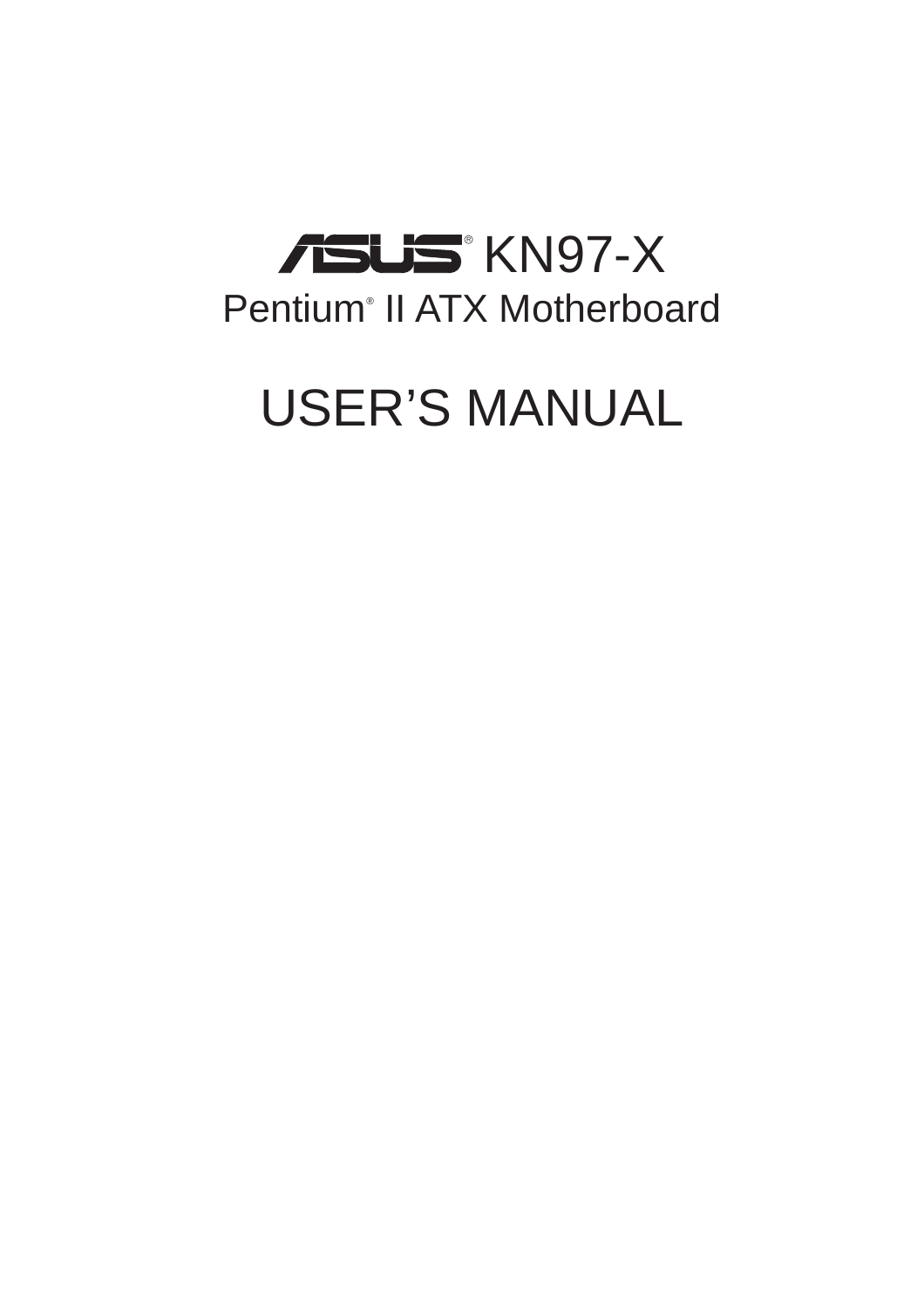# USER'S NOTICE

No part of this product, including the product and software may be reproduced, transmitted, transcribed, stored in a retrieval system, or translated into any language in any form by any means without the express written permission of ASUSTeK COMPUTER INC. (hereinafter referred to as ASUS) except documentation kept by the purchaser for backup purposes.

Specifications are subject to change without notice. ASUS provides this manual "as is" without warranty of any kind, either express or implied, including but not limited to the implied warranties or conditions of merchantability or fitness for a particular purpose. In no event shall ASUS be liable for any loss or profits, loss of business, loss of use or data, interruption of business, or for indirect, special, incidental, or consequential damages of any kind, even if ASUS has been advised of the possibility of such damages arising from any defect or error in this manual or product. ASUS may revise this manual from time to time without notice.

Products mentioned in this manual are mentioned for identification purposes only. Product names appearing in this manual may or may not be registered trademarks or copyrights of their respective companies.

- Intel, LANDesk, and Pentium are registered trademarks of Intel Corporation.
- IBM is a registered trademark of International Business Machines Corp.
- Symbios is a registered trademark of Symbios Logic Corporation.
- Windows and MS-DOS are registered trademarks of Microsoft Corporation.
- Sound Blaster AWE32 and SB16 are trademarks of Creative Technology Ltd.
- Adobe and Acrobat are registered trademarks of Adobe Systems Incorporated.

The product name and revision number are both printed on the board itself. Manual revisions are released for each board design represented by the digit before and after the period of the manual revision number. Manual updates are represented by the third digit in the manual revision number. For previous or updated manuals, BIOS, drivers, or product release information you may visit the ASUS home page at http://www.asus.com.tw/ or contact ASUS from the following page.

© Copyright 1997 ASUSTeK COMPUTER INC. All rights reserved.

| Product Name: ASUS KN97-X |                   |
|---------------------------|-------------------|
| Manual Revision: 1.04     |                   |
| <b>Release Date:</b>      | <b>April 1997</b> |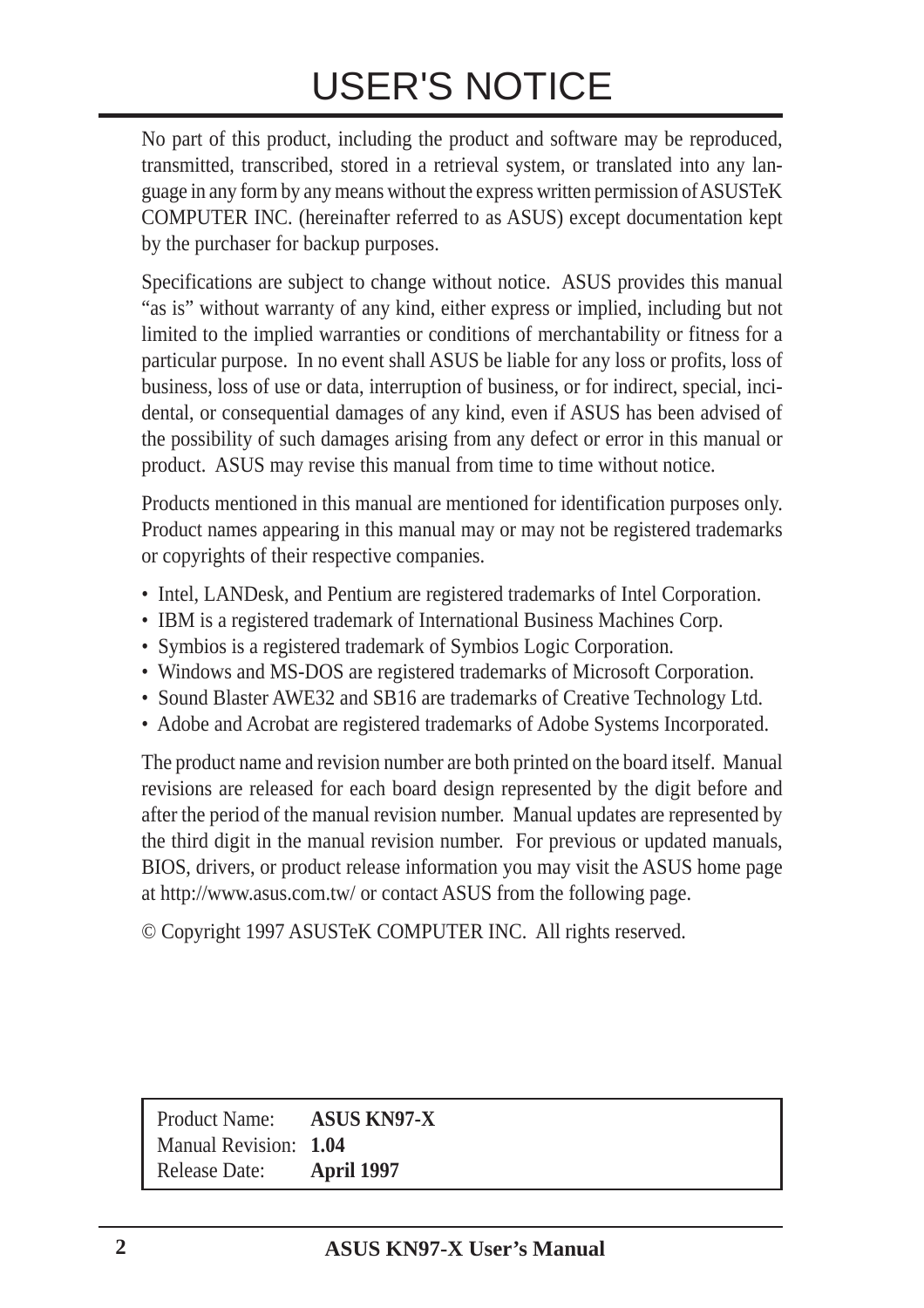# ASUS CONTACT INFORMATION

## ASUSTeK COMPUTER INC.

### Marketing Info:

Address: 150 Li-Te Road, Peitou, Taipei, Taiwan 112, ROC Telephone: 886-2-894-3447

Fax: 886-2-894-3449

Email: info@asus.com.tw

### Technical Support:

| Fax:        | 886-2-895-9254           |
|-------------|--------------------------|
| <b>BBS:</b> | 886-2-896-4667           |
| Email:      | tsd@asus.com.tw          |
| WWW:        | http://www.asus.com.tw/  |
| Gopher:     | gopher.asus.com.tw       |
| FTP:        | ftp.asus.com.tw/pub/ASUS |

## ASUS COMPUTER INTERNATIONAL

### Marketing Info:

Address: 721 Charcot Avenue, San Jose, CA 95131, USA Telephone: 1-408-474-0567 Fax: 1-408-474-0568 Email: info-usa@asus.com.tw

## Technical Support:

BBS: 1-408-474-0555 Email:  $tsd-usa@asus.com$  tw

## ASUS COMPUTER GmbH

### Marketing Info:

Address: Harkort Str. 25, 40880 Ratingen, BRD, Germany Telephone: 49-2102-445011 Fax: 49-2102-442066

Email: info-ger@asus.com.tw

### Technical Support:

| <b>BBS:</b> | 49-2102-448690      |
|-------------|---------------------|
| Email:      | tsd-ger@asus.com.tw |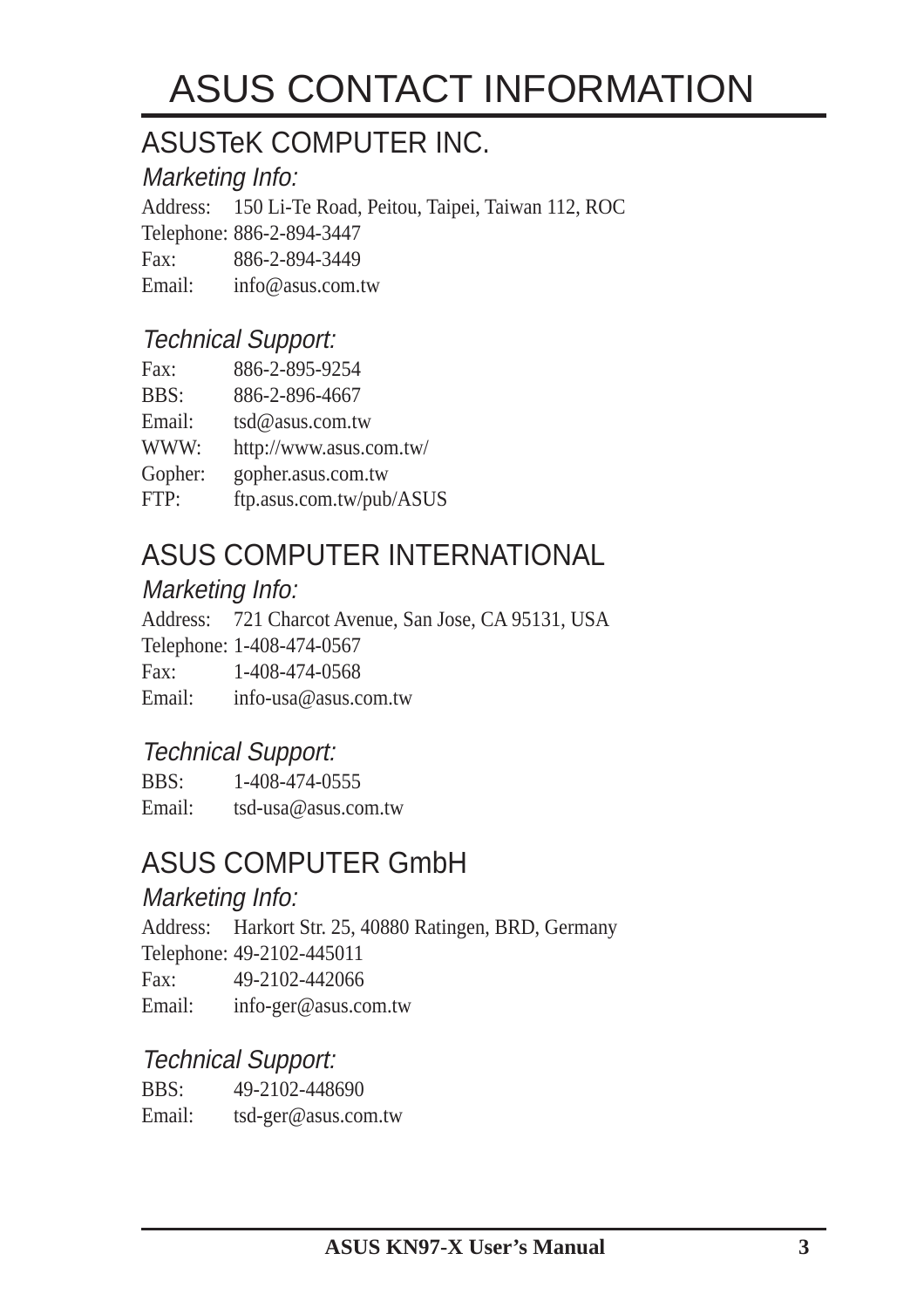# **CONTENTS**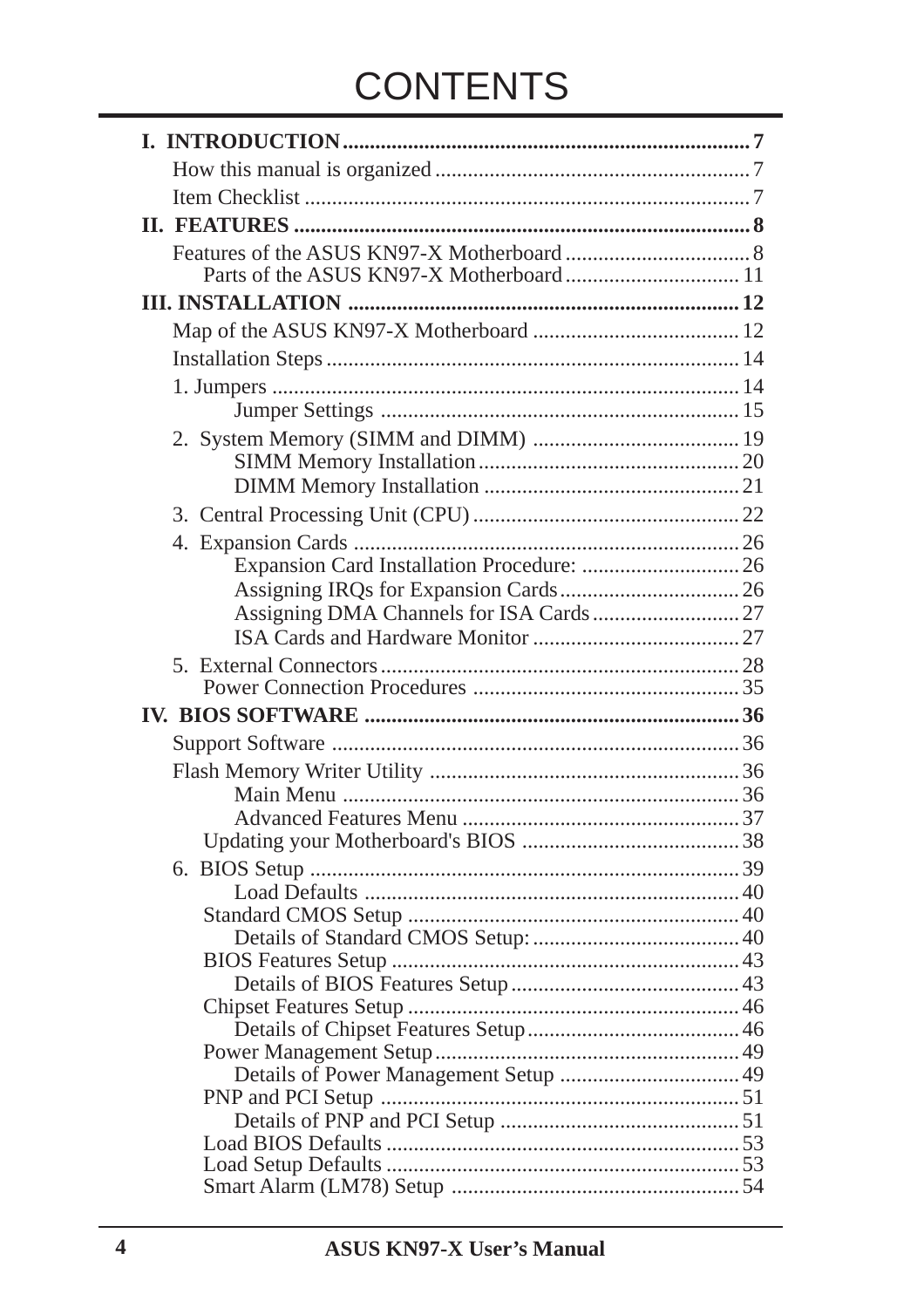| Introducing the ASUS DMI Configuration Utility 58 |  |
|---------------------------------------------------|--|
|                                                   |  |
|                                                   |  |
|                                                   |  |
|                                                   |  |
|                                                   |  |

| The Following Sections are Available with Optional Audio Only |  |
|---------------------------------------------------------------|--|
|                                                               |  |
|                                                               |  |
|                                                               |  |
|                                                               |  |
|                                                               |  |
|                                                               |  |
|                                                               |  |
|                                                               |  |
|                                                               |  |
|                                                               |  |
|                                                               |  |
|                                                               |  |
|                                                               |  |
|                                                               |  |
|                                                               |  |
|                                                               |  |
|                                                               |  |
| Maximum Recording Rates for the Audio Hardware  16            |  |
|                                                               |  |
|                                                               |  |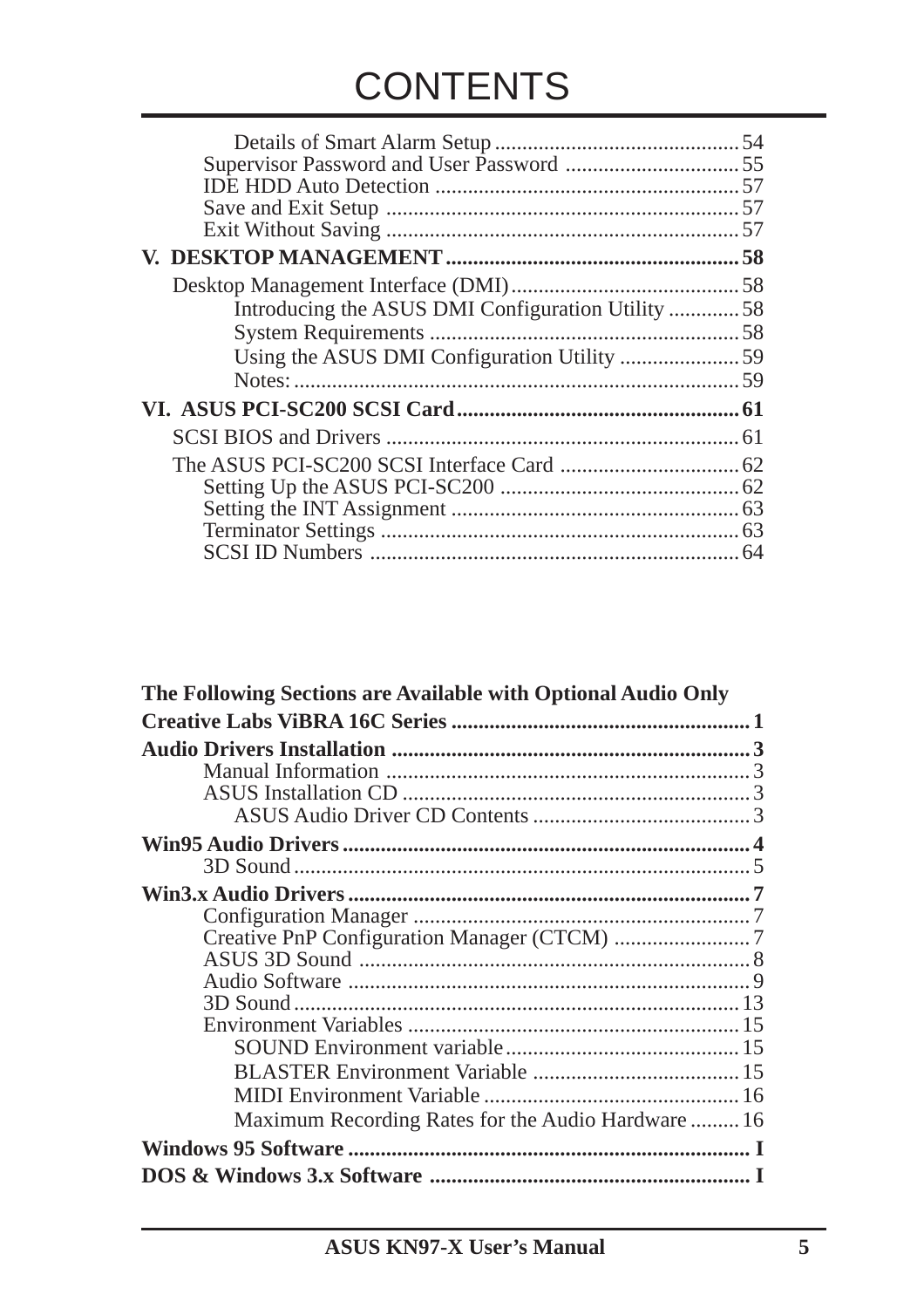## **Federal Communications Commission Statement**

This device complies with FCC Rules Part 15. Operation is subject to the following two conditions:

- This device may not cause harmful interference, and
- This device must accept any interference received, including interference that may cause undesired operation.

This equipment has been tested and found to comply with the limits for a Class B digital device, pursuant to Part 15 of the FCC Rules. These limits are designed to provide reasonable protection against harmful interference in a residential installation. This equipment generates, uses and can radiate radio frequency energy and, if not installed and used in accordance with manufacturer's instructions, may cause harmful interference to radio communications. However, there is no guarantee that interference will not occur in a particular installation. If this equipment does cause harmful interference to radio or television reception, which can be determined by turning the equipment off and on, the user is encouraged to try to correct the interference by one or more of the following measures:

- Re-orient or relocate the receiving antenna.
- Increase the separation between the equipment and receiver.
- Connect the equipment to an outlet on a circuit different from that to which the receiver is connected.
- Consult the dealer or an experienced radio/TV technician for help.

**WARNING:** The use of shielded cables for connection of the monitor to the graphics card is required to assure compliance with FCC regulations. Changes or modifications to this unit not expressly approved by the party responsible for compliance could void the user's authority to operate this equipment.

## **Canadian Department of Communications Statement**

This digital apparatus does not exceed the Class B limits for radio noise emissions from digital apparatus set out in the Radio Interference Regulations of the Canadian Department of Communications.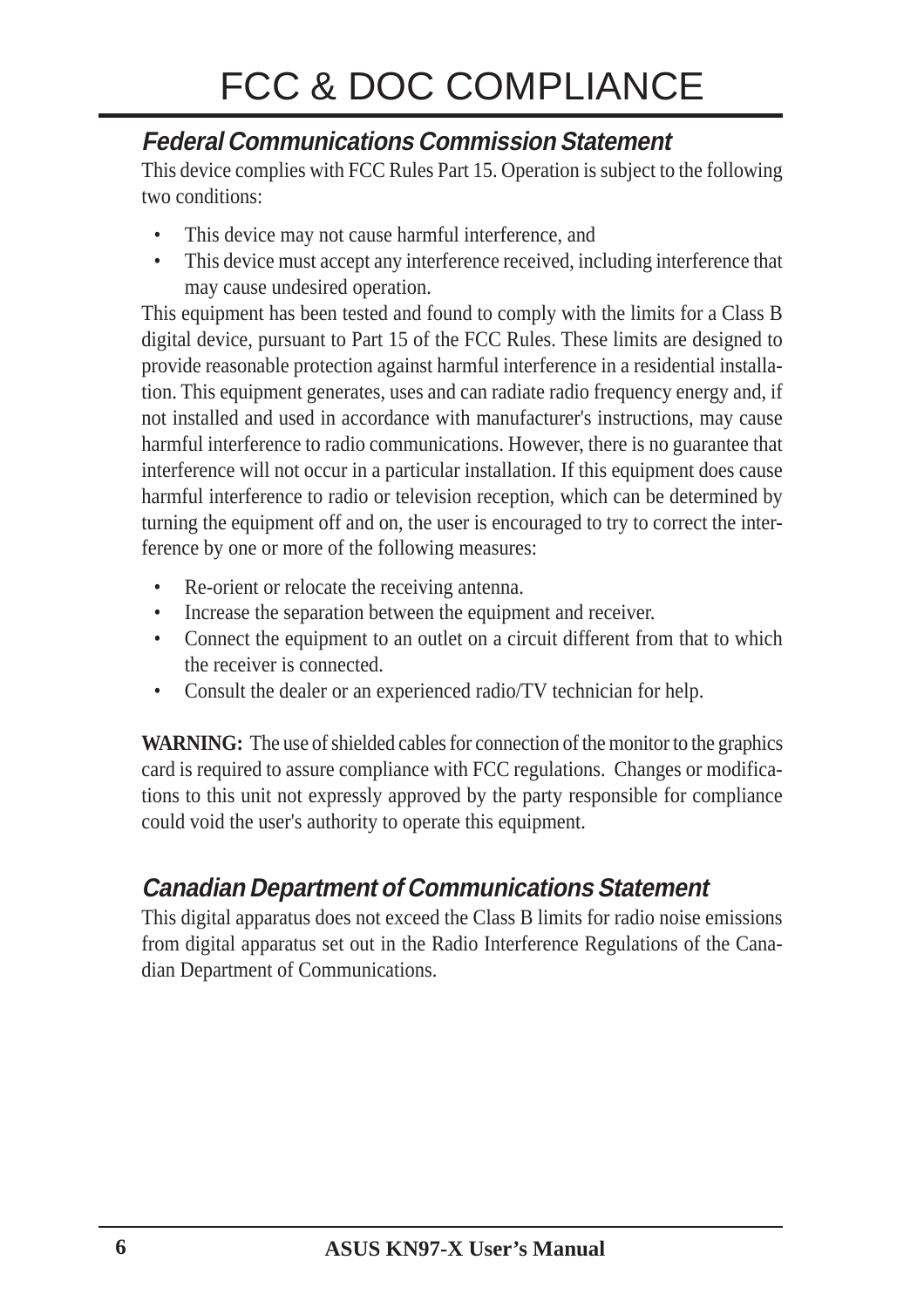## How this manual is organized

This manual is divided into the following sections:

- **I. Introduction:** Manual information and checklist
- **II.** Features: Information and specifications concerning this product
- **III.** Installation: Instructions on setting up the motherboard.
- **IV. BIOS Setup:** BIOS software setup information.
- **V. DMI Utility:** BIOS supported Desktop Management Interface
- **VI. ASUS PCI-SC200:** Installation of an optional Fast-SCSI card.
- **VII. Windows 95:** Audio Software Manual (with optional onboard Audio)
- **VIII. DOS/Win3.1x:** Audio Software Manual (with optional onboard Audio)

# Item Checklist

Please check that your package is complete. If you discover damaged or missing items, please contact your retailer.

- $\nabla$  The ASUS KN97-X motherboard
- $\boxtimes$  Retention Mechanism & Heat Sink Support Brace
- $\boxtimes$  1 IDE ribbon cable
- $\boxtimes$  1 floppy ribbon cable
- $\boxtimes$  Support drivers and utilities as follows (view FILELIST.TXT for details)
	- LANDesk® Client Manager (LDCM) Software
	- Flash Memory Writer utility to update the FLASH BIOS
	- Desktop Management Interface (DMI) utility
	- Audio drivers and utilities (with optional onboard Audio)
	- Readme files for descriptions and use of the files
	- Technical Support Form
- $\nabla$  This user's manual
- $\Box$  Optional infrared module
- □ Optional ASUS PCI-SC200 Fast-SCSI card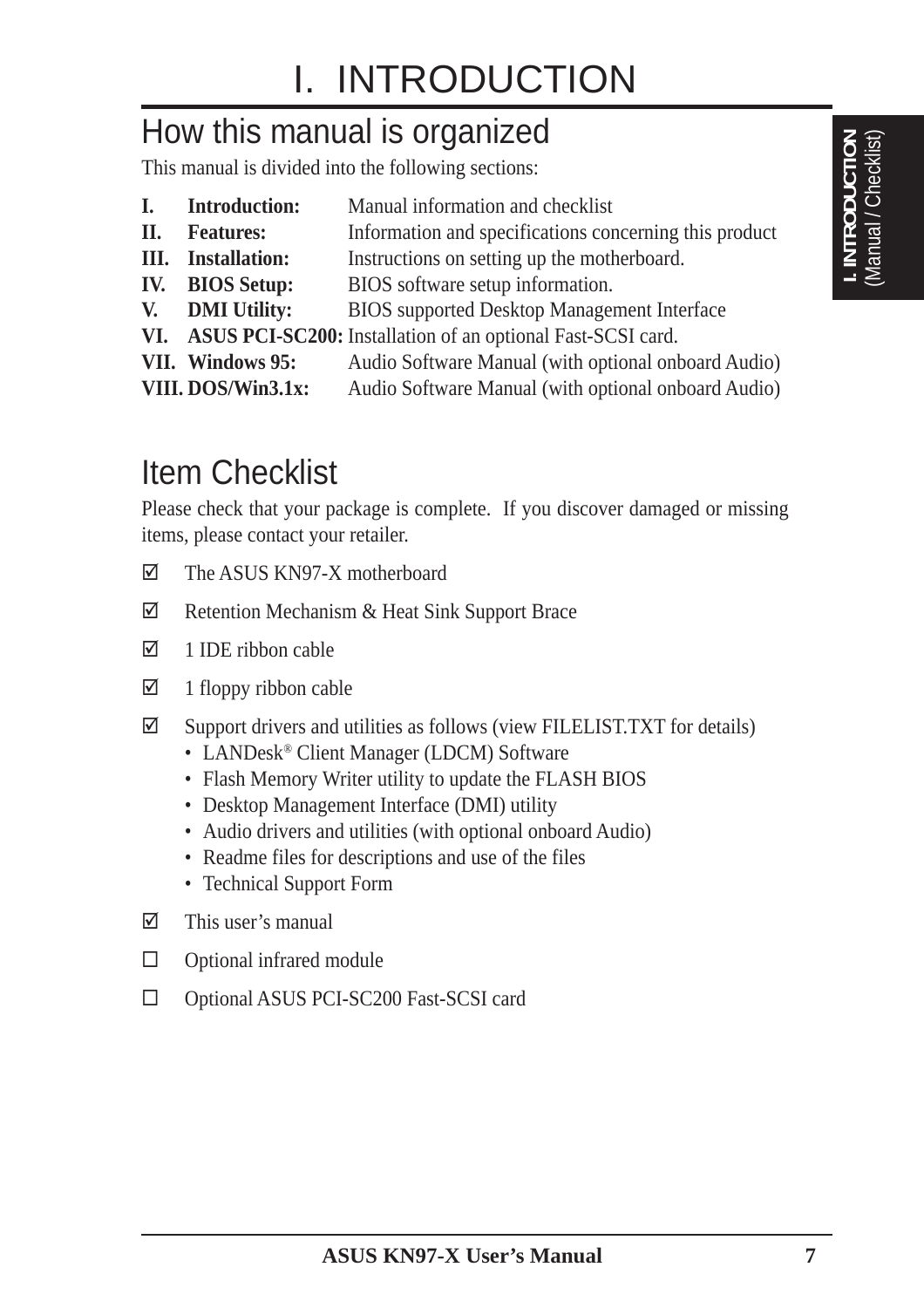# II. FEATURES

# Features of the ASUS KN97-X Motherboard

The ASUS KN97-X is carefully designed for the demanding PC user who wants many features processed by the fastest CPU in a small package. This motherboard:

- **Multi-Speed Support:** Intel Pentium® II (233MHz-266MHz) processor.
- **Intel Chipset:** Features Intel's 440FX PCIset with I/O subsystems.
- **Easy Installation:** Is equipped with BIOS that supports auto detection of hard drives, PS/2 mouse, and Plug and Play devices to make setup of hard drives, expansion cards, and other devices virtually automatic.
- **ISA & PCI Expansion Slots:** Provides three 16-bit ISA, and five 32-bit PCI slots.
- **Super Multi-I/O:** Provides two high-speed UART compatible serial ports and one parallel port with EPP and ECP capabilities. UART2 can also be directed from COM2 to the Infrared Module for wireless connections. Two floppy drives of either 5.25inch or 3.5inch (1.44MB or 2.88MB) are also supported without an external card. **Supports Japanese standard "Floppy 3 mode" (3.5inch 1.2MB).**
- **Desktop Management Interface (DMI):** Supports DMI through BIOS which allows hardware to communicate within a standard protocol creating a higher level of compatibility. (Requires DMI-enabled components.) (See section V)
- **PCI Bus Master IDE Controller:** Comes with an onboard PCI Bus Master IDE controller with two connectors that supports four IDE devices in two channels, provides faster data transfer rates, and supports Enhanced IDE devices such as Tape Backup and CD-ROM drives. This controller supports PIO Modes 3 and 4 and Bus Master IDE DMA Mode 2. **BIOS now supports IDE CD-ROM or SCSI bootup.**
- **CPU Built-In Level 2 Cache:** 512KB or 256KB Pipelined Burst Level 2 cache in the Pentium II Single Edge Contact (SEC) cartridge.
- **Versatile Memory Support:** Is equipped with one DIMM socket to support (8, 16, 32, 64, or 128MB) 168-pin 5Volt EDO DRAM memory modules and four SIMM sockets to support (4, 8, 16, 32, or 64MB) 72-pin Fast Page Mode (FPM) or Extended Data Output (EDO), or Burst EDO SIMMs. Maximum memory of SIMMs and/or DIMMs not to exceed 384MB.
- **Optional PS/2 Mouse, USB, IrDA Connector:** Supports an optional cable and bracket set to mount the connectors to an expansion slot on the system chassis. A second IrDA connector is available for a standard individual infrared cable set.
- **SCSI BIOS:** Has firmware to support optional ASUS SCSI controller cards.
- **Optional Audio:** Optional onboard Creative Labs® Audio with 3D sound.
- **Optional IrDA Connector:** Supports an optional infrared port module for wireless interface.
- **Concurrent PCI -** Concurrent PCI allows multiple PCI transfers from PCI master busses to memory to CPU.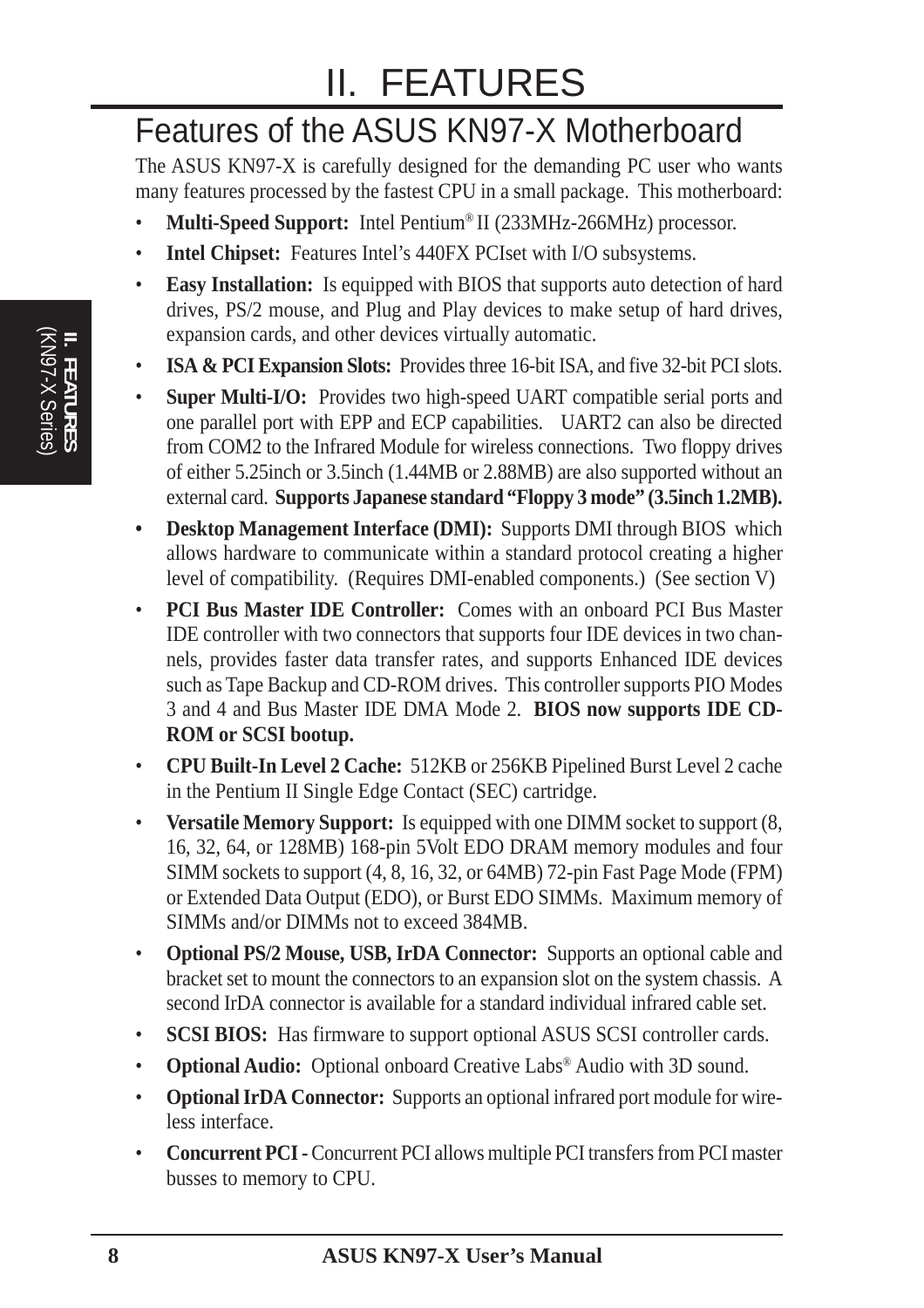#### **Intelligence:**

- **Fan Status Monitoring and Alarm -** To prevent system overheat and system damage, the CPU fan and system fans are monitored for RPM and failure. Each fan can be set for its normal RPM range and alarm thresholds.
- **Temperature Monitoring and Alert -** To prevent system overheat and system damage, there is a heat sensor on the motherboard itself to monitor the system temperature to make sure the system is operating at a safe heat level to avoid any failures triggered by extremely high temperature.
- **Voltage Monitoring and Alert -** System voltage levels are monitored to ensure stable current to critical motherboard components. Voltage specifications are more critical for future processors, so monitoring is necessary to ensure proper system configuration and management.
- **System Resources Alert -** Today's operating systems, such as Windows 95, Windows NT, and OS/2, require much more memory and hard drive space to present enormous user interfaces and run large applications. The system resource monitor will warn the user before the system resources are used up to prevent possible application crashes. Suggestions will give the user information on managing their limited resources more efficiently.
- **Virus Write Protection -** Normally, viruses can destroy data on storage media such as hard disk drives, floppy diskettes, and MOs. Some new-generation viruses will not only destroy data on storage media, but also clear BIOS data which is usually unprotected. ASUS KN97 series of motherboards were designed to cooperate with BIOS, chipset, and flash EPROM to disable write permission when the system's initialization stage is completed upon boot-up.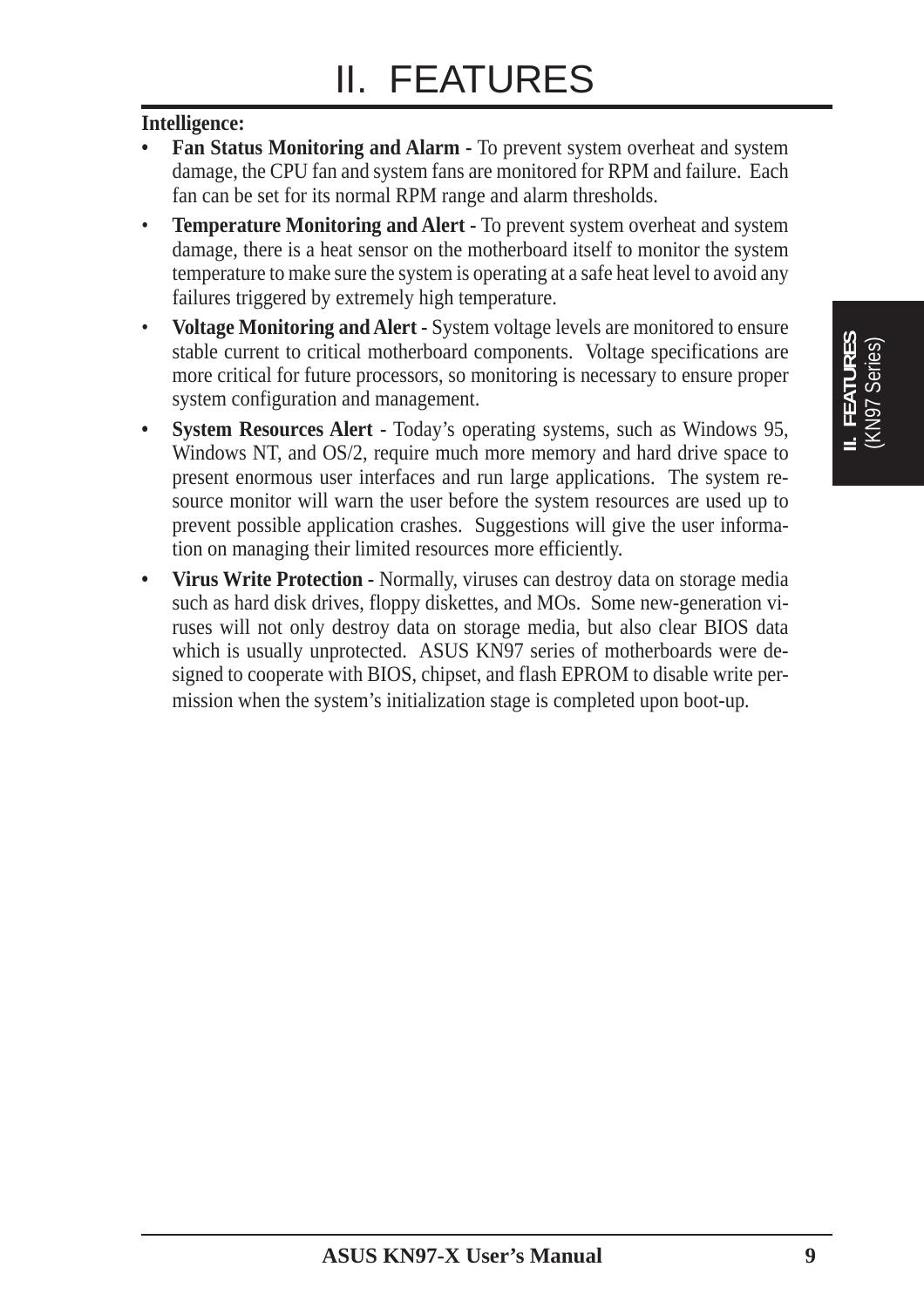(This page was intentionally left blank)

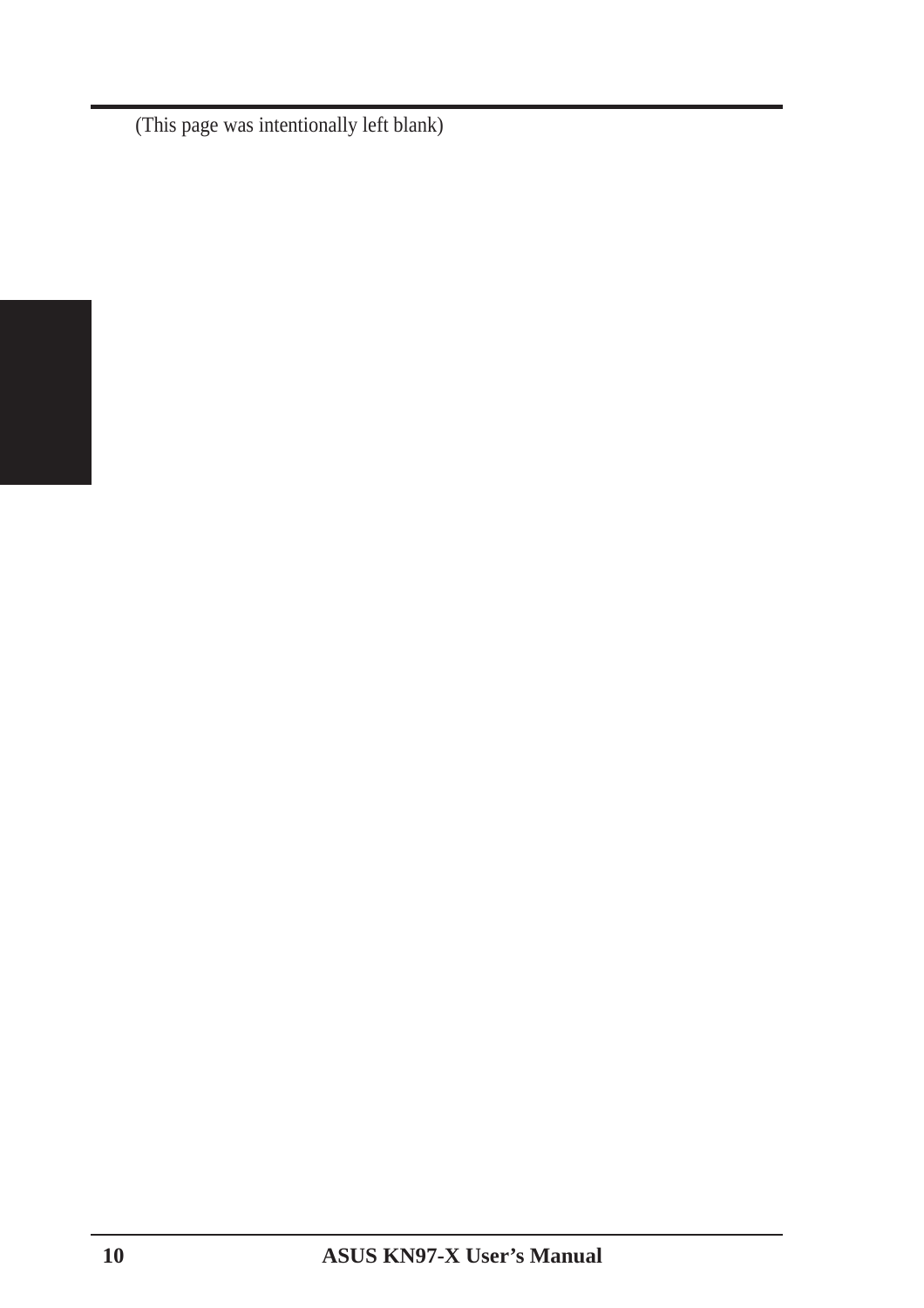# II. FEATURES

## Parts of the ASUS KN97-X Motherboard

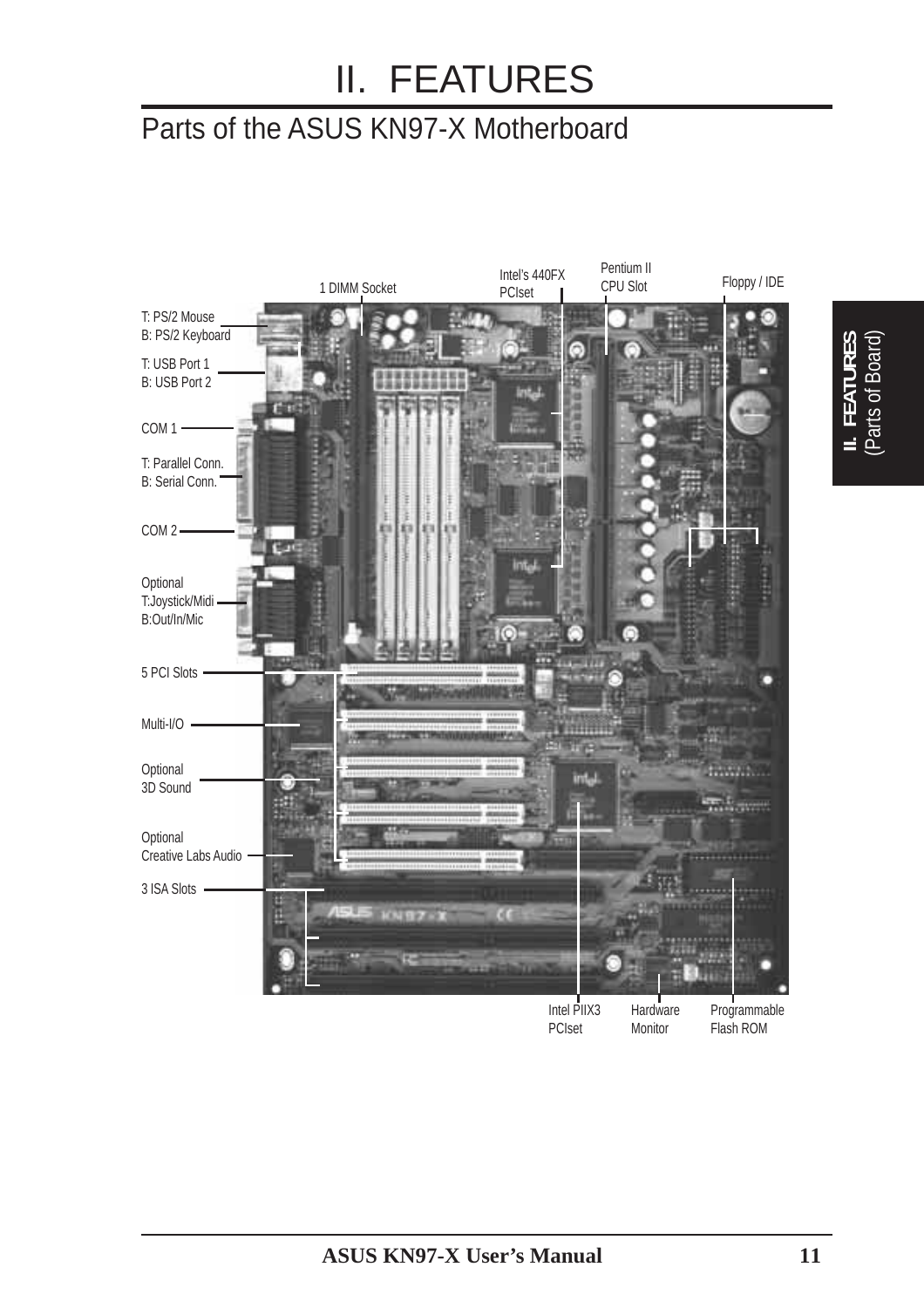# Map of the ASUS KN97-X Motherboard



NOTE: The items in Outline are available only with the optional onboard Audio.

(Map of Board) **III. INSTALLATION**

II. INSTALLATIO<br>(Map of Board)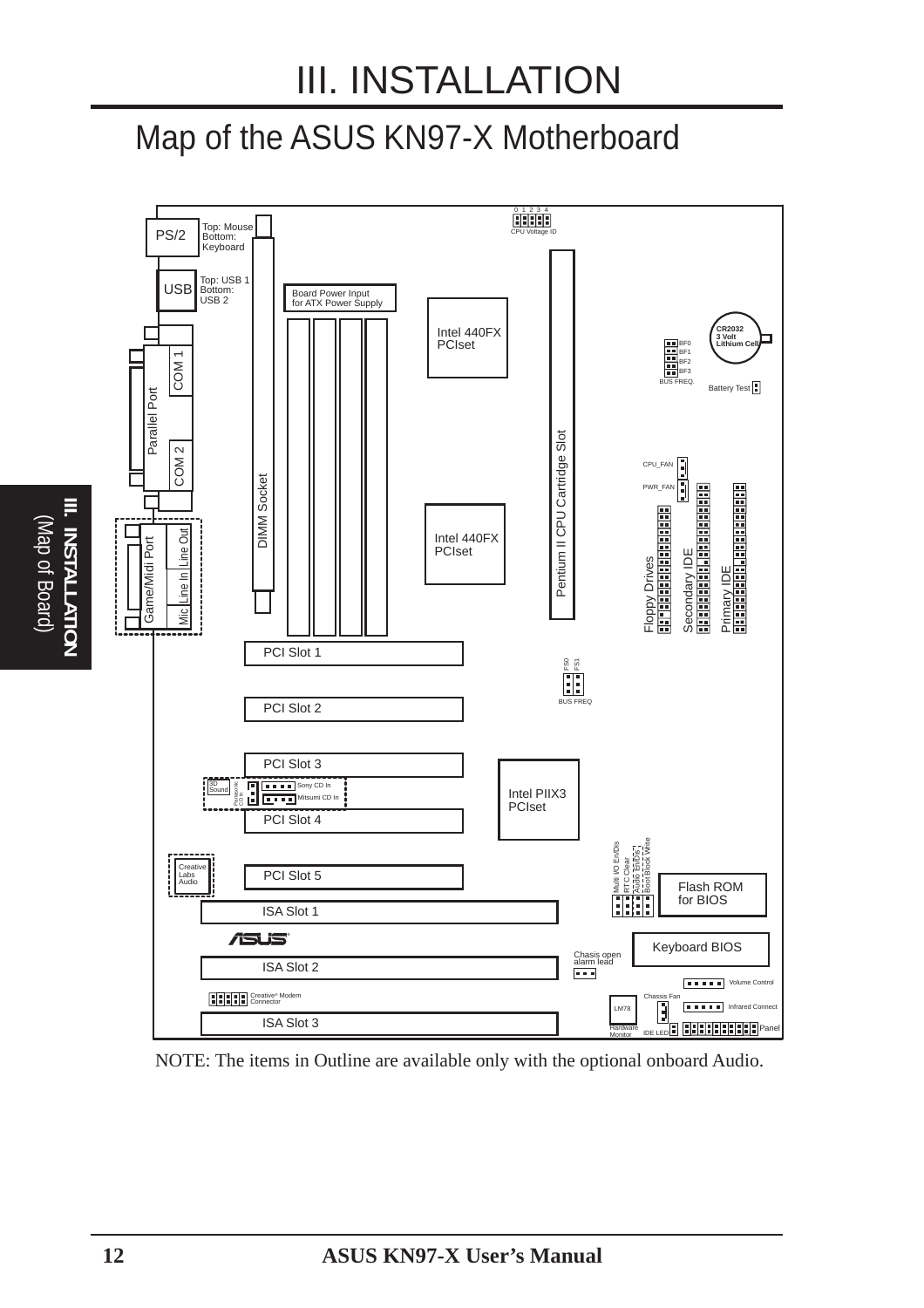# III. INSTALLATION

#### **Jumpers**

- 1) IOEN p. 15 Multi-I/O Selection (Enable/Disable)
- 
- 
- 
- 
- 
- 
- 

#### **Expansion Slots**

- 
- 
- 
- 
- 
- 

#### **Connectors**

- 
- 
- 
- 
- 
- 
- 
- 
- 
- 
- 
- 
- 
- 
- 
- 
- 
- 
- 
- 2) BBLKW p. 15 Flash ROM Boot Block Program (Disable/Enable)
- 3) AUDIO (optional) p. 16 Onboard Audio (Disable/Enable)
- 4) VOLADJ (optional) p. 16 Digital Volume Level Adjustment (Up/Down)
- 5) RTCLR p. 17 Real Time Clock RAM (Operation/Clear Data)
- 6) BATTERY TEST p. 17 Battery Test Lead (Operation/Test Mode)
- 7) FS0, FS1 p. 18 CPU External Clock (BUS) Frequency Selection
- 8) BF0, BF1, BF2, BF3 p. 18 CPU:BUS Frequency Ratio
- 1) System Memory p. 19 System Memory Support
- 2) SIMM Sockets p. 20 SIMM Memory Module Support
- 3) DIMM Sockets p. 21 DIMM Memory Module Support
- 2) Pentium II CPU Slot p. 22 Central Processing Unit (CPU) Cartridge Support
- 3) ISA Slots p. 24 16-bit ISA Bus Expansion Slots**\***
- 4) PCI Slots p. 24 32-bit PCI Bus Expansion Slots\*
- 1) PS2KEYBOARD p. 26 PS/2 Keyboard Connector (6-pin Female)
- 2) PS2MOUSE p. 26 PS/2 Mouse Connector (6-pin Female)
- 3) PRINTER p. 27 Parallel (Printer) Port Connector (25-pin Female)
- 4) COM1, COM2 p. 27 Serial Port COM1 & COM2 (Two 9-pin Female)
- 5) AUDIO (optional) p. 27 Audio Port -Line Out, Line In, Mic (Three 1/8" Female)
- 6) GAME (optional) p. 28 Joystick/Midi Connector (15-pin Female)
- 7) USB p. 28 Universal Serial BUS Ports 1 & 2 (Two 4-pin Female)
- 8) FLOPPY p. 28 Floppy Drive Connector (34-pin Block)
- 9) FANPWR1, 2, 3 p. 29 Chassis, CPU, Power Supply Fan Power (3-pin Block)
- 10) CHASSIS p. 29 Chassis Open Alarm Lead (3-pin Block)
- 11) IDE1, IDE2 p. 30 Primary / Secondary IDE Connector (40-pin Blocks)
- 12) IDELED p. 30 IDE LED Activity Light
- 13) PWR LED (PANEL) p. 31 System Power LED (2-pins)
- 14) SMI (PANEL) p. 31 SMI Switch Lead (2-pins)
- 15) PWR SW (CON1) p. 31 ATX Power & Soft-Off Switch Lead (2-pins)
- 16) RESET (PANEL) p. 31 Reset Switch Lead (2-pins)
- 17) KEYLOCK (PANEL) p. 31 Power LED (3-pins) & Keyboard Lock Switch (2-pins)
- 18) SPEAKER (PANEL) p. 31 Speaker Output Connector (4-pins)
- 19) IR p. 32 Infrared Port Module Connector
- 20) ATXPWR p. 32 Motherboard Power Connector (20-pin Block)

**\*ISA NOTE:** The onboard hardware monitor uses the address 290H so legacy ISA cards must not use this address or else conflicts will occur.

**\*PCI NOTE:** PCI slots 4&5 share the same interrupt number (INT#) so PCI cards on these two slots must be able to share an INT# or make sure that one of these PCI cards does not use an INT#.

- 
- 
- 
- 
-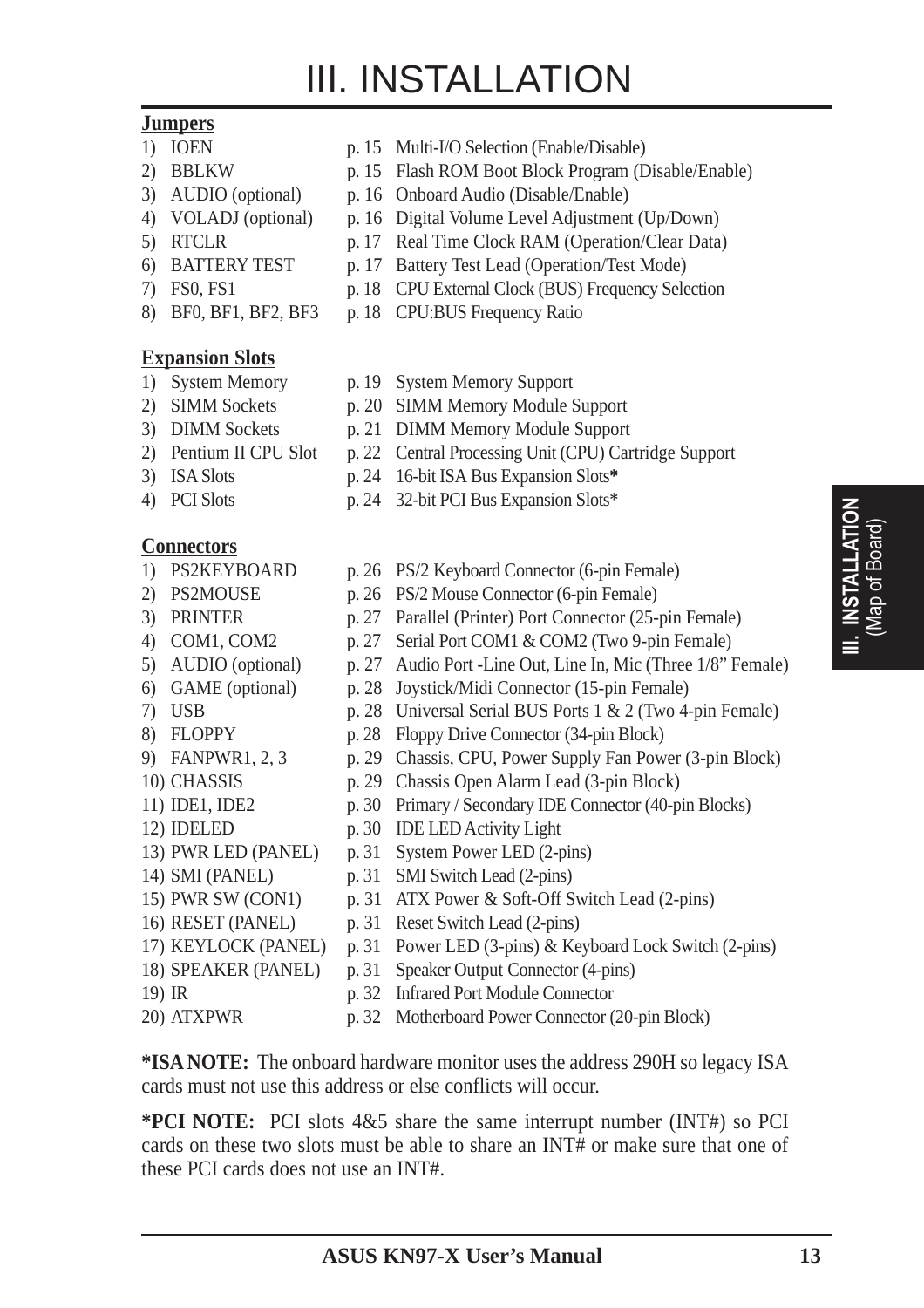## Installation Steps

Before using your computer, you must complete the following steps:

- **1. Set Jumpers on the Motherboard**
- **2. Install DRAM Modules**
- **3. Install the Central Processing Unit (CPU)**
- **4. Install Expansion Cards**
- **5. Connect Ribbon Cables, Cabinet Wires, and Power Supply**
- **6. Setup the BIOS Software**

## 1. Jumpers

Several hardware settings are made through the use of jumper caps to connect jumper pins (JP) on the motherboard. See "Map of the Motherboard" on page 4 for locations of jumpers. The jumper settings will be described numerically such as [----], [1-2], [2-3] for no connection, connect pins 1&2, and connect pins 2&3 respectively. Pin 1 for our motherboards is always on top  $\int_{0}^{\ln}$  or on the left  $\frac{p_{n+1}}{p_{n-1}}$  when holding the motherboard with the keyboard connector away from yourself. A "1" is written besides pin 1 on jumpers with three pins. The jumpers will also be shown graphically such as  $\cdot \cdot \cdot$  to connect pins  $1\&2$  and  $\cdot \cdot \cdot$  to connect pins 2&3. Jumpers with two pins will be shown as **for** Short (On) and  $\boxed{0}$  or Open (Off). For manufacturing simplicity, the jumpers may be sharing pins from other groups. Use the diagrams in this manual instead of following the pin layout on the board. Settings with two jumper numbers require that both jumpers be moved together. To connect the pins, simply place a plastic jumper cap over the two pins as diagramed.

**WARNING:** Computer motherboards and components contain very delicate Integrated Circuit (IC) chips. To protect the motherboard and other components against damage from static electricity, you should follow some precautions whenever you work on your computer.

- 1. Unplug your computer when working on the inside.
- 2. Hold components by the edges and try not to touch the IC chips, leads, or circuitry.
- 3. Use a grounded wrist strap or touch a grounded source to discharge any static electricity before handling computer components.
- 4. Place components on a grounded antistatic pad or on the bag that came with the component whenever the components are separated from the system.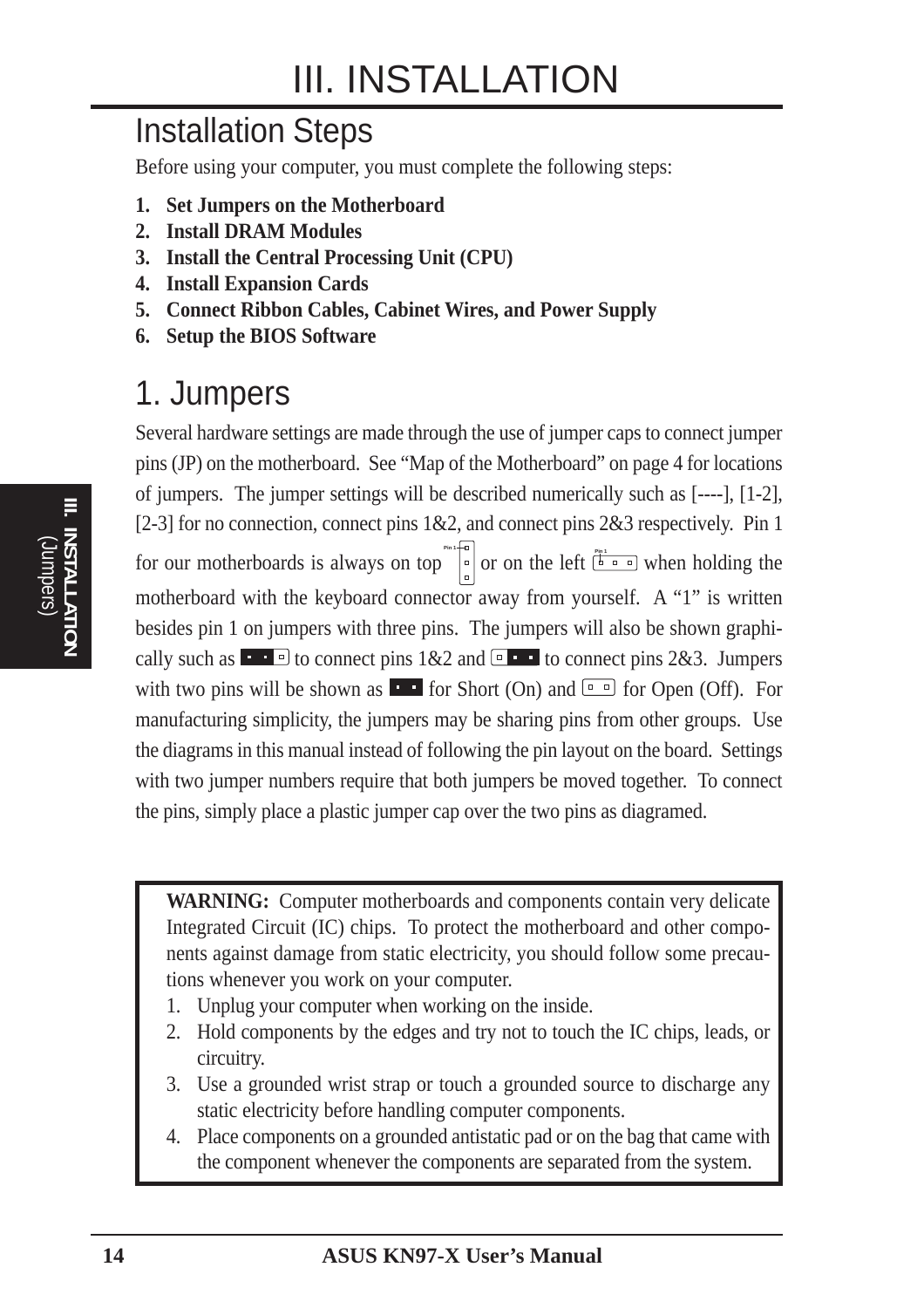### Jumper Settings

#### **1. Onboard Multi-I/O Selection (IOEN)**

You can selectively disable each onboard Multi-I/O item (floppy, serial, parallel, and IrDA) through **Chipset Features Setup** of BIOS SOFTWARE *or* disable all Multi-I/O items at once with the following jumper in order to use your own Multi-I/O card.

| Multi-I/O | <b>IOEN</b>       |
|-----------|-------------------|
| Enable    | $[1-2]$ (Default) |
| Disable   | $[2-3]$           |
|           |                   |



#### **2. Flash ROM Boot Block Programming (BBLKW)**

This sets the operation mode of the boot block area of the Programmable Flash ROM to allow programming in the *Enabled* position. This is required only if prompted by the **Flash Memory Writer Utility** as shown in BIOS SOFTWARE.



**III. INSTALLATION** (Jumpers)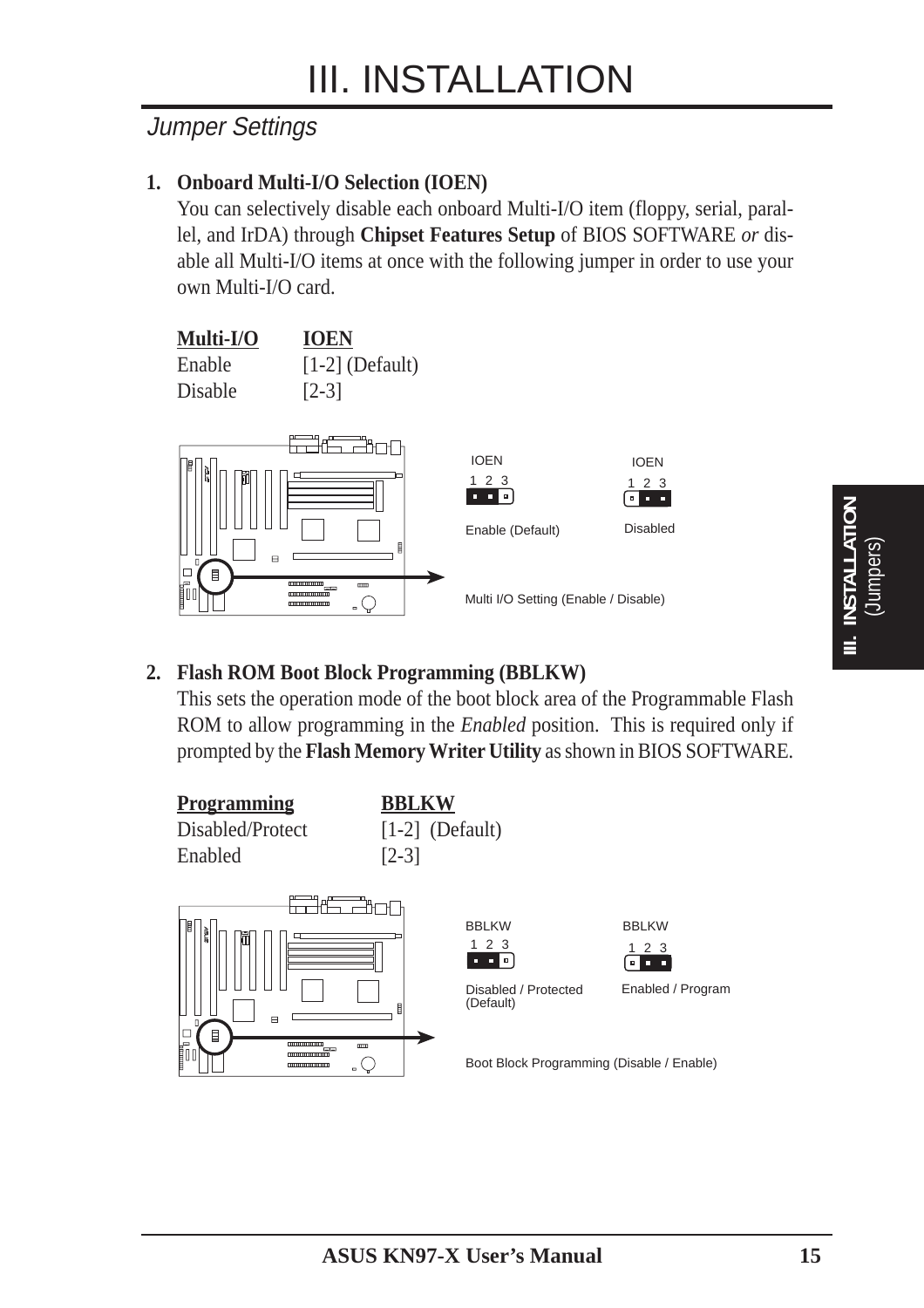#### **3. Onboard Audio Selection (AUDIO) (with optional onboard Audio)**

This jumper allows you to Disable the onboard audio chipset inorder to use your own audio card. Otherwise, leave on default of Enabled.

**Onboard Audio AUDIO** Enabled [1-2] (Default) Disabled [2-3] AUDIO AUDIO  $\begin{array}{ccc} 1 & 2 & 3 \\ \hline \textbf{I} & \textbf{I} & \textbf{0} \end{array}$ Enable Disable (Default)  $\circ$ Onboard Audio (Enable / Disable)

**4. Onboard Digital Audio Control (VOLADJ) (with optional onboard Audio)** This jumper allows you to adjust the audio volume digitally using case mounted momentary buttons.

### **Audio Adjustment VOLADJ**

Volume Up [1-2] (momentary) Volume Down [4-5] (momentary)

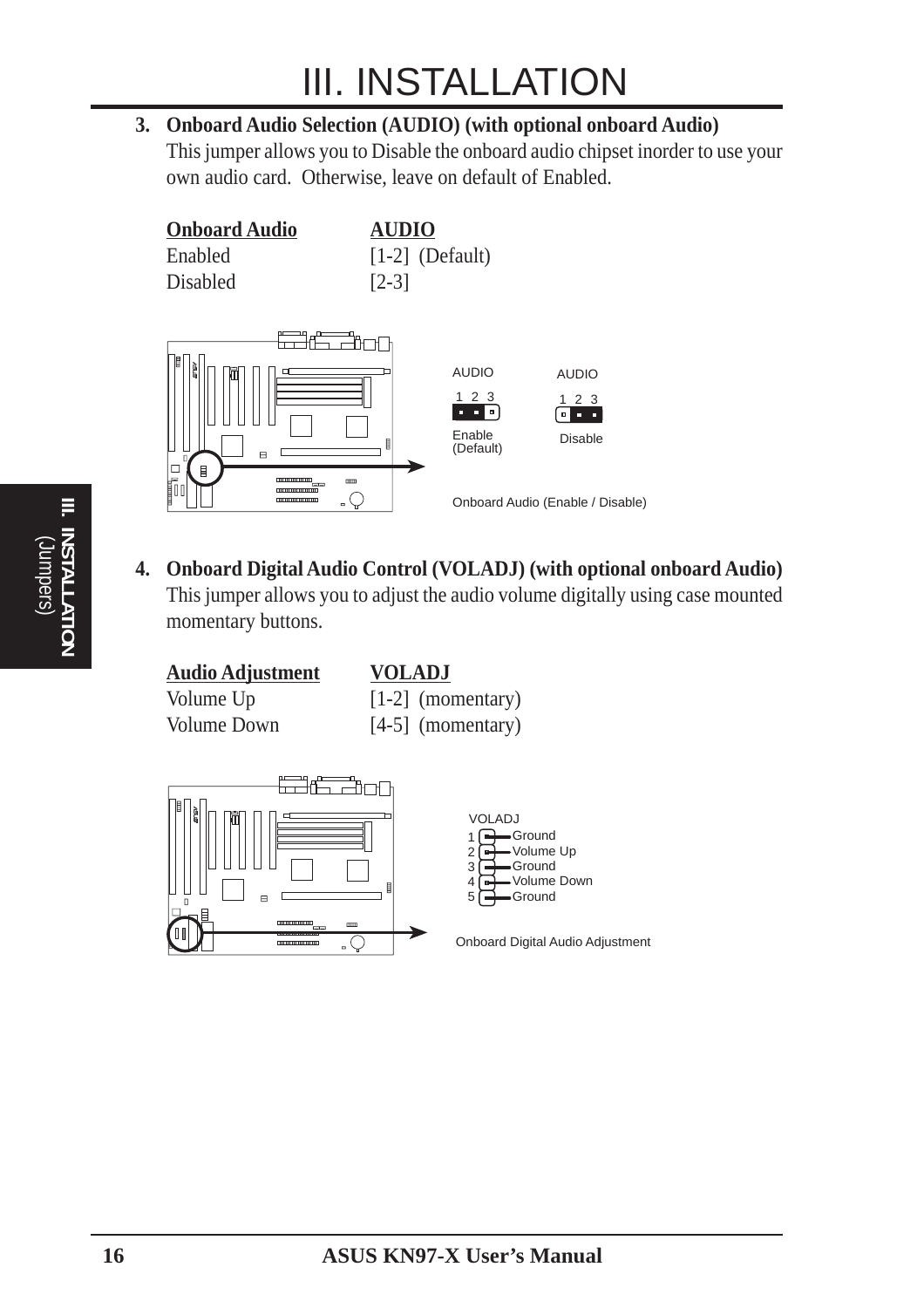#### **5. Real Time Clock (RTC) RAM (RTCLR)**

The CMOS RAM is powered by the onboard button cell battery. To clear the RTC data: (1) Turn off your computer, (2) Move this jumper to "Clear Data," (3) Move the jumper back to "Operation," (4) Turn on your computer, (5) Hold down <Delete> during bootup and enter BIOS setup to re-enter user preferences.

#### **RTC RAM RTCLR**

| Operation  | $[2-3]$ (Default)   |
|------------|---------------------|
| Clear Data | [1-2] (momentarily) |



#### **6. Battery Test Jumper (BATTERY TEST)**

You can test the battery's current by removing this jumper and attaching a current meter the two pins. **WARNING: You must unplug the power cord to your power supply to ensure that there is no power to your motherboard. The CMOS RAM containing BIOS setup information** *may* **be cleared by this action. You** *should* **enter BIOS to "Load Setup Defaults" and re-enter any user information after removing and reapplying this jumper.**

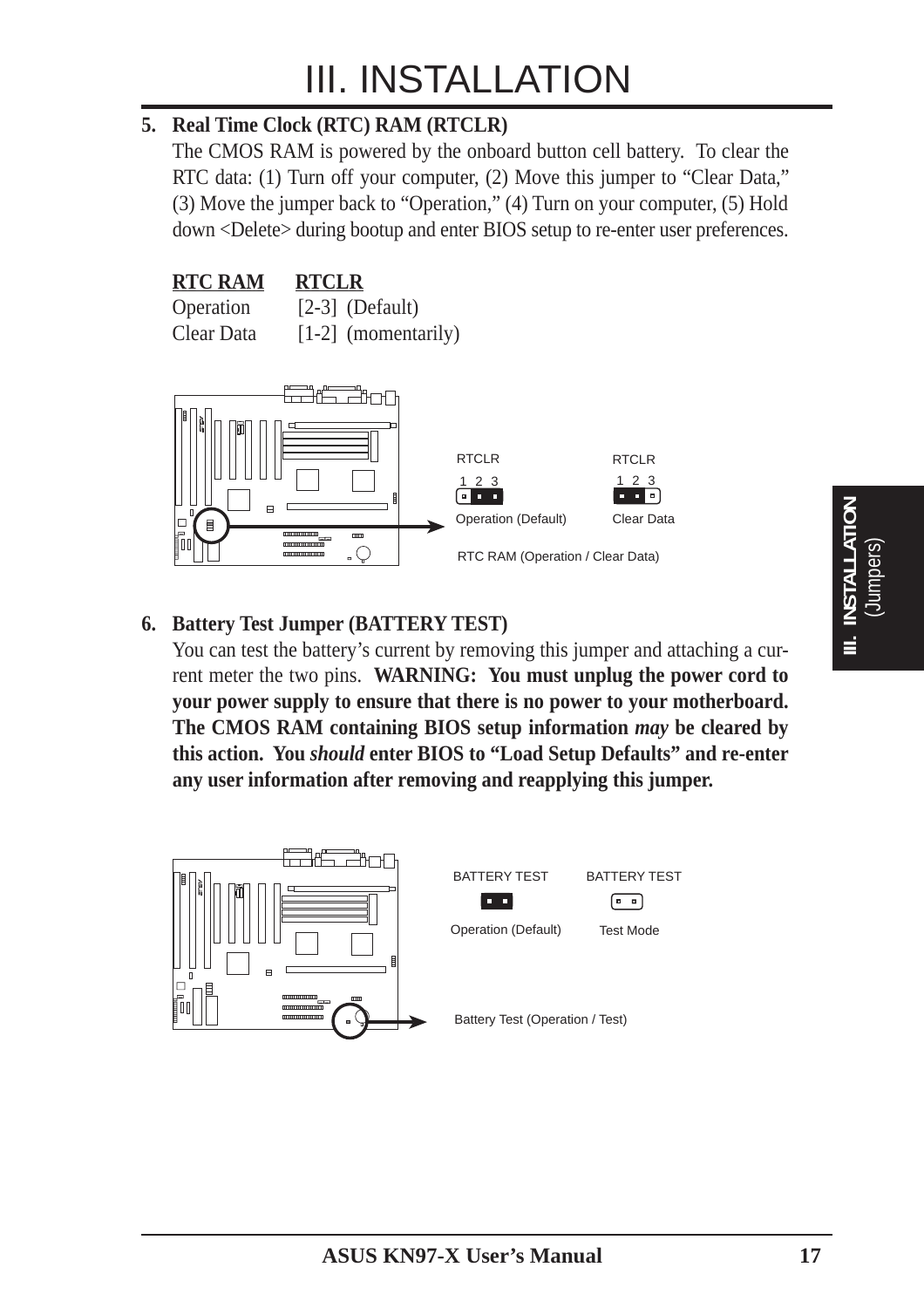#### **7. CPU External (BUS) Frequency Selection (FS0, FS1)**

These jumpers tell the clock generator what frequency to send to the CPU. These allow the selection of the CPUs *External* frequency (or *BUS Clock*). The BUS Clock times the BUS Ratio equals the CPUs *Internal* frequency (the advertised CPU speed).

#### **8. CPU to BUS Frequency Ratio (BF0, BF1, BF2, BF3)**

These jumpers set the frequency ratio between the *Internal* frequency of the CPU and the *External* frequency (called the *BUS Clock*) within the CPU. These must be set together with the above jumpers *CPU External (BUS) Frequency Selection.*



*Set the jumpers by the Internal speed of the Intel, AMD, or Cyrix CPU as follows:*

|                                   |                 |                      |                                                                   |                       | (BUS Freq.)                |            | (Freq. Ratio) |                                              |            |
|-----------------------------------|-----------------|----------------------|-------------------------------------------------------------------|-----------------------|----------------------------|------------|---------------|----------------------------------------------|------------|
| <b>CPU Model</b><br>Intel Klamath | Freq.<br>266MHz | <b>Ratio</b><br>4.0x | <b>BUS Freq.</b><br>66MHz                                         | <b>FS0</b><br>$[2-3]$ | FS <sub>1</sub><br>$[1-2]$ | <b>BF3</b> | BF2           | <b>BF1</b><br>[short] [open] [short] [short] | <b>BF0</b> |
| Intel Klamath                     | 233MHz          | 3.5x                 | 66MHz                                                             | $[2-3]$               | $[1-2]$                    |            |               | [short] [short] [open] [open]                |            |
|                                   | intal           |                      |                                                                   |                       |                            |            |               |                                              |            |
|                                   |                 |                      | Intel Pentium II CPU Cartridge<br>(233-266MHz 256/512KB L2 Cache) |                       |                            |            |               |                                              |            |

**NOTE:** Voltage Regulator Output Selection (VID) is not needed for the Pentium II CPU Cartridge because this CPU sends a VID signal directly to the onboard power controller.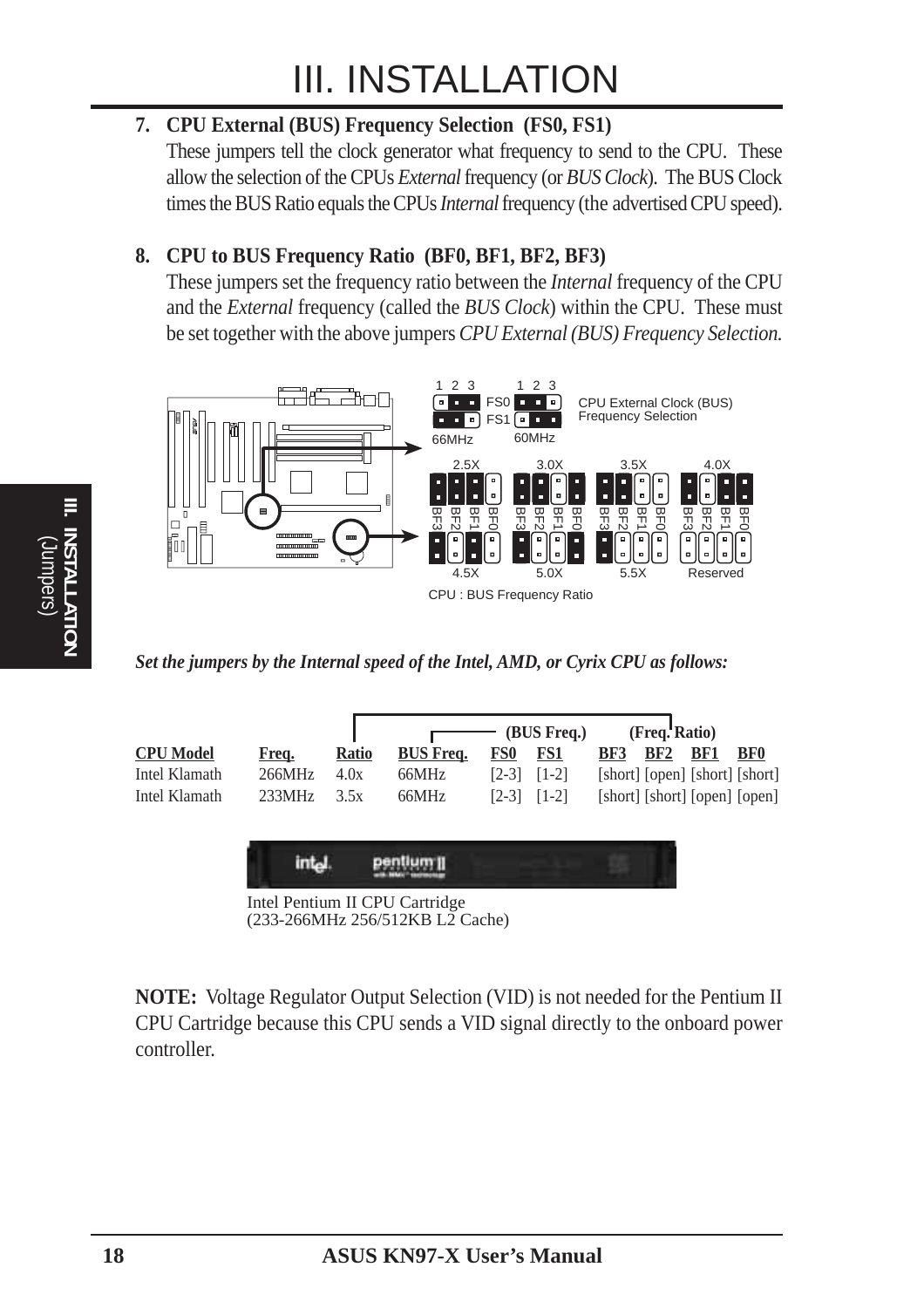# 2. System Memory (SIMM and DIMM)

This motherboard supports four 72-pin SIMMs (Single Inline Memory Modules) of 4MB, 8MB, 16MB, 32MB, or 64MB to form a memory size between 8MB to 256MB. The DRAM can be either 60ns or 70ns Fast Page Mode (FPM) (Asymmetric or Symmetric), Enhanced Data Output (EDO), or Burst Enhanced Data Output (BEDO). SIMMs must be installed in pairs so that each bank contains two of the same size memory modules. A new feature is the support of Dual Inline Memory Modules (DIMMs). One slot is available for a **5.0Volt** (power level) Enhanced Data Output (EDO) DRAM of either 8, 16, 32, 64, or 128MB. Maximum memory of SIMMs and/or DIMMs must be 384MB or less.

| <b>Bank</b>                                | <b>Memory Module</b>                                     |       | <b>Total Memory</b> |
|--------------------------------------------|----------------------------------------------------------|-------|---------------------|
| <b>Bank 0</b><br><b>SIMM Slots 1&amp;2</b> | 4MB, 8MB, 16MB, 32MB, 64MB<br>72-pin FPM, EDO, BEDO SIMM | $x^2$ |                     |
| <b>Bank 1</b><br><b>SIMM Slots 3&amp;4</b> | 4MB, 8MB, 16MB, 32MB, 64MB<br>72-pin FPM, EDO, BEDO SIMM | $x^2$ |                     |
| <b>Bank 2</b><br><b>DIMM Slot 1</b>        | 8MB, 16MB, 32MB, 64MB, 128MB<br>168-pin 5V EDO DRAM DIMM | x1    |                     |
|                                            | <b>Total System Memory (Max 384MB)</b>                   |       |                     |

*Install memory in any or all Banks in combinations as follows:*

#### **IMPORTANT:**

- The same size and type (FPM, EDO, BEDO) of memory must be installed in pairs so that memory modules are not mixed in each bank.
- The DIMM Slot *does not* support any SDRAM DIMM modules.
- The DIMM Slot *does not* support 3.3V EDO DIMM modules.
- Do not use SIMM memory modules with more than 24 chips per module. SIMM memory modules with more than 24 chips exceed the design specifications of the memory subsystem and will be unstable.
- Memory speed setup is required through "Auto Configuration" in BIOS Chipset Setup of the BIOS SOFTWARE. If both 60ns and 70ns memory are used, you must set Auto Configuration to 70ns.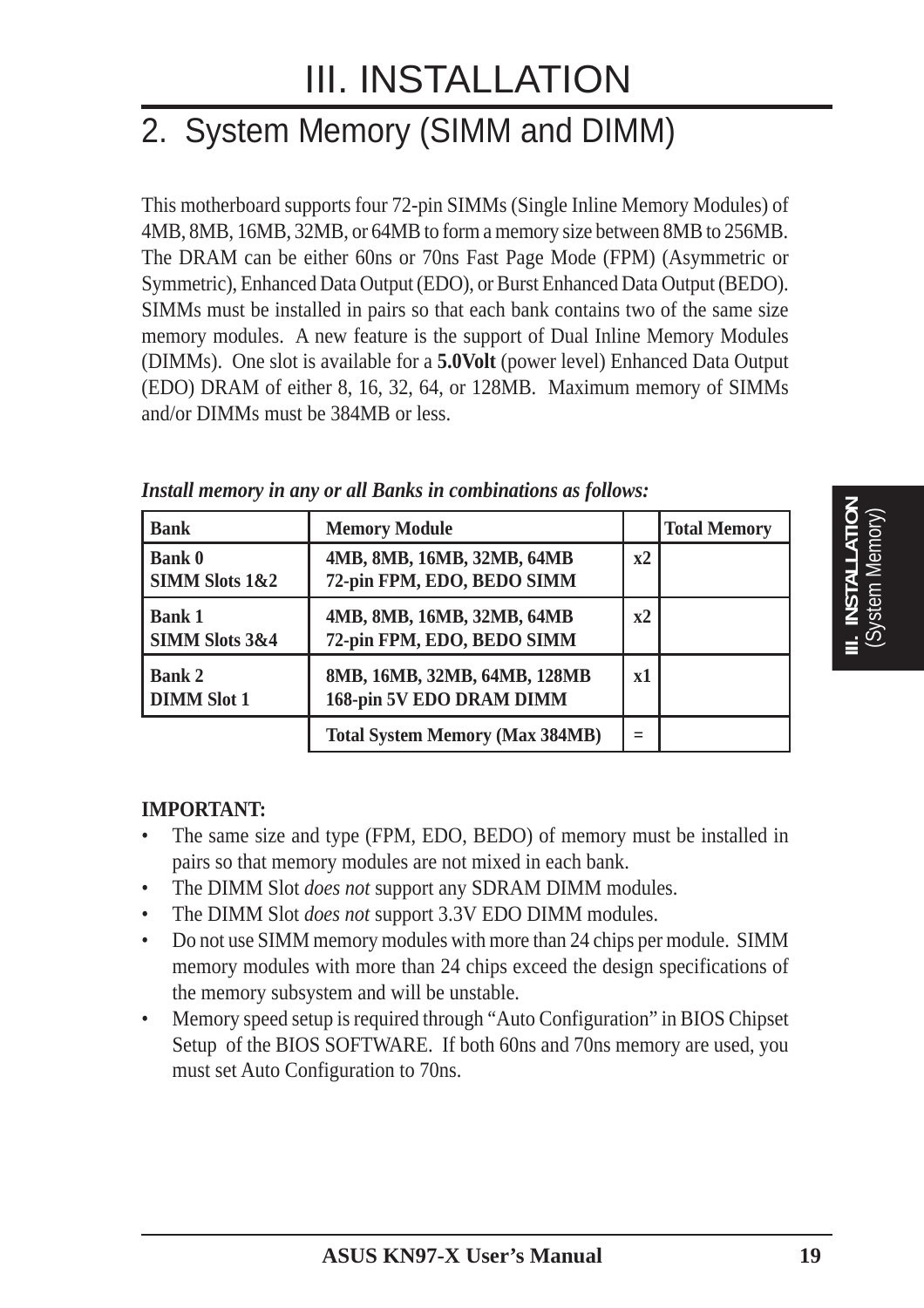# III. INSTALLATION

### SIMM Memory Installation

1. The SIMM memory modules will only fit in one orientation as shown because of a "Plastic Safety Tab" on one end of the SIMM slots which requires the "Notched End" of the SIMM memory modules.



2. Press the memory module firmly into place starting from a 45 degree angle

making sure that all the contacts are aligned with the socket.

3. With your finger tips, rock the memory module into a vertical position so that it clicks into place.

### 72 Pin DRAM in SIMM Socket



- 4. The plastic guides should go through the two "Mounting Holes" on the sides and the "Metal Clips" should snap on the other side.
- 5. To release the memory module, squeeze both "Metal Clips" outwards and rock the module out of the "Metal Clips".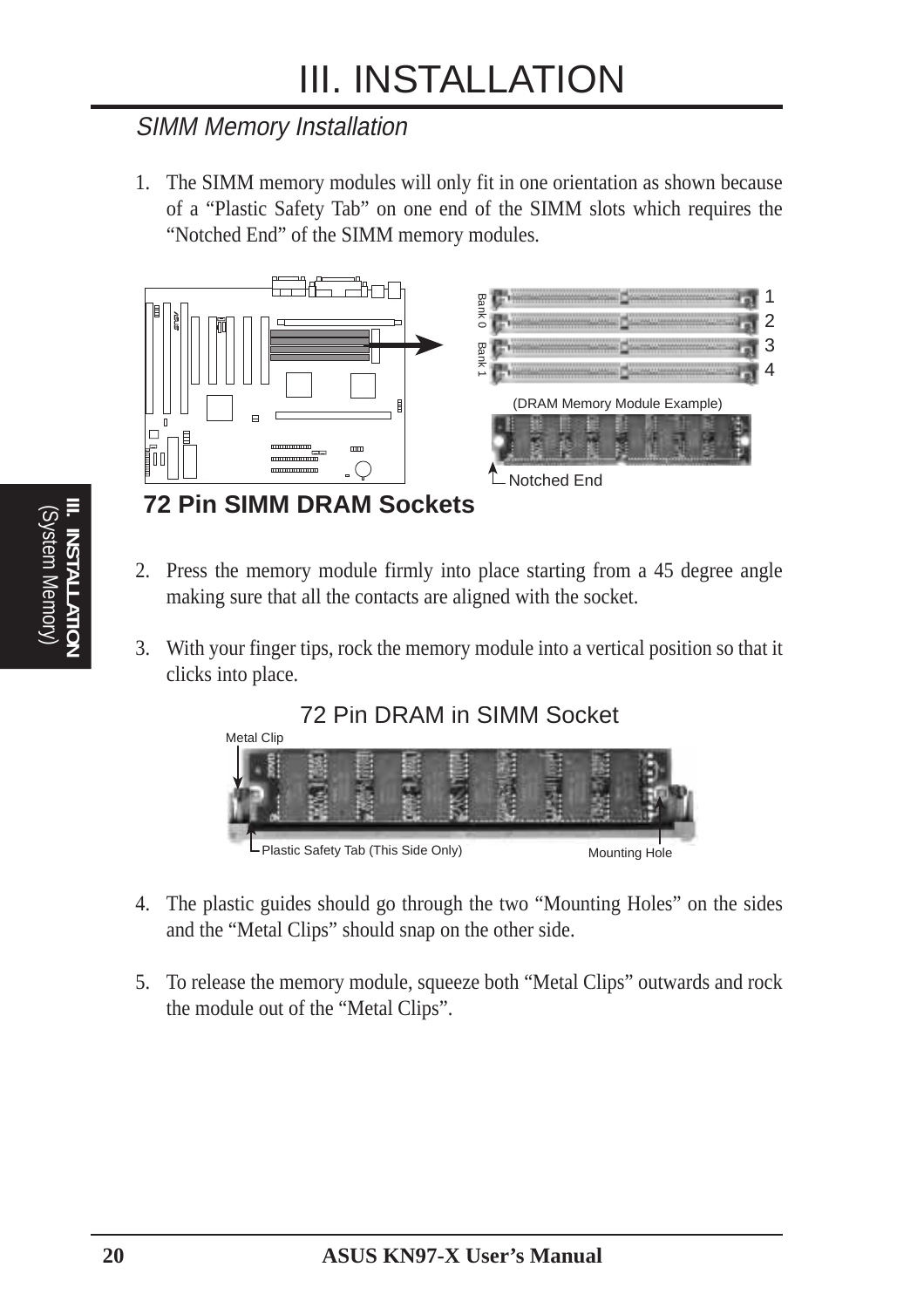# III. INSTALLATION

## DIMM Memory Installation

Insert the module(s) as shown. Because the number of pins are different on either side of the breaks, the module will only fit in the orientation as shown. DRAM SIMM modules have the same pin contact on both sides. SDRAM DIMM modules have different pint contact on each side and therefore have a higher pin density.



**168 Pin DIMM Memory Sockets**

The Dual Inline Memory Module (DIMM) memory modules must be 5.0Volt Extended Data Output (EDO) DRAM. You can identify the type of DIMM module by the illustration below:



**168-PIN DRAM DIMM Notch Key Definitions**

The notch on the DIMM module will shift between left, center, or right to identify the type and also to prevent the wrong type to be inserted into the DIMM slot on the motherboard. You must ask your retailer for the specifications before purchasing. Four clock signals are supported on this motherboard.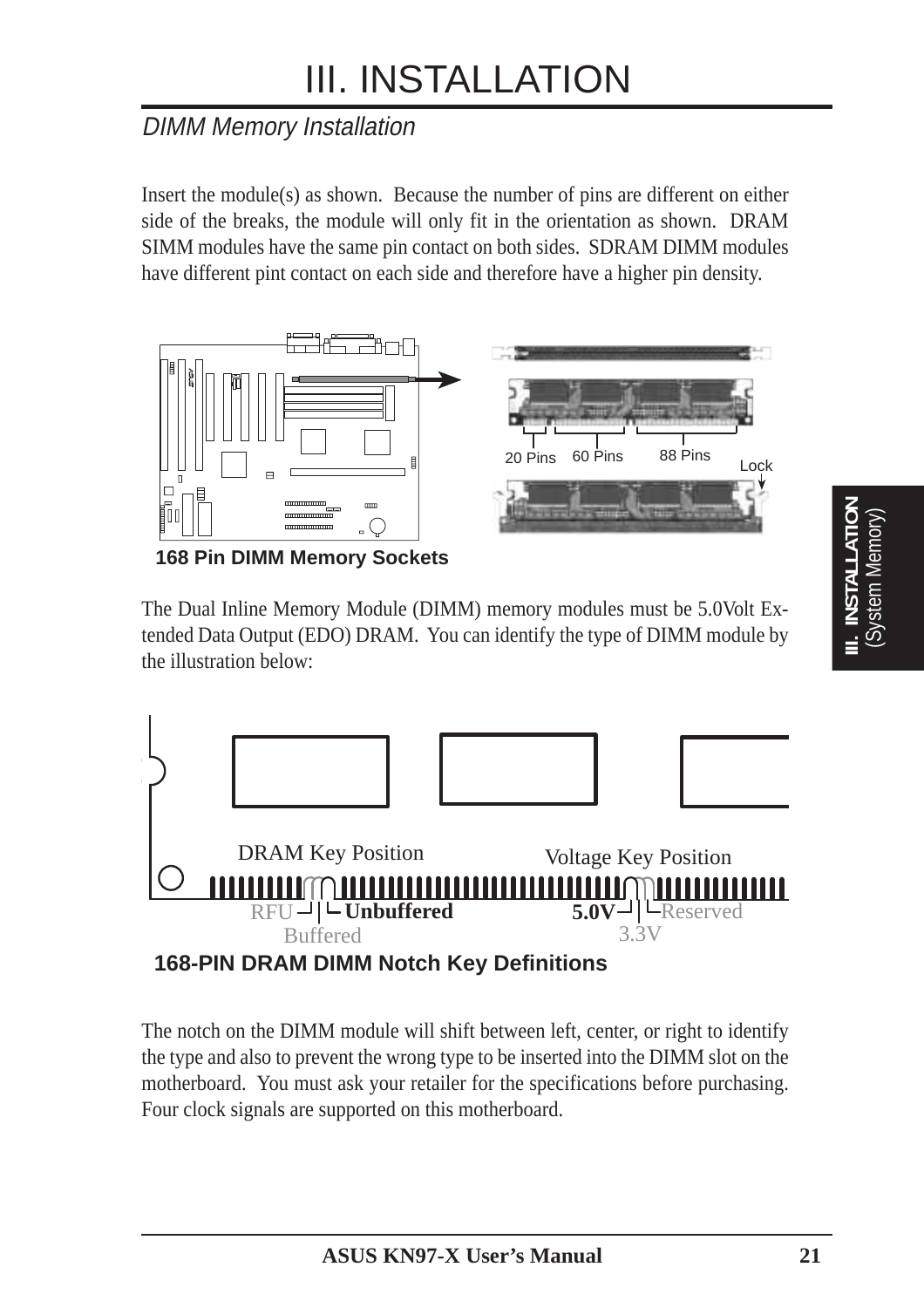# 3. Central Processing Unit (CPU)

This motherboard provides a Single Edge Contact (SEC) slot for a Pentium II processor packaged in an SEC cartridge. The SEC slot is not compatible with other non-Pentium II processors.

#### **Before your begin:**

Find a system cabinet with either the power supply fan or a secondary fan circulating air across the SEC cartridge's passive heat sink.

#### **WARNING: Without sufficient air circulation, the SEC cartridge may overheat and cause damage to both the SEC cartridge and the motherboard.**

You should check to see that you have the following 9 items. (**NOTE:** The pictures in the following pages will have the same item numbers next to them for your reference. The design and color of your items may be slightly different.)





**Attach Mount Bridges (Items 1,2)** (Factory Installed)

**Pentium II Retention Mechanism (Item 3)**





Heatsink bottom Groove for the Support Top Bar

Heatsink Support Base/Top Bar (Items 4-7) Pentium II Processor Heatsink (Item 8)



**Intel Pentium II Processor in an SEC Cartridge (Item 9)**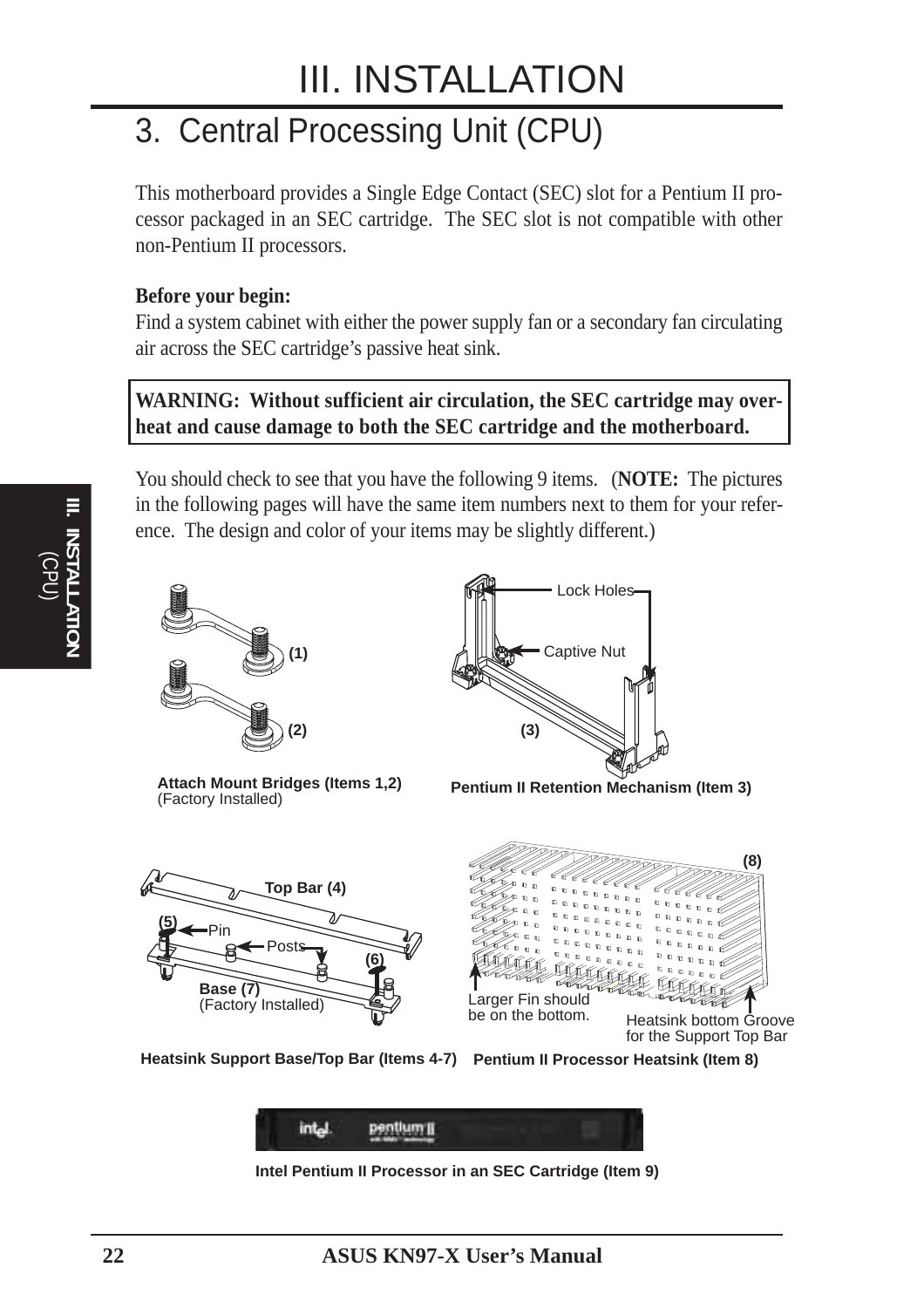#### **From the Manufacturer:**

Four screws should be showing next to each corner of the SEC Slot using two Attach Mount Bridges from the underside of the motherboard. A bottom Heatsink Support Base should be mounted over the two chipsets in front of the slot.



**View of the KN97-X Motherboard from the Manufacturer**

#### **Installing the Pentium II Processor:**

**1. Mount the Pentium II Retention Mechanism:** Place the Retention Mechanism over the SEC Slot with the Retainer's Lock Holes toward the motherboard's memory slots and screw the Captive Nuts using a Phillips or flat head screw driver. **WARNING: Excessive torque may damage your motherboard. Tighten captive nuts to no more than 6**±**1 inch/pound.**



**Retention Mechanism in place and Captive Nut being tightened**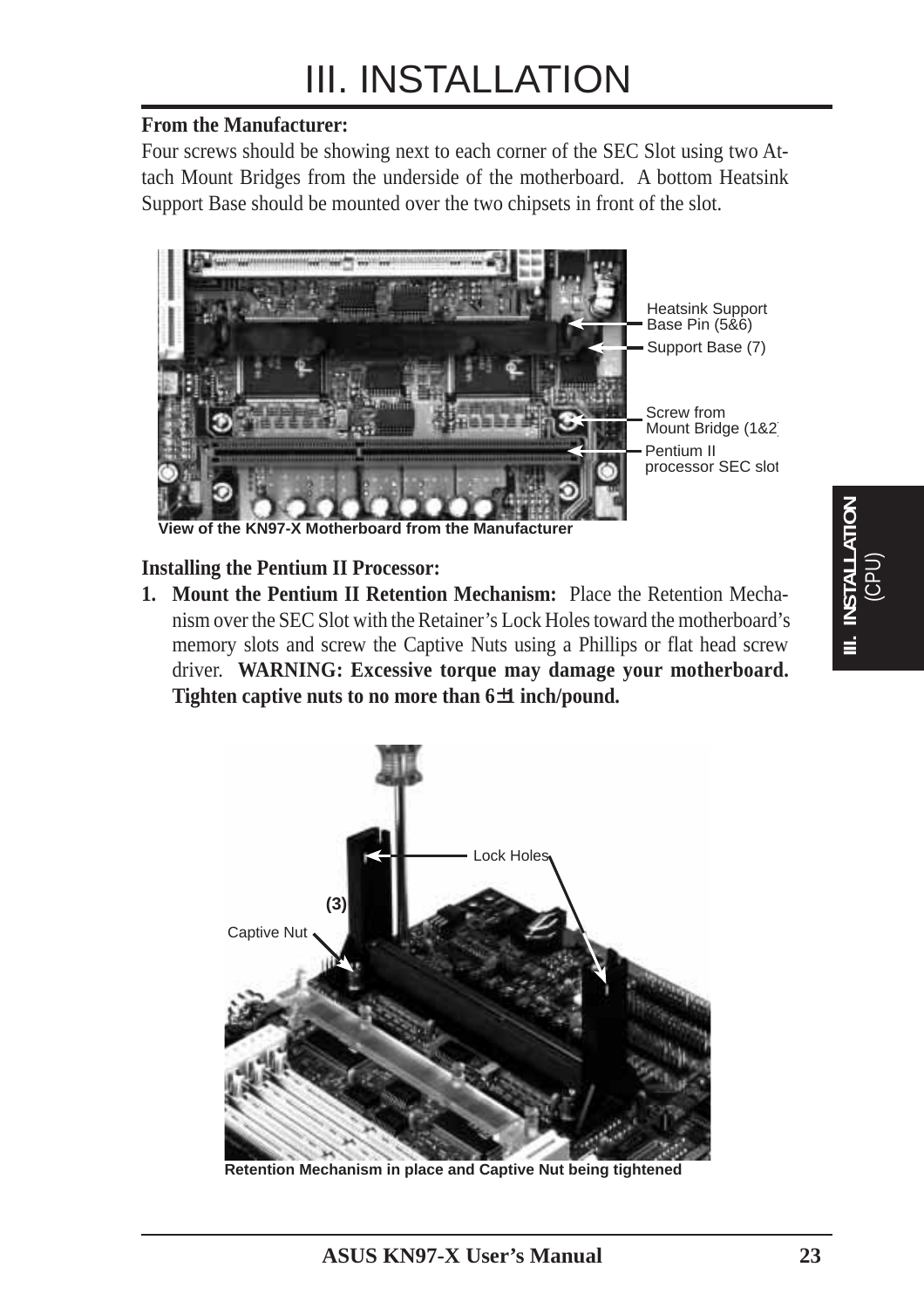# III. INSTALLATION

**2. Mount the Heat Sink:** Place the SEC cartridge face down on a flat surface and lay the heat sink flush on the back (metal side) of the SEC cartridge. Check the orientation of the heatsink with the pictures. The thicker fin should be on the bottom of the SEC cartridge. The top clamp is larger than the bottom clamp so only this orientation will fit. With a screw driver, push the clamps one at a time into the SEC cartridge. Make sure that the heatsink is tight against the heatsink by firmly pressing the SEC cartridge and the heatsink together. When correctly installed, there should not be any light showing between the thermal pad of the heat sink and the SEC cartridge. **WARNING: If the heatsink is not mounted tightly against the SEC cartridge, the CPU will overheat.**



**SEC Cartridge with Heatsink (Side) SEC Cartridge with Heatsink (Top)**

**3. Insert the SEC Cartridge:** Push the SEC cartridge's two locks inward (the preceding picture shows the Locks in the outward position and inward in the picture below) and insert the cartridge with the heat sink facing the motherboard's memory slots. Push down slowly while holding the Retention Mechanism's sides inward so that the SEC cartridge does not push away the two walls of the Retention Mechanism.



**Pentium II processor with heatsink being mounted into the Retention Mechanism.**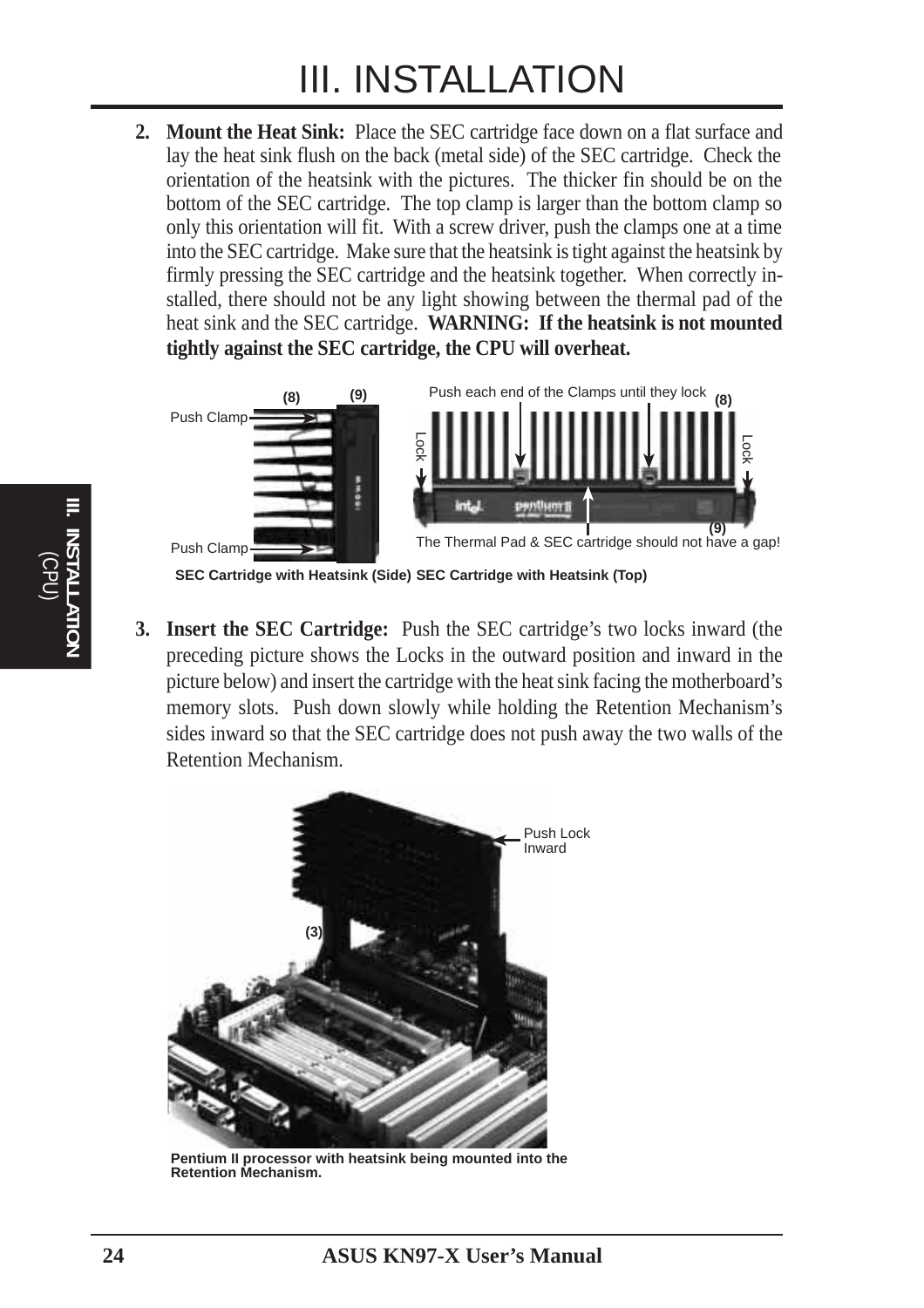**4. Lock the SEC Cartridge:** Flip the SEC cartridge locks outward so that the lock shows through the Retention Mechanism's side lock holes.



#### **Retention Mechanism Left Side View**

**5. Secure the Heatsink:** Slide the Heatsink Support Top Bar into the bottom Groove of the Heatsink until it locks into the heatsink support Base Posts.



**SEC Cartridge installed and Heatsink Support Top Bar being inserted.**

**6. Set Jumpers:** Refer to jumper settings for "CPU to BUS Frequency Ratio" and jumpers for "BUS Frequency Selection" if you haven't set them yet.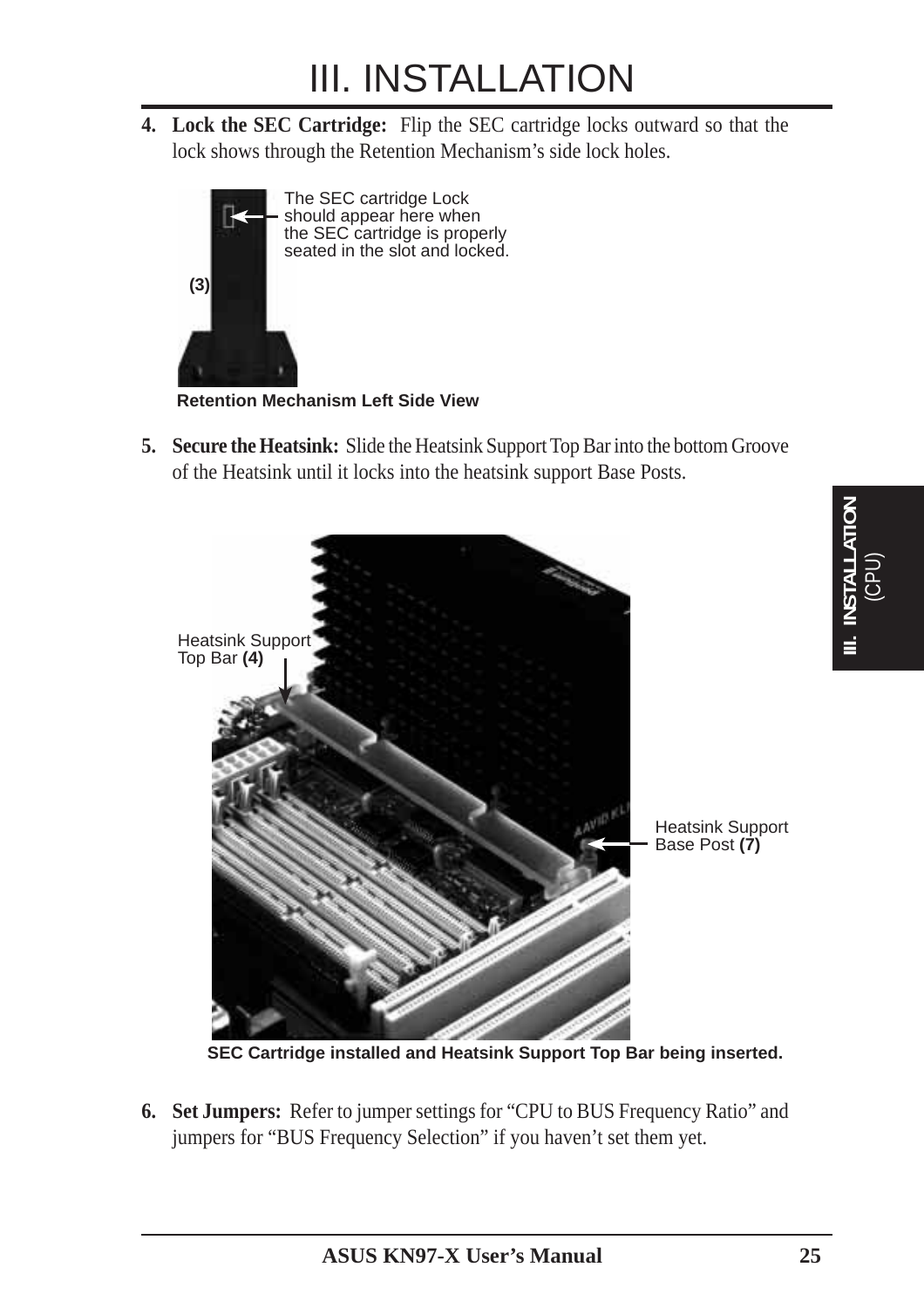## 4. Expansion Cards

**WARNING:** Make sure that you unplug your power supply when adding or removing expansion cards or other system components. Failure to do so may cause severe damage to both your motherboard and expansion cards.

### Expansion Card Installation Procedure:

- 1. Read your expansion card documentation on any hardware and software settings that may be required to setup your specific card.
- 2. Set any necessary jumpers on your expansion card.
- 3. Remove your computer system's cover.
- 4. Remove the bracket on the slot you intend to use. Keep the bracket for possible future use.
- 5. Carefully align the card's connectors and press firmly.
- 6. Secure the card on the slot with the screw you removed in step 4.
- 7. Replace the computer system's cover.
- 8. Setup the BIOS if necessary (such as "IRQ xx Used By ISA: Yes" in PNP AND PCI SETUP)
- 9. Install the necessary software drivers for your expansion card.

### Assigning IRQs for Expansion Cards

Some expansion cards need to use an IRQ to operate. Generally an IRQ must be exclusively assigned to one use. In a standard design there are 16 IRQs available but most of them are already in use by parts of the system which leaves 6 free for expansion cards.

Both ISA and PCI expansion cards may need to use IRQs. System IRQs are available to cards installed in the ISA expansion bus first, and any remaining IRQs are then used by PCI cards. Currently, there are two types of ISA cards. The original ISA expansion card design, now referred to as "Legacy" ISA cards, requires that you configure the card's jumpers manually and then install it in any available slot on the ISA bus. You may use Microsoft's Diagnostic (MSD.EXE) utility included in the Windows directory to see a map of your used and free IRQs. For Windows 95 users, the "Control Panel" icon in "My Computer" contains a "System" icon which gives you a "Device Manager" tab. Double clicking on a specific device give you "Resources" tab which shows the Interrupt number and address. Make sure that no two devices use the same IRQs or your computer will experience problems when those two devices are in use at the same time.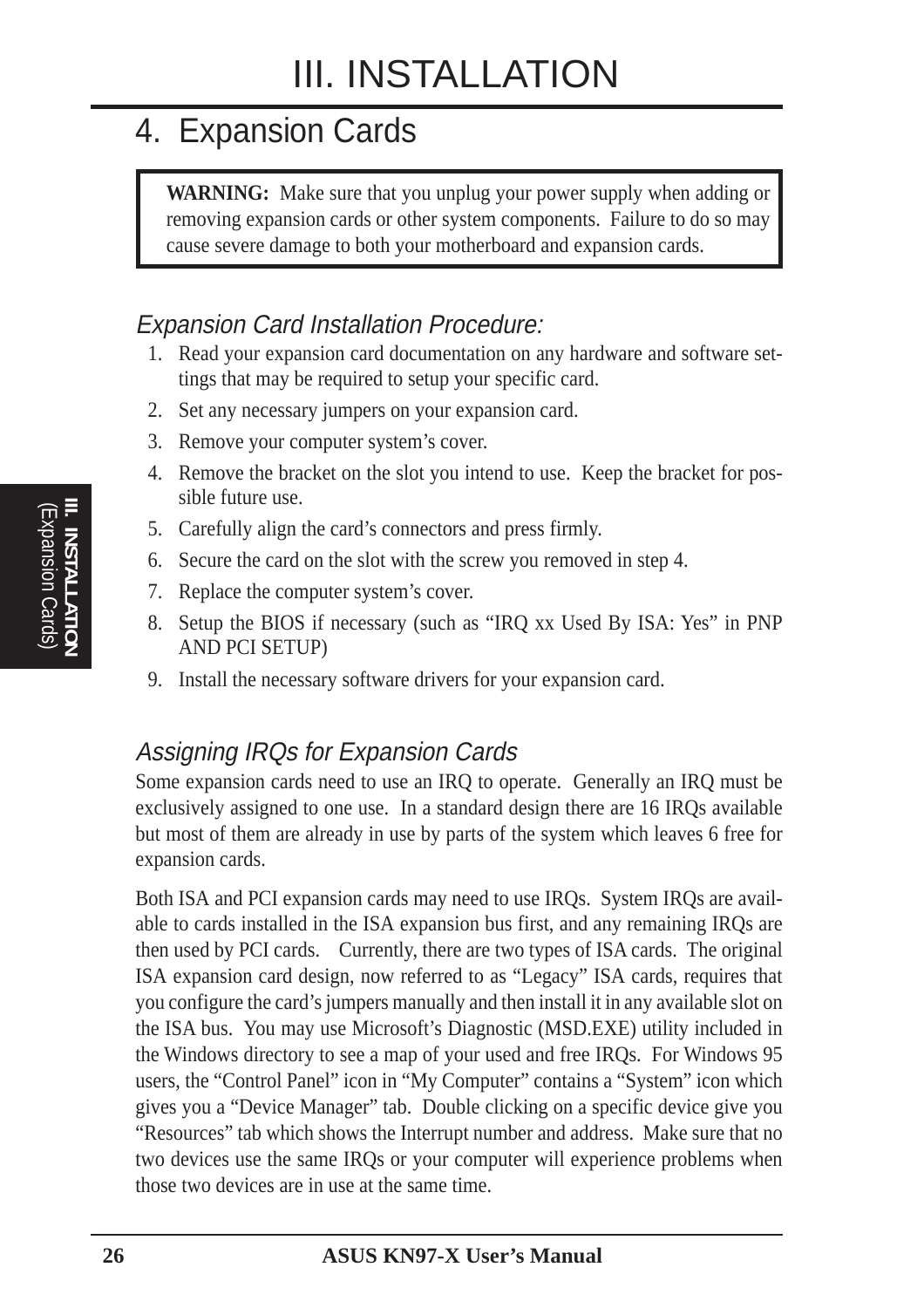# III. INSTALLATION

To simplify this process this motherboard has complied with the Plug and Play (PNP) specification which was developed to allow automatic system configuration whenever a PNP-compliant card is added to the system. For PNP cards, IRQs are assigned automatically from those available.

If the system has both Legacy and PNP ISA cards installed, IRQs are assigned to PNP cards from those not used by Legacy cards. The PCI and PNP configuration of the BIOS setup utility can be used to indicate which IRQs are being used by Legacy cards. For older Legacy cards that does not work with the BIOS, you can contact your vendor for an ISA Configuration Utility.

An IRQ number is automatically assigned to PCI expansion cards after those used by Legacy and PNP ISA cards. In the PCI bus design, the BIOS automatically assigns an IRQ to a PCI slot that has a card in it that requires an IRQ. To install a PCI card, you need to set something called the INT (interrupt) assignment. Since all the PCI slots on this motherboard use an INTA #, be sure that the jumpers on your PCI cards are set to INT A.

### Assigning DMA Channels for ISA Cards

Some ISA cards, both Legacy and PNP may also need to use a DMA (Direct Memory Access) channel. DMA assignments for this motherboard are handled the same way as the IRQ assignment process described above. You can select a DMA channel in the PCI and PNP configuration section of the BIOS Setup utility.

**IMPORTANT: Choose "Yes" for those IRQs and DMAs you wish to reserve for Legacy (Non-PnP) ISA expansion cards in "IRQ xx Used By ISA" and "DMA x Used By ISA" of the PNP and PCI Setup in the BIOS SOFTWARE section, otherwise conflicts may occur.**

### ISA Cards and Hardware Monitor

The onboard hardware monitor uses the address 290H so legacy ISA cards must not use this address or else conflicts will occur.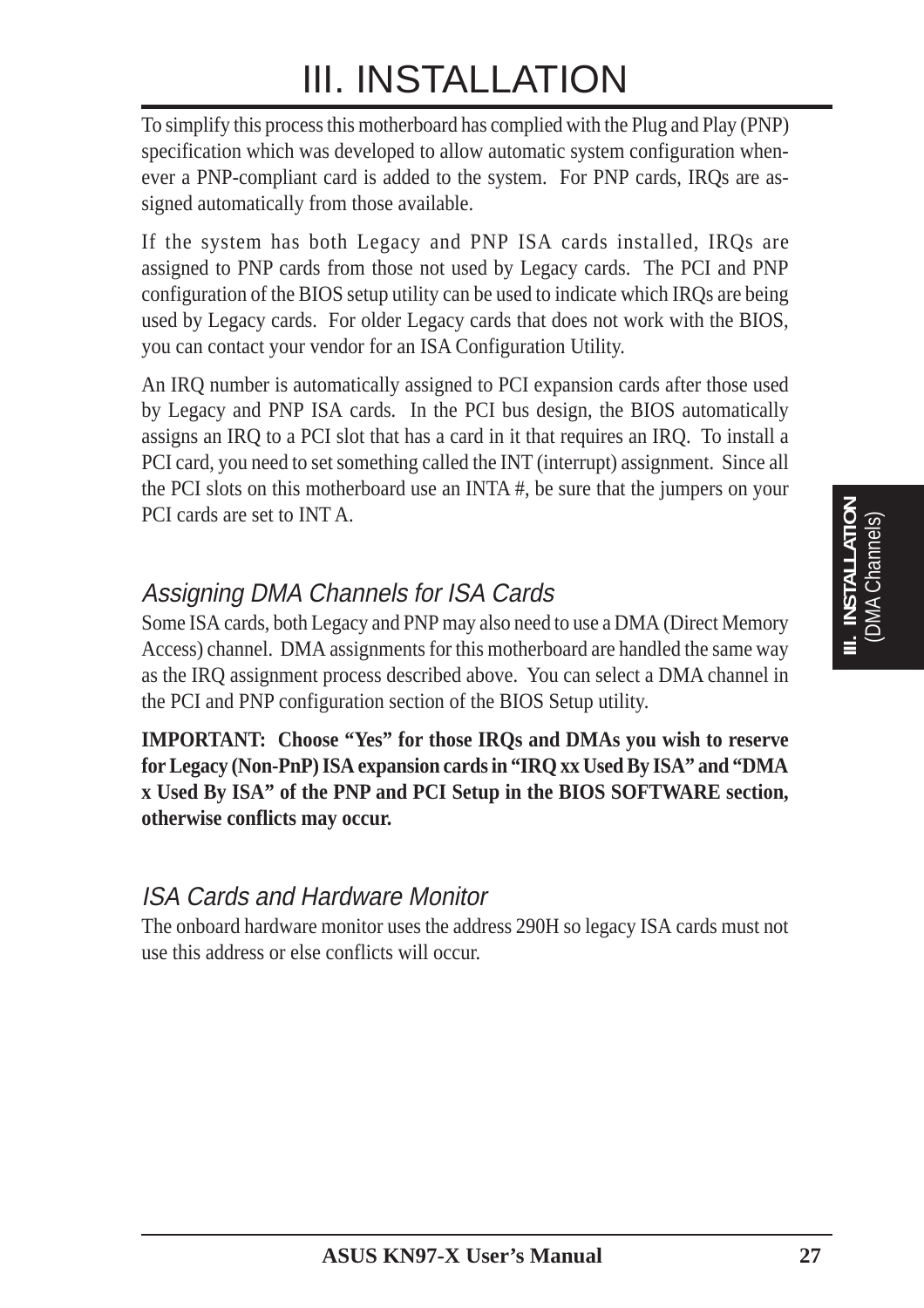# III. INSTALLATION

## 5. External Connectors

**WARNING:** Some pins are used for connectors or power sources. These are clearly separated from jumpers in "Map of the Motherboard." Placing jumper caps over these will cause damage to your motherboard.

**IMPORTANT: Ribbon cables should always be connected with the red stripe on the Pin 1 side of the connector. The four corners of the connectors are labeled on the motherboard. Pin 1 is the side closest to the power connector on hard drives and floppy drives. IDE ribbon cable must be less than 18in. (46cm),** with the second drive connector no more than 6in. (15cm) from the first con**nector.**

**1. PS/2 Keyboard Connector (6-pin Female)**

This connection is for a standard keyboard using an PS/2 plug (mini DIN). **This connector will not allow standard AT size (large DIN) keyboard plugs. You may use a DIN to mini DIN adapter on standard AT keyboards.**



PS/2 Keyboard (6-pin Female)

#### **2. PS/2 Mouse Connector (6-pin Female)**

The system will direct IRQ12 to the PS/2 mouse if one is detected. If not detected, expansion cards can use IRQ12. See "PS/2 Mouse Control" in BIOS Features Setup of the BIOS SOFTWARE.

PS/2 Mouse (6-pin Female)

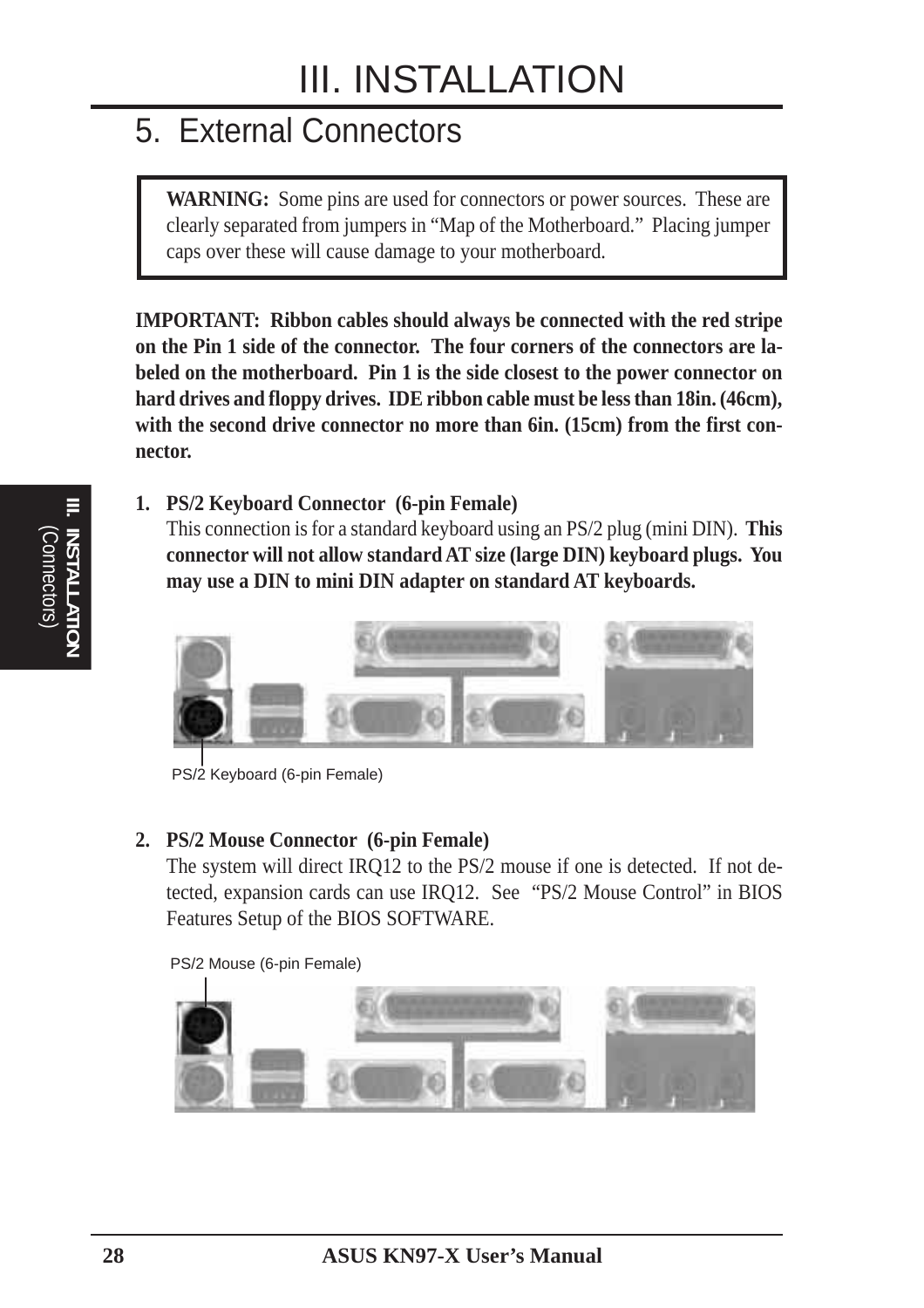#### **3. Parallel Printer Connector (25-pin Female)**

You can enable the parallel port and choose the IRQ through "Onboard Parallel Port" in Chipset Features Setup of the BIOS SOFTWARE. **NOTE**: Serial printers must be connected to the serial port.

#### Parallel (Printer) Port (25-pin Female)



#### **4. Serial Port COM1 and COM2 Connectors (Two 9-pin Male)**

The two serial ports can be used for pointing devices or other serial devices. See "Onboard Serial Port" in Chipset Features Setup of the BIOS SOFTWARE.



Serial Ports (9-pin Male)

**5. Audio Port Connectors (Three 1/8" Female) (with optional onboard Audio)** Line Out can be connected to headphones or preferably powered speakers. **Line In** allows tape players or other audio sources to be recorded by your computer or played through the **Line Out**. **Mic** allows microphones to be connected for inputing voice.



Line Out Line In Mic 1/8" Stereo Audio Connectors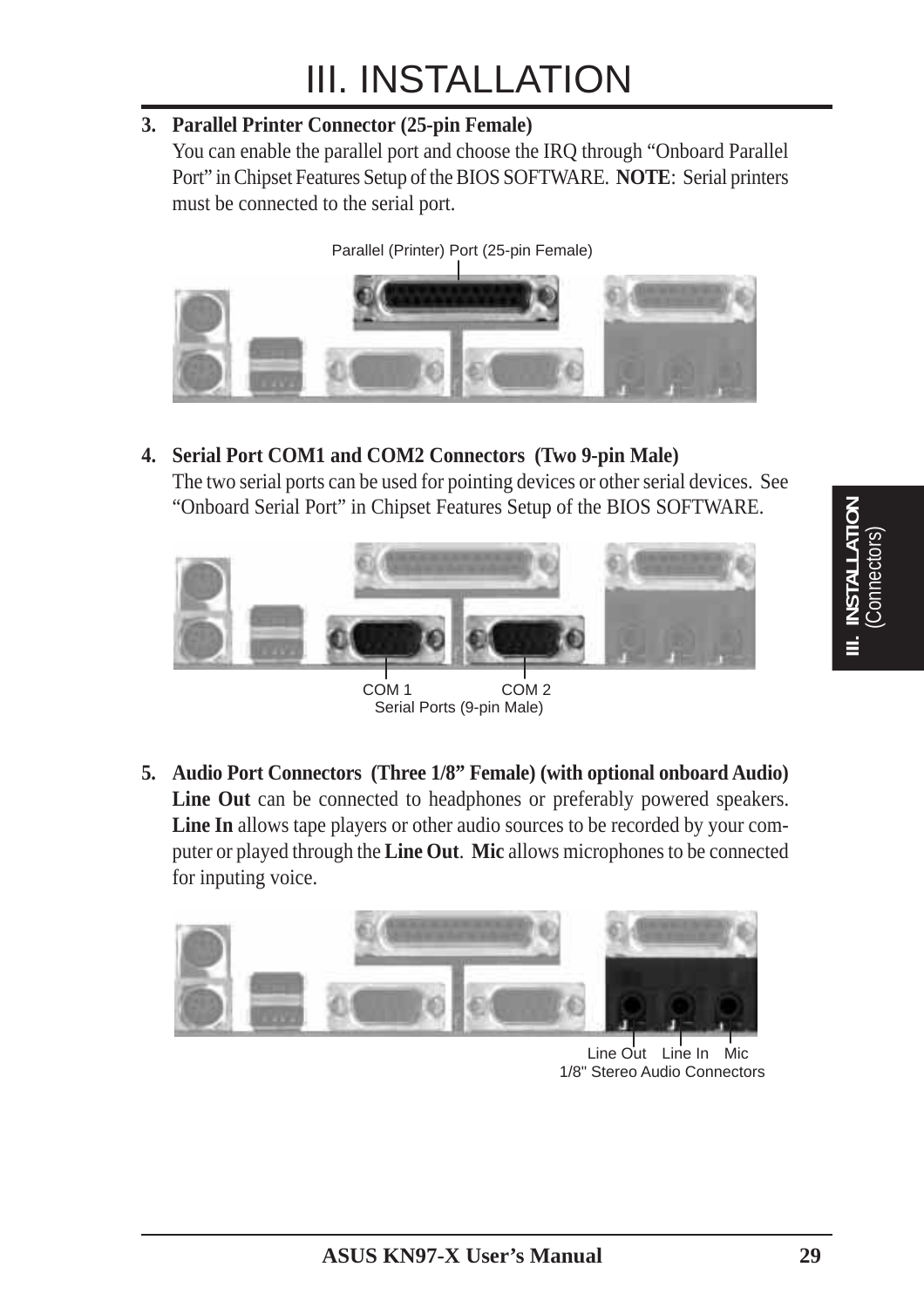# III. INSTALLATION

**6. Joystick/Midi Connector (15-pin Female) (with optional onboard Audio)**

You may connect game joysticks or game pads to this connector for playing games. Connect Midi devices for playing or editing audio.

Joystick/Midi (15-pin Female)



**7. Universal Serial BUS Ports 1 & 2 (Two 4-pin Female Sockets)** Two USB ports are available for connecting USB devices.



Univeral Serial Bus (USB) 2

#### **8. Floppy drive connector (34-pin block )**

This connector supports the provided floppy drive ribbon cable. After connecting the single end to the board, connect the two plugs on the other end to the floppy drives. **(Pin 5 is removed to prevent inserting in the wrong orientation when using ribbon cables with pin 5 plugged).**

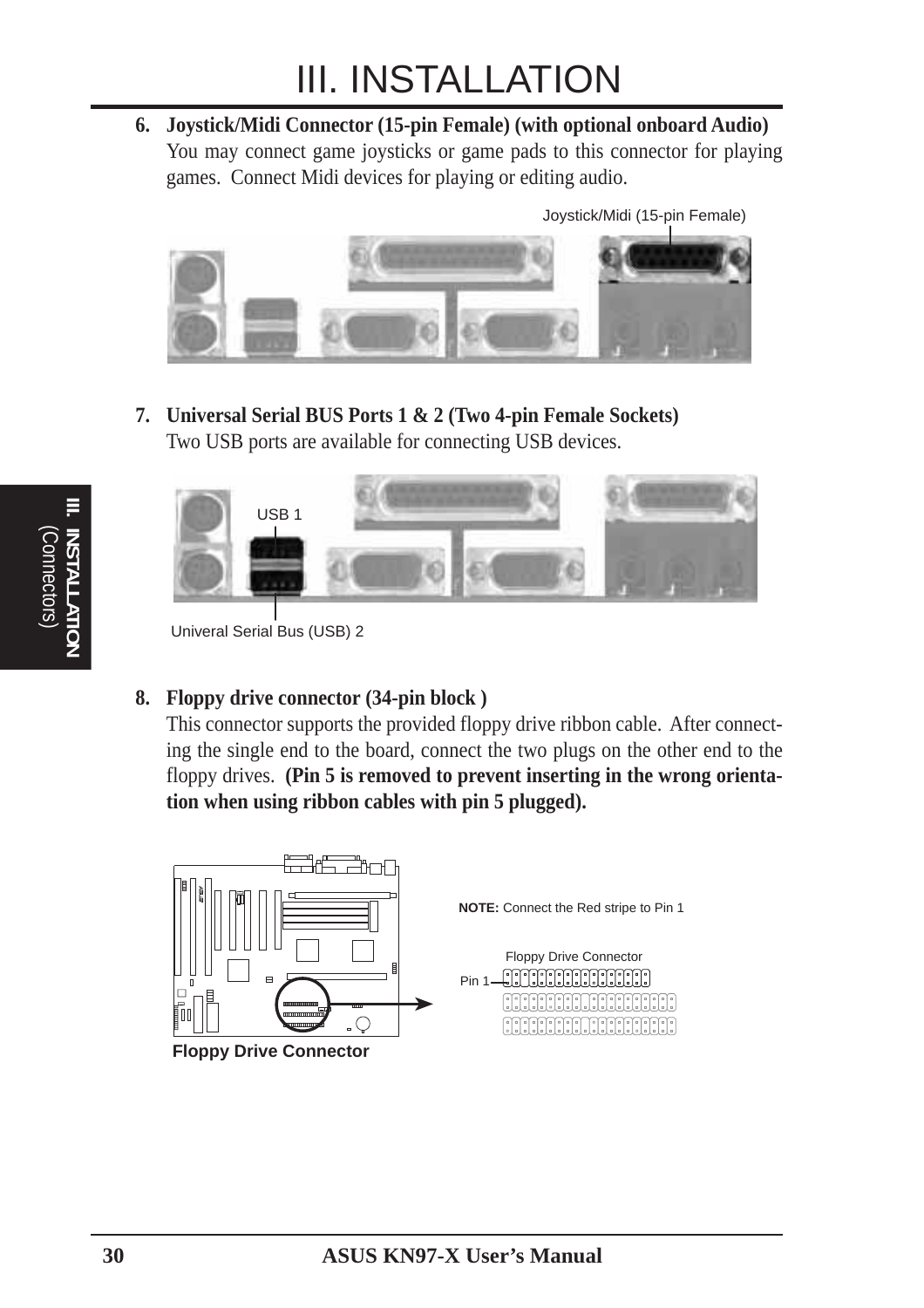**9. Chassis Fan, CPU Cooling Fan, & Power Supply Fan Connectors (FANPWR)** These connectors support cooling fans of 500mAmp (6Watt) or less. Orientate the fans so that the heat sink fins allow airflow to go across the onboard heat sink(s) instead of the expansion slots. Depending on the fan manufacturer, the wiring and plug may be different. The red wire should be positive, while the black should be ground. Connect the fan's plug to the board taking into consideration the polarity of the this connector. **NOTE: The "Rotation" signal is to be used only by a specially designed fan with rotation signal.**

**WARNING:** The CPU and/or motherboard will overheat if there is no airflow across the CPU and onboard heatsinks. Damage may occur to the motherboard and/or the CPU fan if these pins are incorrectly used. **These are not jumpers, do not place jumper caps over these pins.**



**12Volt Chassis, CPU, Power Supply Fan Power**

#### **10. Chassis Open Alarm Lead (CHASSIS)**

This lead is for an open chassis monitor. A high level signal to the CHASSIS lead will indicate to the system that the chassis has been opened. The +5V lead comes from the onboard button cell battery to retain its function even if the power cord has been unplugged from the ATX power supply. Be sure that the load on the +5V lead is minimal to prevent constant battery replacements.

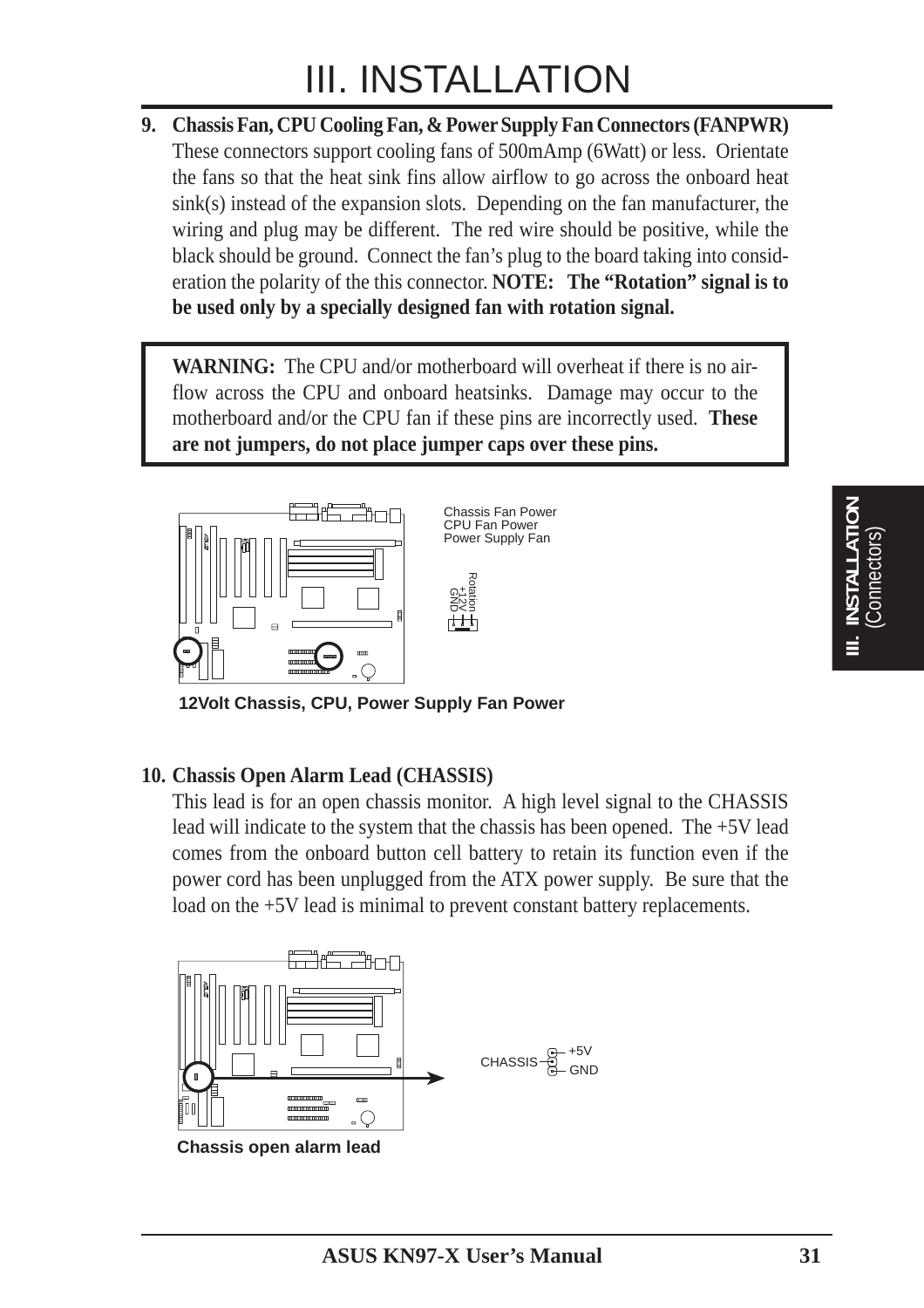# III. INSTALLATION

#### **11. Primary / Secondary IDE connectors (Two 40-pin Block)**

These connectors support the provided IDE hard disk ribbon cable. After connecting the single end to the board, connect the two plugs at the other end to your hard disk(s). If you install two hard disks, you must configure the second drive to Slave mode by setting its jumper accordingly. Please refer to the documentation of your hard disk for the jumper settings. BIOS now supports SCSI device or IDE CD-ROM bootup (see "HDD Sequence SCSI/IDE First" & "Boot Sequence" in the **BIOS Features Setup** of the BIOS SOFTWARE) **(Pin 20 is removed to prevent inserting in the wrong orientation when using ribbon cables with pin 20 plugged).**

**TIP:** You may configure two hard disks to be both Masters using one ribbon cable on the primary IDE connector and another ribbon cable on the secondary IDE connector. You may install one operating system on an IDE drive and another on a SCSI drive and select the boot disk through BIOS Features Setup.



#### **12. IDE activity LED (IDE LED)**

This connector supplies power to the cabinet's IDE activity LED. Read and write activity by devices connected to the Primary or Secondary IDE connectors will cause the LED to light up.

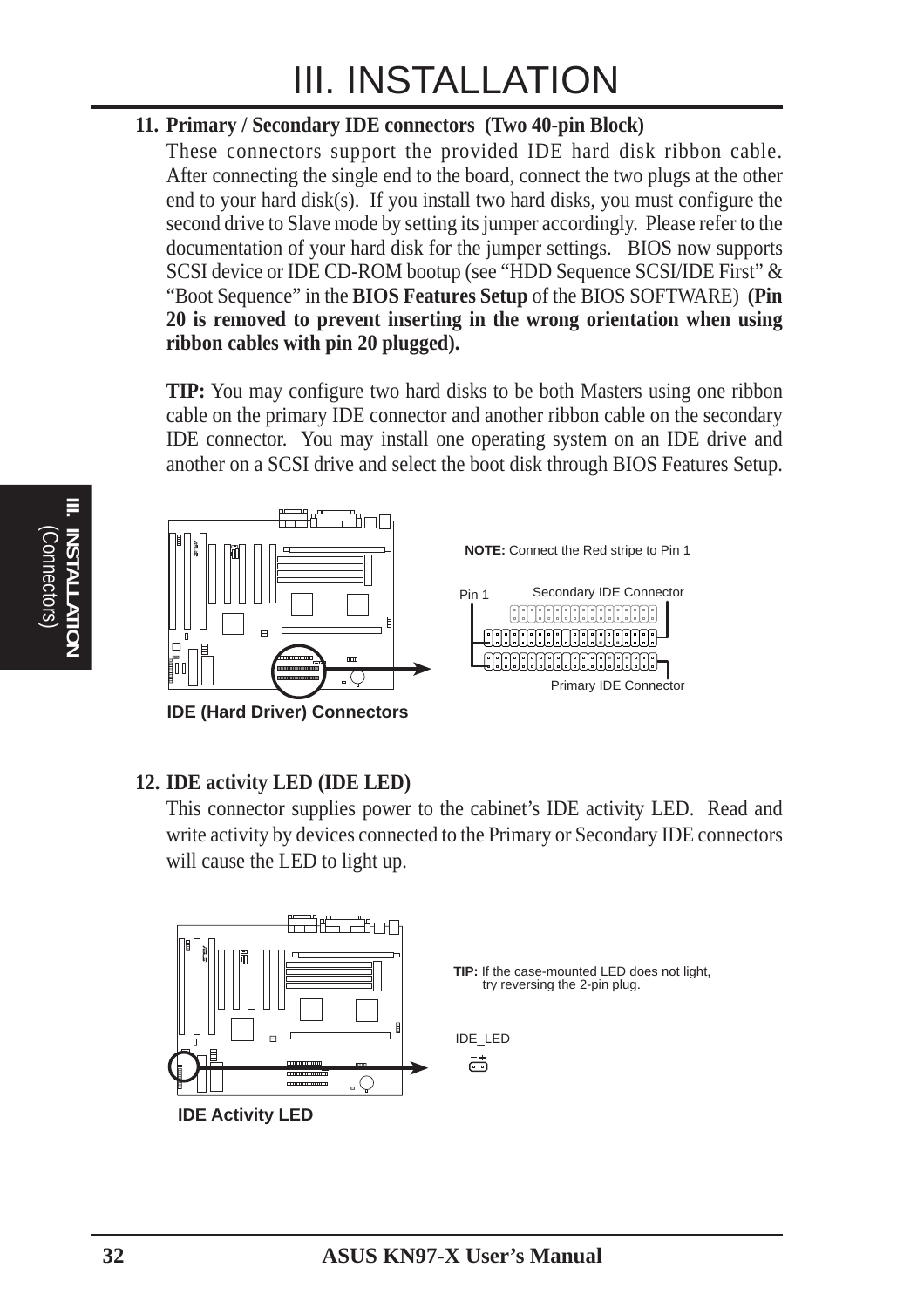#### **13. Power LED Lead (PANEL)**

The system power LED lights when the system's power is on.

#### **14. SMI Suspend Switch Lead (PANEL)**

This allows the user to manually place the system into a suspend mode or "Green" mode where system activity will be instantly decreased to save electricity and expand the life of certain components when the system is not in use. This 2-pin connector (see the figure below) connects to the case-mounted suspend switch. If you do not have a switch for the connector, you may use the "Turbo Switch" since it does not have a function. SMI is activated when it detects a *short to open* moment and therefore leaving it shorted will not cause any problems. May require one or two pushes depending on the position of the switch. Wake-up can be controlled by settings in the BIOS but the keyboard will always allow wakeup (the SMI lead cannot wake-up the system). If you want to use this connector, "Suspend Switch" in the **Power Management Setup** of the BIOS SOFTWARE section should be on the default setting of *Enable.*

#### **15. ATX Power Switch (PANEL)**

The system power is controlled by a momentary switch connected to this lead. Pushing the button once will switch the system ON. The system power LED lights when the system's power is on.

#### **16. Reset Switch Lead (PANEL)**

This 2-pin connector connects to the case-mounted reset switch for rebooting your computer without having to turn off your power switch This is a preferred method of rebooting in order to prolong the life of the system's power supply.

#### **17. Keyboard Lock Switch Lead & System Power LED (PANEL)**

This 5-pin connector connects to the case-mounted keyboard lock switch for locking the keyboard and also to connect the system power LED. The system power LED lights when the system's power is on (same as Power LED).

#### **18. Speaker Connector (PANEL)**

This 4-pin connector connects to the case-mounted speaker.



**System Panel Connections**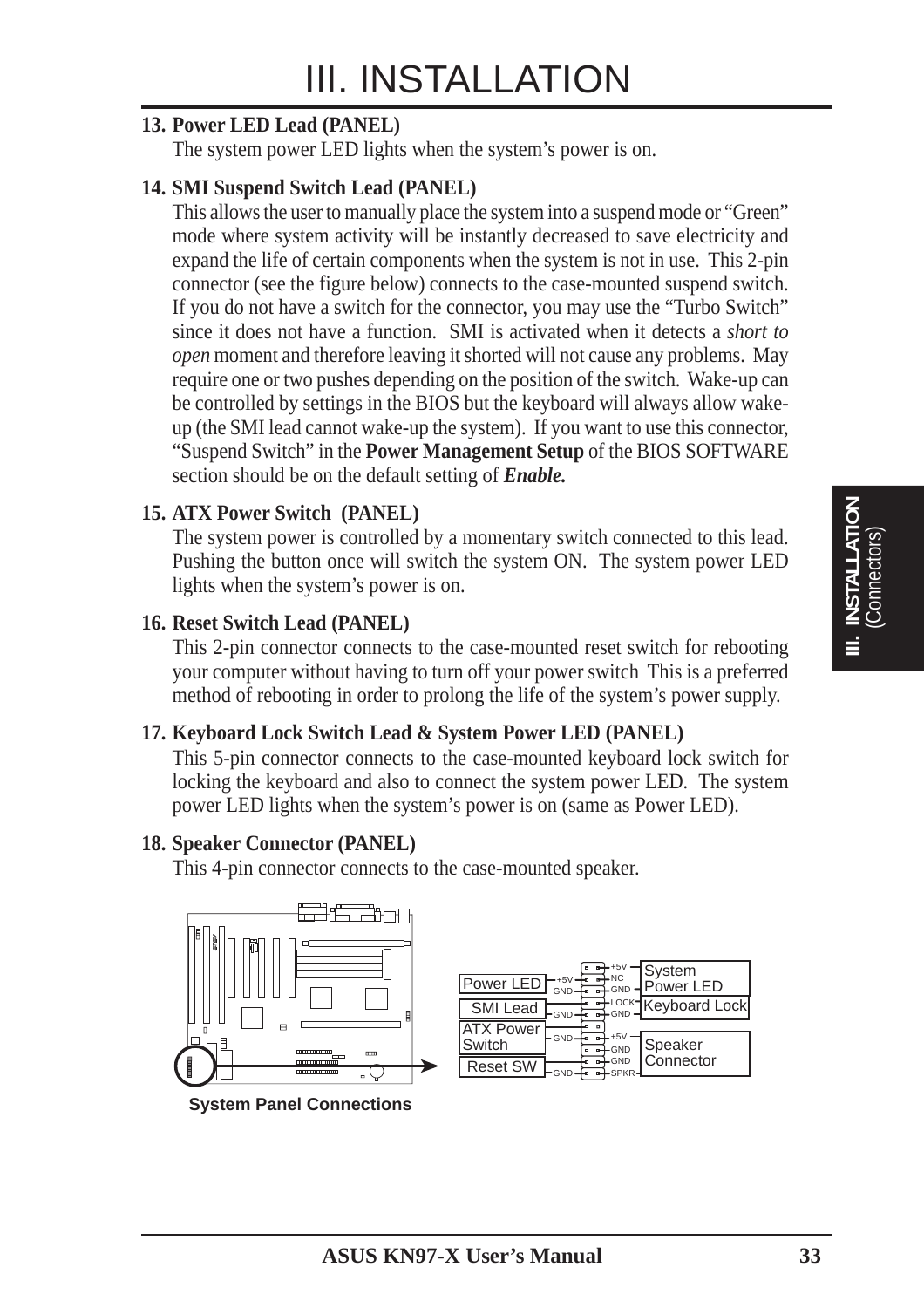#### **19. IrDA-Compliant infrared module connector (IR)**

This connector supports the optional wireless transmitting and receiving infrared module. This module mounts to a small opening on system cases that support this feature. You must also configure the setting through "UART2 Use Infrared" in **Chipset Features Setup** to select whether UART2 is directed for use with COM2 or IrDA. Use the five pins as shown on the Back View and connect a ribbon cable from the module to the motherboard according to the pin definitions.



#### **20. ATX Power Supply Connector (20-pin block)**

This connector connects to an ATX power supply. The plug from the power supply will only insert in one orientation because of the different hole sizes. Find the proper orientation and push down firmly making sure that the pins are aligned.

**IMPORTANT: Make sure that the ATX power supply can take at least 10mAmp load on the 5Volt standby lead (5VSB). You may experience difficulty in powering on your system without this.**

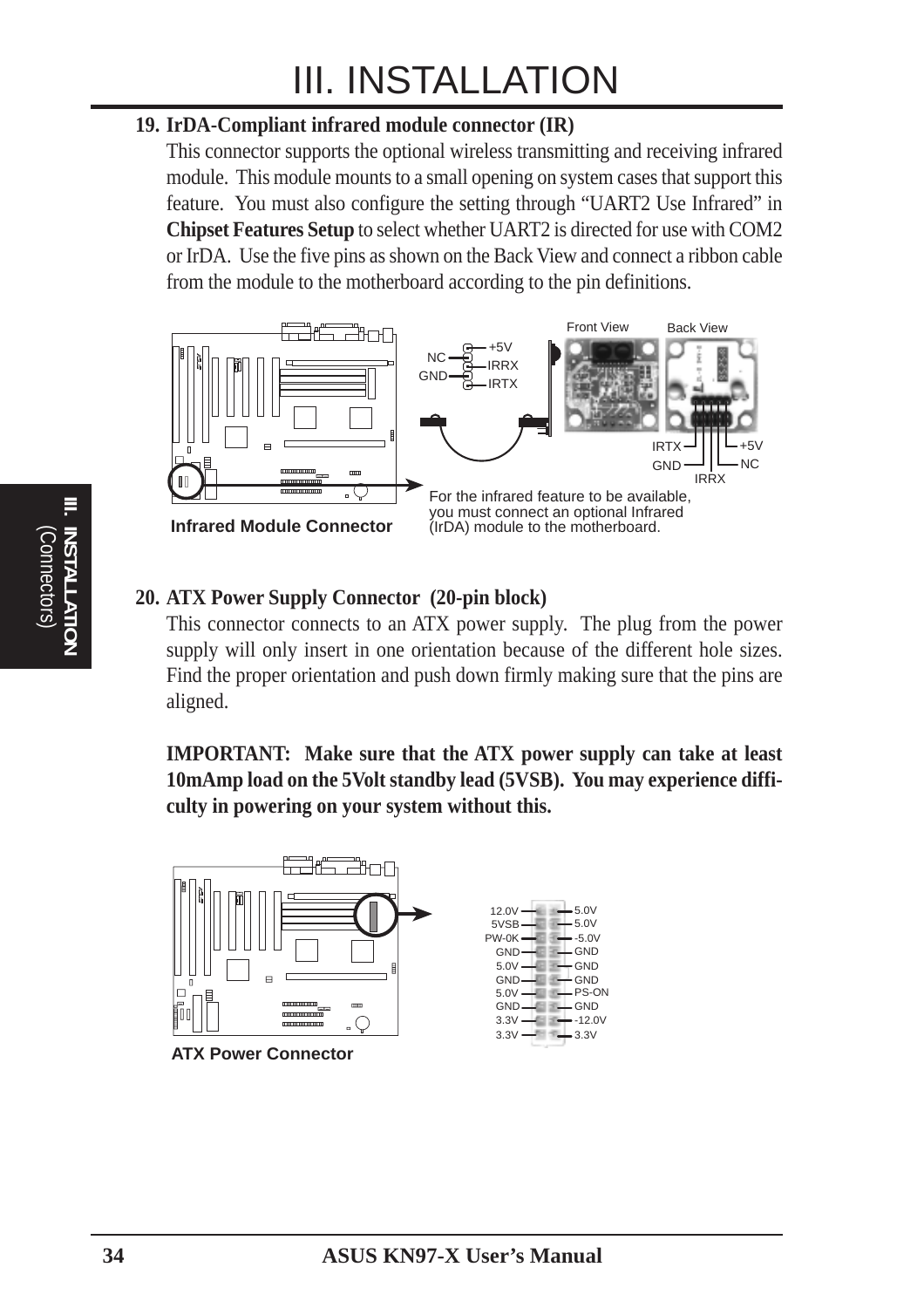## Power Connection Procedures

- 1. After all jumpers and connections are made, close the system case cover.
- 2. Make sure that all switches are in the off position as marked by  $\bigcirc$ .
- 3. Connect the power supply cord into the power supply located on the back of your system case as instructed by your system user's manual.
- 4. Connect the power cord into a power outlet that is equipped by a surge protector.
- 5. You may then turn on your devices in the following order:
	- a. Your monitor
	- b. External SCSI devices (starting with the last device on the chain)
	- c. Your system power. For ATX power supplies, you need to switch on the power supply as well as press the ATX power switch on the front of the case.
- 6. The power LED on the front panel of the system case will light. For ATX power supplies, the system LED will light when the ATX power switch is pressed. The monitor LED may light up after the system's if it complies with "Green" standards or if it has a power standby feature. The system will then run power-on tests. While the tests are running, additional messages will appear on the screen. If you do not see anything within 30 seconds from the time you turn on the power, the system may have failed a power-on test. Recheck your jumper settings and connections or call your retailer for assistance.
- 7. During power-on, hold down the <Delete> key to enter BIOS setup. Follow the next section "BIOS SOFTWARE" for instructions.
- **\* Powering Off your computer:** You must first quit or shut down your operating system before switching off the power switch. For ATX power supplies, you can press the ATX power switch after exiting or shutting down your operating system. For Windows 95, you can select **Shut down the computer** from the **Start** button and the system will give three quick beeps after about 30 seconds and power off after windows shut down. NOTE: The message "It's now safe to turn off your computer" will not be shown in Windows 95 when using shut down with ATX power supplies.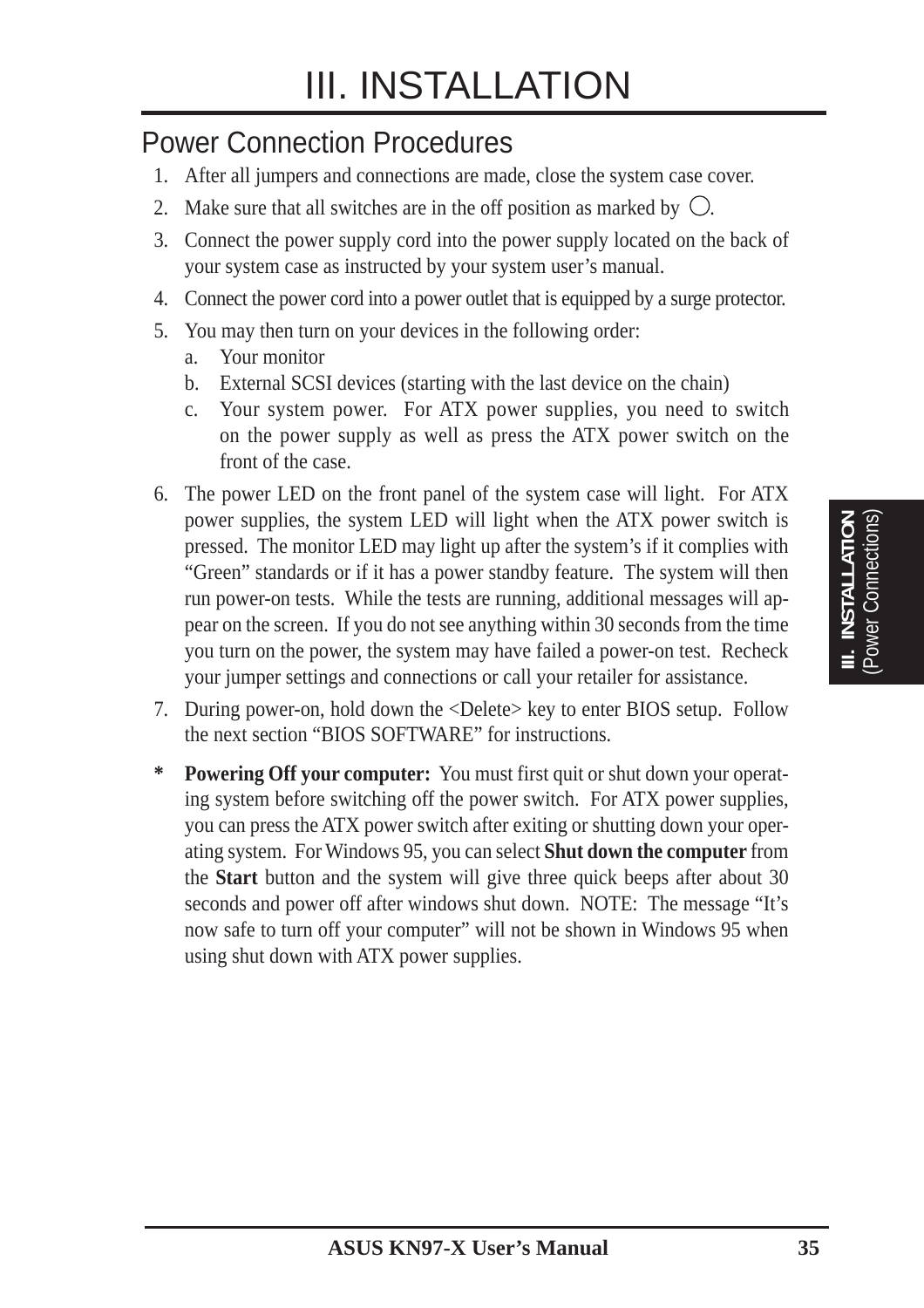# IV. BIOS SOFTWARE

## Support Software

**FILELIST.TXT -** View this file to see the files included in the support software.

**PFLASH.EXE -** This is the Flash Memory Writer utility that updates the BIOS by uploading a new BIOS file to the programmable flash ROM chip on the motherboard. To determine the BIOS version, check the last four numbers of the code displayed on the upper left-hand corner of your screen during bootup. Larger numbers represent a newer BIOS file.

**NOTE:** A binary BIOS file is no longer included with the support software. Save the motherboard's BIOS file to a floppy diskette as soon as your system is operational. See "Flash Memory Writer Utility" below.

# Flash Memory Writer Utility

| <b>ASUSTeK PNP BIOS</b><br>FLASH MEMORY WRITER V1.5<br>Copyright (C) 1995, ASUSTeK COMPUTER Inc. |
|--------------------------------------------------------------------------------------------------|
| Flash Type -- SST 29EE010                                                                        |
| Current BIOS Revision: #401A0-xxxx                                                               |
| Choose one of the following:                                                                     |
| 1. Save Current BIOS To File                                                                     |
| 2. Update BIOS Main Block From File                                                              |
| 3. Advanced Features                                                                             |
| Enter Choice: [1]                                                                                |
| Press ESC To Exit                                                                                |

xxxx denotes the current BIOS version stored in the Flash EPROM

**IMPORTANT: Flash Type may also be "INTEL 28F001BXT." If "unknown" is shown after "Flash type --," then this ROM chip is not programmable or not supported with the PnP BIOS and therefore cannot be programmed by the Flash Memory Writer.**

### Main Menu

**1. Save Current BIOS to File (Perform as soon as system is operational)**

This option allows you to copy the contents of the Flash memory chip onto a diskette. This gives you a backup copy of the original motherboard BIOS in case you need to re-install it.

**Create a bootable system floppy diskette by typing [FORMAT A:/S] from the DOS environment without creating "AUTOEXEC.BAT" and "CONFIG.SYS" files, then copy PFLASH.EXE to the newly formatted diskette and then save your BIOS to the same diskette.**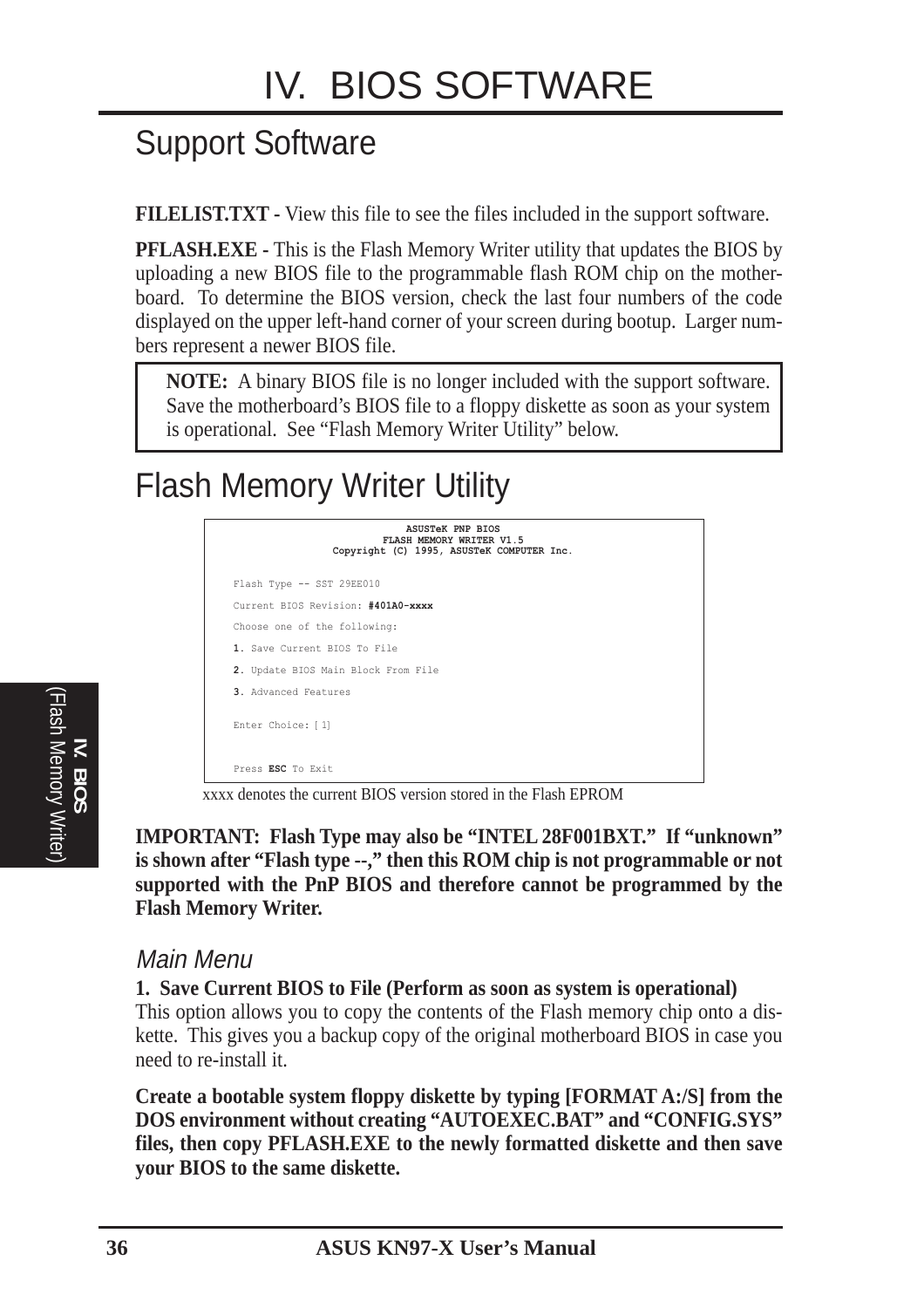#### **2. Update BIOS Main Block from File**

This option updates the BIOS from a file on the disk. This can either be a new file or a backup file created by the "Save Current BIOS to File" option. This will not update the Boot Block if the Boot Block is different. You will be prompted with the following if advanced features if necessary.

```
Boot Block of New BIOS is different from old one !!!
Please Use 'Advanced Feature' to flash whole bios !!!
```
#### **3. Advanced Features**

Selecting this option brings up the Advanced Features screen for clearing the PnP configuration record and updating the motherboard BIOS.

### Advanced Features Menu

| Advanced Features                            |  |
|----------------------------------------------|--|
|                                              |  |
| Flash Type -- SST 29EE010                    |  |
| Current BIOS Revision: #401A0-xxxx           |  |
| Choose one of the following:                 |  |
| 1. Clear PNP ESCD Parameter Block            |  |
| 2. Update BIOS Including Boot Block and ESCD |  |
|                                              |  |
| Enter Choice: [2]                            |  |
|                                              |  |
|                                              |  |
| Press ESC To Exit                            |  |

xxxx denotes the current BIOS version stored in the Flash EPROM

#### **1. Clear PNP ESCD Parameter Block**

This option erases the Plug-and-Play (PnP) configuration record.

#### **2. Update BIOS Including Boot Block and ESCD**

This option updates the Boot Block, the motherboard BIOS and the PnP ESCD Parameter Block from a new BIOS file.

**NOTE:** "Update BIOS Main Block from File" and "Update BIOS Including Boot Block and ESCD" requires that the system is running in real mode. This utility will not operate if the system is under protected mode or virtual mode. You should boot from a system floppy diskette without "AUTOEXEC.BAT" and "CONFIG.SYS" files.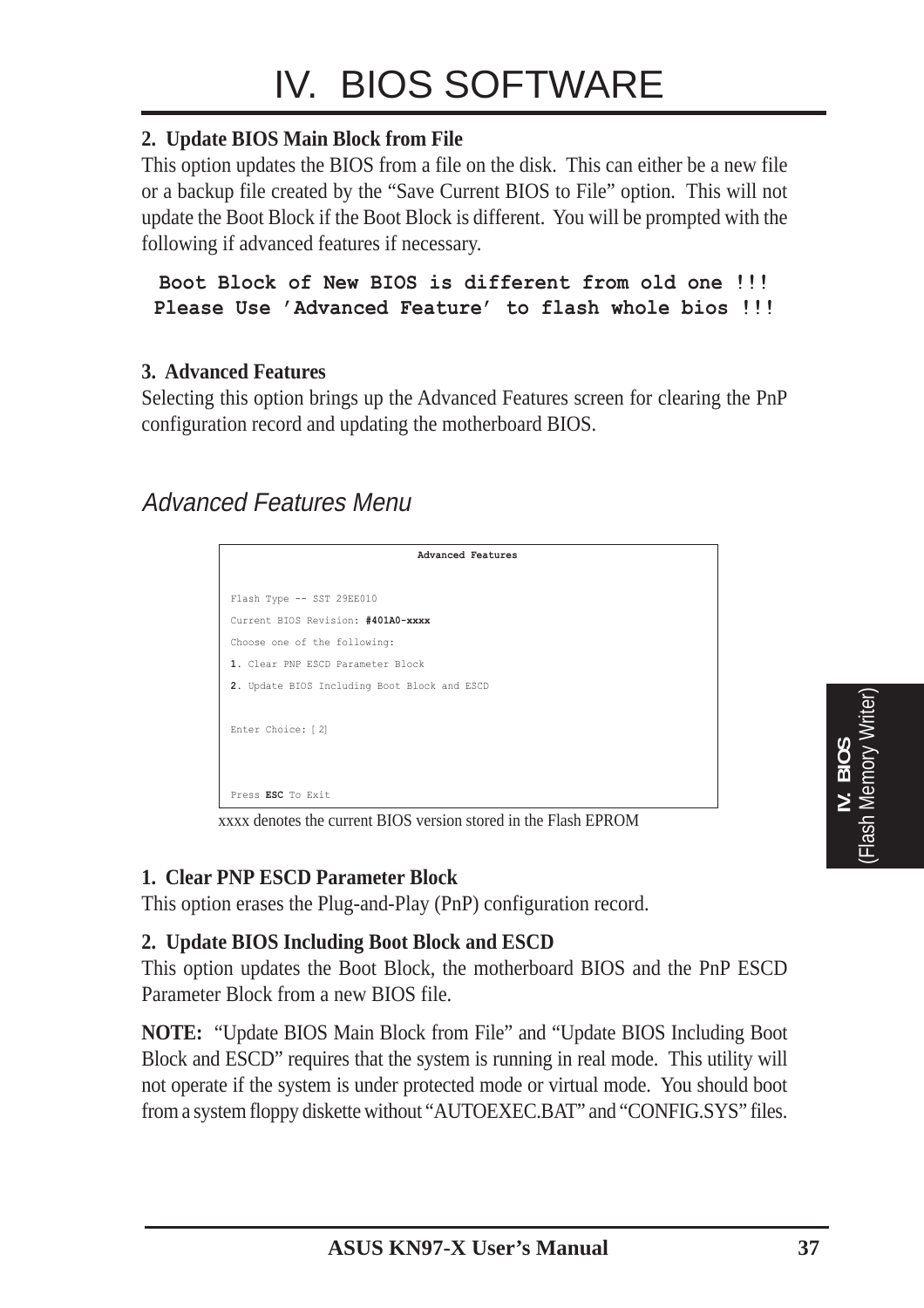## Updating your Motherboard's BIOS

- 1. Download an updated BIOS file from a Bulletin Board Service (BBS) or the Internet (WWW or FTP) and save to the diskette you created in step 1 of the Main Menu. Visit ASUS at **http://www.asus.com.tw/** or **ftp://ftp.asus.com.tw/pub/ASUS** or see **ASUS CONTACT INFORMATION** in the front of the manual.
- 2. Turn off your computer and open the system cabinet to *Enable* "Boot Block Programming" jumper as shown in section III.
- 3. Boot from the floppy diskette you created in step 1 of the Main Menu.
- 4. At the "A:\" prompt, type **PFLASH** <Enter>
- 5. Enter "2" from the **Main Menu** or "2" from the **Advanced Features Menu**. You will be prompted with the following if "Advanced Features" is necessary.

**Boot Block of New BIOS is different from old one !!! Please Use 'Advanced Feature' to flash whole bios !!!**

6. The program displays a second screen prompting you for the name of the BIOS file. Type in the complete name of the file, including the file name extension, and then press the <Enter> key. The utility then uploads the BIOS file from disk. The following message will appear:

#### **DO NOT TURN OFF THE SYSTEM IF THERE IS A PROBLEM!**

If you encounter problems while downloading the new BIOS, DO NOT turn off your system since this might prevent your system from booting up. Just repeat the process, and if the problem still persists, upload the original BIOS file you saved to disk in step 1 of the Main Menu.

**WARNING:** If the Flash Memory Writer utility was not able to successfully download a complete BIOS file, your system may not be able to boot up. If this happens, your system will require service from your vendor.

- 7. After successfully downloading the new BIOS file, exit the Flash Memory Writer utility and **then turn off your system**. Set the jumper back to its default setting of Programming "*Disabled*."
- 8. Turn on your computer and hold down <Delete> to enter BIOS setup. **You must select "LOAD SETUP DEFAULTS" to affect the new BIOS, then you may set other items from the Main Menu.**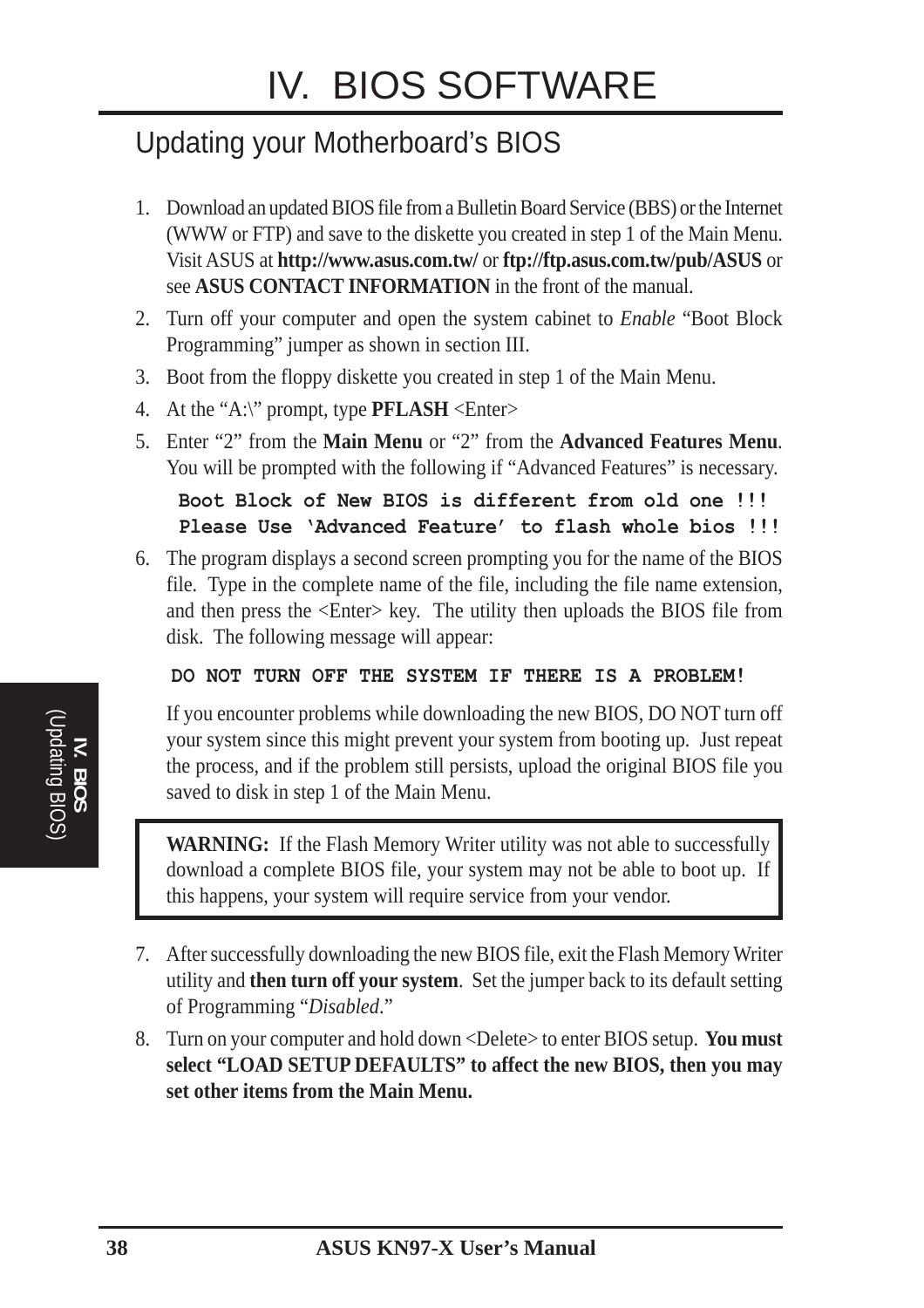## 6. BIOS Setup

The motherboard supports two programmable Flash ROM chips: 5 Volt and 12 Volt. Either of these memory chips can be updated when BIOS upgrades are released. Use the Flash Memory Writer utility to download the new BIOS file into the ROM chip as described in detail in this section.

All computer motherboards provide a Setup utility program for specifying the system configuration and settings. If your motherboard came in a computer system, the proper configuration entries may have already been made. If so, run the Setup utility, as described later, and take note of the configuration settings for future reference, in particular, the hard disk specifications.

If you are installing the motherboard or reconfiguring your system or if you receive a Run Setup message, you will need to enter new setup information. This section describes how to configure your system using this utility.

The BIOS ROM of the system stores the Setup utility. When you turn on the computer, the system provides you with the opportunity to run this program. This appears during the Power-On Self Test (POST). Press the <Delete> key to call up the Setup utility. If you are a little bit late pressing the mentioned key(s), POST will continue with its test routines, thus preventing you from calling up Setup. If you still need to call Setup, reset the system by simultaneously pressing the  $\langle \text{Ctrl} \rangle$ ,  $\langle \text{Alt} \rangle$ and <Delete> keys, or by pushing the Reset button on the system case. You can also restart by turning the system off and then back on again. But do so only if the first two methods fail.

When you run Setup, the CMOS SETUP UTILITY main program screen will appear with the following options:

| STINCARD CNUS SETUP<br><b>B105 FEATURES SETUP</b><br>CHIPSET FEATURES SETUP<br>PONER MANAGEMENT SETUP<br>PNP AND PCT SETUP<br>LORD BIDS DEFAULTS<br>LODD SETUP DEFAILTS | SMART ALARM (LN78) SETUP<br>SUPERVISOR PASSNORD<br><b>USER PRSSHORD</b><br>IDE HOD RUTO DETECTION<br>SINE & EKIT SETUP<br><b>EXIT VITHOUT SBVING</b> |
|-------------------------------------------------------------------------------------------------------------------------------------------------------------------------|------------------------------------------------------------------------------------------------------------------------------------------------------|
| Ouit                                                                                                                                                                    | Select Item                                                                                                                                          |
| Save & Exit Setup                                                                                                                                                       | <b>Change Color</b>                                                                                                                                  |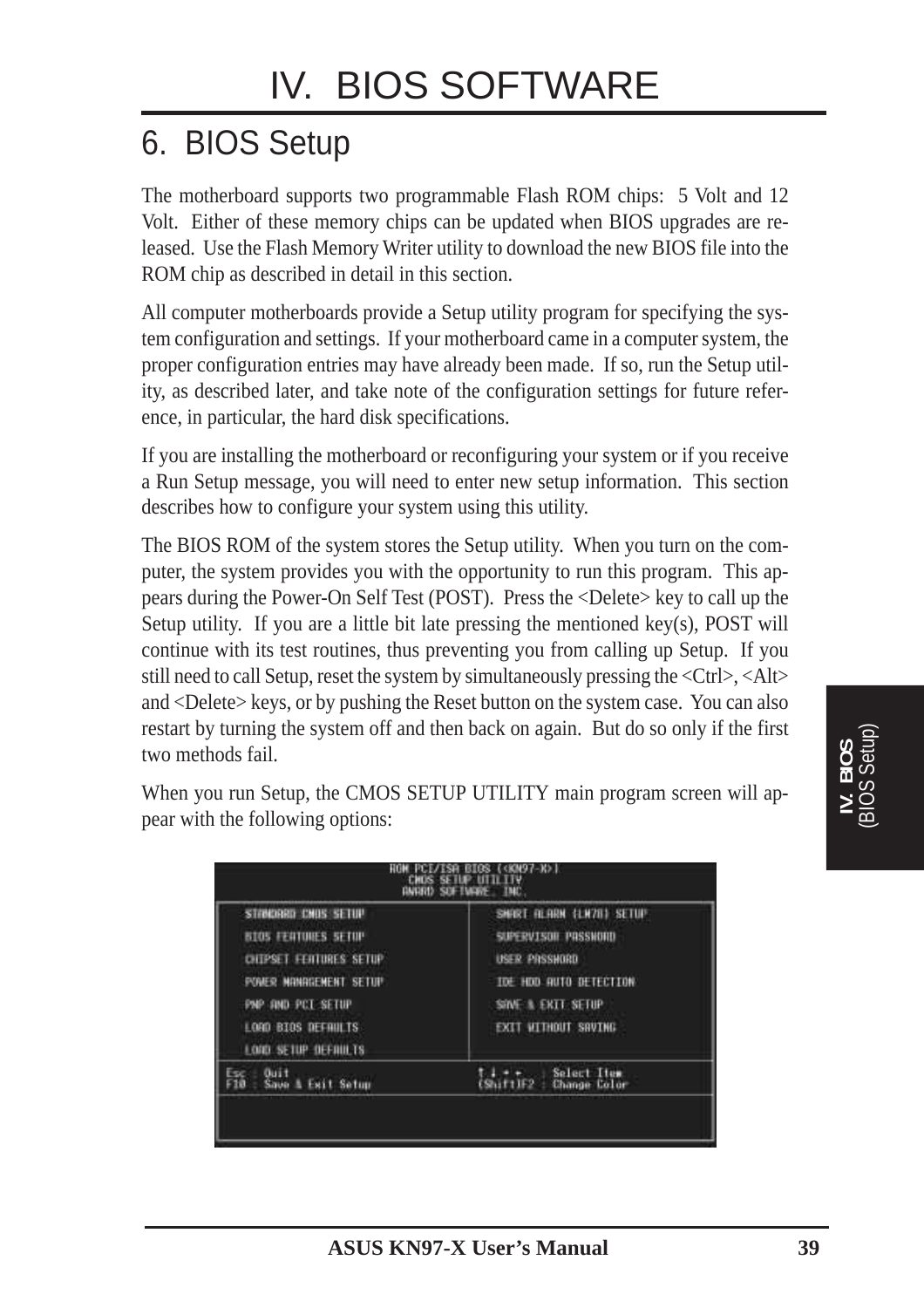### Load Defaults

The "Load BIOS Defaults" option loads the minimized settings for troubleshooting. "**Load Setup Defaults**", on the other hand, is for loading optimized defaults for regular use. Choosing defaults at this level, will modify all applicable settings.

A section at the bottom of the above screen displays the control keys for this screen. Take note of these keys and their respective uses. Another section just below the control keys section displays information on the currently highlighted item in the list.

## Standard CMOS Setup

This "Standard CMOS Setup" option allows you to record some basic system hardware configuration and set the system clock and error handling. If the motherboard is already installed in a working system, you will not need to select this option anymore. However, if the configuration stored in the CMOS memory on the board gets lost or damaged, or if you change your system hardware configuration, you will need to respecify the configuration values. The configuration values usually get lost or corrupted when the power of the onboard CMOS battery weakens.

|                                                                                                                                 | STANDARD CNOS SETUP<br>AWARD SOFTWARE THE |      |                             | -82 F                                           |                     |      |        |
|---------------------------------------------------------------------------------------------------------------------------------|-------------------------------------------|------|-----------------------------|-------------------------------------------------|---------------------|------|--------|
| $\frac{5at}{10}$ , $\frac{6pt}{27}$ , $\frac{19}{57}$ , 1997<br>Date (mm:dd:vv)<br>Time (hh:mm:ss)<br>HARD DISKS<br><b>TVPE</b> | <b>STZE</b>                               |      |                             | EVES HEAD PRECOMP LANDZ SECTOR                  |                     |      | HODE   |
| Notiat<br>Primary Master<br>Primary Slave<br>None<br>Secondary Master<br>Nuos<br>Secondary Slave<br><b>Notiat</b>               |                                           | 8888 | 000                         | 计自动设备                                           | 一日の中                | あのあの |        |
| Drive R<br>:: None<br>Drive 8 : None<br>Floppy 3 Mode Support : Disabled<br>E111/VBR<br>Video                                   |                                           |      |                             | <b>Extended Memory:</b><br><b>Other Nexory:</b> | <b>Base Newory:</b> | 5128 |        |
| <b>HII Errurs</b><br>Hali On                                                                                                    |                                           |      |                             | Total Memory:                                   |                     | 512K |        |
| 腎<br><b>Duit</b><br>Help                                                                                                        |                                           |      | Select Item<br>Change Color |                                                 | PU/PD/+/-           |      | Modify |

**IV. BIOS**<br>(Standard CMOS) (Standard CMOS)

> The above screen provides you with a list of options. At the bottom of this screen are the control keys for this screen. Take note of these keys and their respective uses.

> User-configurable fields appear in a different color. If you need information on the selected field, press the  $\langle F1 \rangle$  key. The help menu will then appear to provide you with the information you need. The memory display at the lower right-hand side of the screen is read-only and automatically adjusts accordingly.

### Details of Standard CMOS Setup: **Date**

To set the date, highlight the "Date" field and then press the page up/page down or  $+/$ - keys to set the current date. Follow the month, day and year format. Valid values for month, day and year are: **Month: (1 to 12), Day: (1 to 31), Year: (up to 2099)**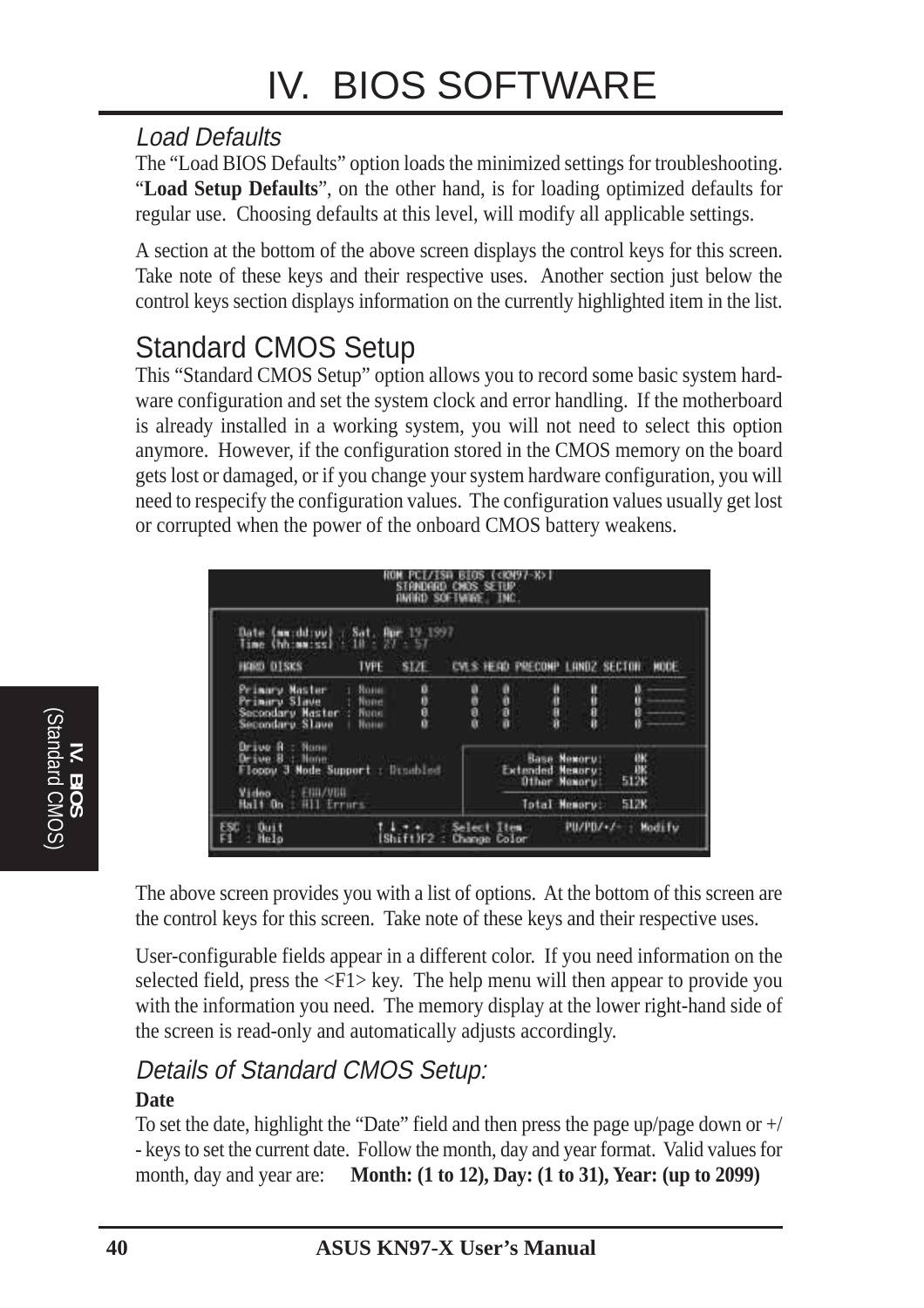#### **Time**

To set the time, highlight the "Time" field and then press the page up/page down or  $+/-$  keys to set the current time. Follow the hour, minute and second format. Valid values for hour, minute and second are: **(Hour: (00 to 23), Minute: (00 to 59),Second: (00 to 59)**time, just press the <Enter> key twice if you do not want to modify the current

**NOTE:** You can bypass the date and time prompts by creating an AUTOEXEC.BAT file. For information on how to create this file, please refer to the MS-DOS manual.

#### **Hard Disk Drives**

This field records the specifications for all non-SCSI hard disk drives installed in your system. The onboard PCI IDE connectors provide Primary and Secondary channels for connecting up to four IDE hard disks or other IDE devices. Each channel can support up to two hard disks; the first of which is the "master" and the second is the "slave".

Specifications for SCSI hard disks need not to be entered here since they operate using device drivers and are not supported by any the BIOS. If you install the optional PCI-SC200 SCSI controller card into the motherboard (see section VI for instructions). If you install other vendor's SCSI controller card, please refer to their respective documentations on how to install the required SCSI drivers.

#### **For IDE hard disk drive setup, you can:**

- Use the *Auto* setting for detection during bootup.
- Use the IDE HDD AUTO DETECTION in the main menu to automatically enter the drive specifications.
- Enter the specifications yourself manually by using the "User" option.

The entries for specifying the hard disk type include **CYLS** (number of cylinders), **HEAD** (number of read/write heads), **PRECOMP** (write precompensation), **LANDZ** (landing zone), **SECTOR** (number of sectors) and **MODE**. The **SIZE** field automatically adjusts according to the configuration you specify. The documentation that comes with your hard disk should provide you with the information regarding the drive specifications.

The **MODE** entry is for IDE hard disks only, and can be ignored for MFM and ESDI drives. This entry provides three options: *Normal, Large, LBA*, or *Auto* (see below). Set **MODE** to the *Normal* for IDE hard disk drives smaller than 528MB; set it to *LBA* for drives over 528MB that support Logical Block Addressing (LBA) to allow larger IDE hard disks; set it to *Large* for drives over 528MB that do not support LBA. *Large* type of drive can only be used with MS-DOS and is very uncommon. Most IDE drives over 528MB support the *LBA* mode.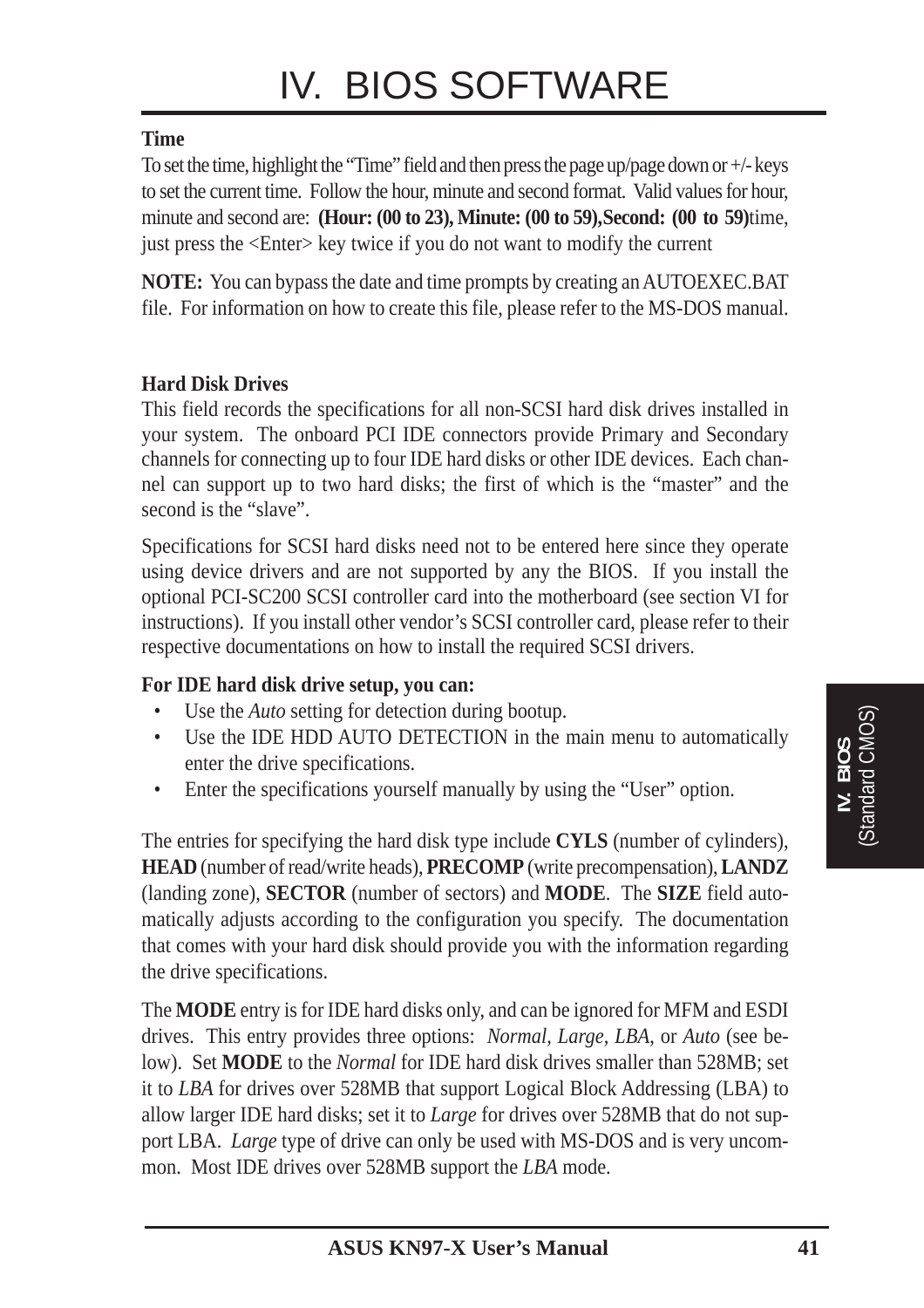# IV. BIOS SOFTWARE

#### **Auto detection of hard disks on bootup**

For each field: Primary Master, Primary Slave, Secondary Master, and Secondary Slave, you can select *Auto* under the TYPE and MODE fields. This will enable auto detection of your IDE drives during bootup. This will allow you to change your hard drives (with the power off) and then power on without having to reconfigure your hard drive type. If you use older hard drives which do not support this feature, then you must configure the hard drive in the standard method as described above by the "User" option.

**NOTE:** After the IDE hard disk drive information has been entered into BIOS, new IDE hard disk drives must be partitioned (such as with FDISK) and then formatted before data can be read from and write on. Primary IDE hard disk drives must have its partition set to *active* (also possible with FDISK).

**NOTE:** SETUP Defaults are noted in parenthesis next to each function heading.

#### **Drive A / Drive B (None)**

These fields record the types of floppy disk drives installed in your system. The available options for drives A and B are: *360KB, 5.25 in.; 1.2MB, 5.25 in.; 720KB, 3.5 in.; 1.44MB, 3.5 in.; 2.88MB, 3.5 in.; None*

To enter the configuration value for a particular drive, highlight its corresponding field and then select the drive type using the left- or right-arrow key.

#### **Floppy 3 Mode Support (Disabled)**

This is the Japanese standard floppy drive. The standard stores 1.2MB in a 3.5inch diskette. This is normally disabled but you may choose from either: *Drive A, Drive B, Both, and Disabled*

#### **Video (EGA/VGA)**

Set this field to the type of video display card installed in your system. The options are: *EGA/VGA, Mono (for Hercules or MDA), CGA 40, and CGA 80*

If you are using a VGA or any higher resolution card, choose the "EGA/VGA" option.

#### **Halt On (All Errors)**

This field determines which types of errors will cause the system to halt. Choose from *All Errors, No Errors, All, But Keyboard, All, But Diskette, and All, But Disk/Key.*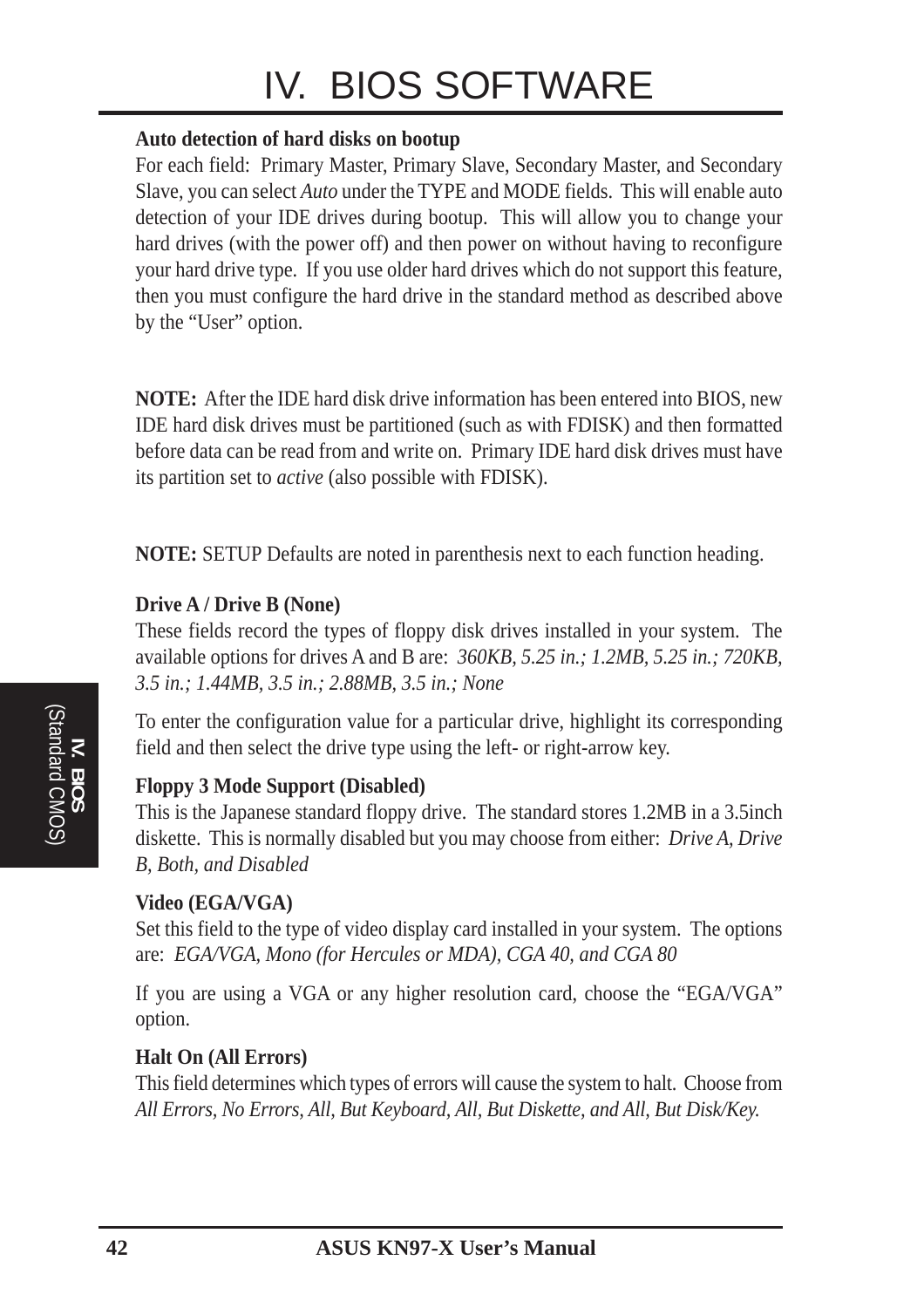## BIOS Features Setup

This "BIOS Features Setup" option consists of configuration entries that allow you to improve your system performance, or let you set up some system features according to your preference. Some entries here are required by the motherboard's design to remain in their default settings.

| PCL/ISR BIBS ( <rm97-r>)<br/>HIOS FEATURES SETUP<br/>BARRO SOFTWARE INC.</rm97-r>                                                                                                                                                                                                                                                                                                                                                                                                                                                                                                                                  |                                                                                                                                                                                                                                                                                                                                                                                                                                                                                                                                                                                                                                                                             |  |  |
|--------------------------------------------------------------------------------------------------------------------------------------------------------------------------------------------------------------------------------------------------------------------------------------------------------------------------------------------------------------------------------------------------------------------------------------------------------------------------------------------------------------------------------------------------------------------------------------------------------------------|-----------------------------------------------------------------------------------------------------------------------------------------------------------------------------------------------------------------------------------------------------------------------------------------------------------------------------------------------------------------------------------------------------------------------------------------------------------------------------------------------------------------------------------------------------------------------------------------------------------------------------------------------------------------------------|--|--|
| Virus Marnino<br>Disabled<br>CPU Love1 1 Cache<br>Enabled<br>CPU Level 2 Cache<br>Enabled<br><b>BIOS</b> Update<br>Enabled<br>CPU Fast String<br>Enabled<br><b>Deturbo Node</b><br>Dispbled<br><b>Quick Power On Self lest</b><br><b>Enabled</b><br>HDD Sequence SCSI/IDE First:<br>™<br>C.R<br><b>Boot Sequence</b><br>Boot Up Floppy Seek<br>Disabled<br>化溴<br>Ficouv Disk Hocess Control<br>HDD MEX<br><b>OE HOO Block Mode Sectors</b><br>Security Option<br>System<br><b>PS/2 Mouse Function Control:</b><br>Huto<br><b>PCL/VGR Palette Snoop</b><br>Disabled<br>OS/2 Onboard Memory > 64M<br><b>Uisabled</b> | Video<br><b>ROM B10S</b><br>Enabled<br>Shadow<br>鼺<br>C3000<br>CC000<br>D0000<br>D4000<br>Shadow<br>Disabled<br>Shadow<br>Disabled<br>۰<br>DELFI<br>Disabled<br>Shados<br>躃<br>Shadow<br>Disabled<br>08000<br><b>Shadow</b><br>Disabled<br>DEEE<br><b>DOINE</b><br>Disabled<br>Shadow<br><b>Boot Up MumLock Status</b><br>0n<br><b>High</b><br>Boot Up System Speed<br>ivpomatic Rata Setting<br>Disabled<br>Typematic Rate (Chars/Sec):<br>ь<br>258<br>Typematic Delay (Msec)<br>Select Item<br>650<br>Ouil<br>Time in<br>昆<br>Help<br>PU/PO/+/<br>Modify<br>(Shift)F2<br><b>Old Values</b><br>Color<br>F6<br>Load BIDS<br>Defaults<br>F7<br><b>Load Setup</b><br>Defaults |  |  |

A section at the lower right of the screen displays the control keys you can use. Take note of these keys and their respective uses. If you need information on a particular entry, highlight it and then press the <F1> key. A pop-up help menu will appear to provide you with the information you need.  $\langle F5 \rangle$  loads the last set values,  $\langle F6 \rangle \&$ <F7> loads the BIOS default values and Setup default values, respectively.

**NOTE:** SETUP Defaults are noted in parenthesis next to each function heading.

## Details of BIOS Features Setup

#### **Virus Warning (Disabled)**

This field protects the boot sector and partition table of your hard disk against accidental modifications. Any attempt to write to them will cause the system to halt and display a warning message. If this occurs, you can either allow the operation to continue or use a bootable virus-free floppy disk to reboot and investigate your system. This setting is recommended because conflicts with new operating systems. Installation of new operating systems require that you disable this to prevent write errors.

#### **CPU Level 1 Cache / CPU Level 2 Cache (Enabled)**

These fields allow you to choose from the default of *Enable* or choose *Disable* to turn on or off the CPU's Level 1 and Level 2 built-in cache.

#### **BIOS Update (Enabled)**

This functions as an update loader integrated into the BIOS to supply the Pentium Pro/Pentium II Processor(s) with the required data. The BIOS will load the update on all processors during system bootup in the default position of *Enabled*.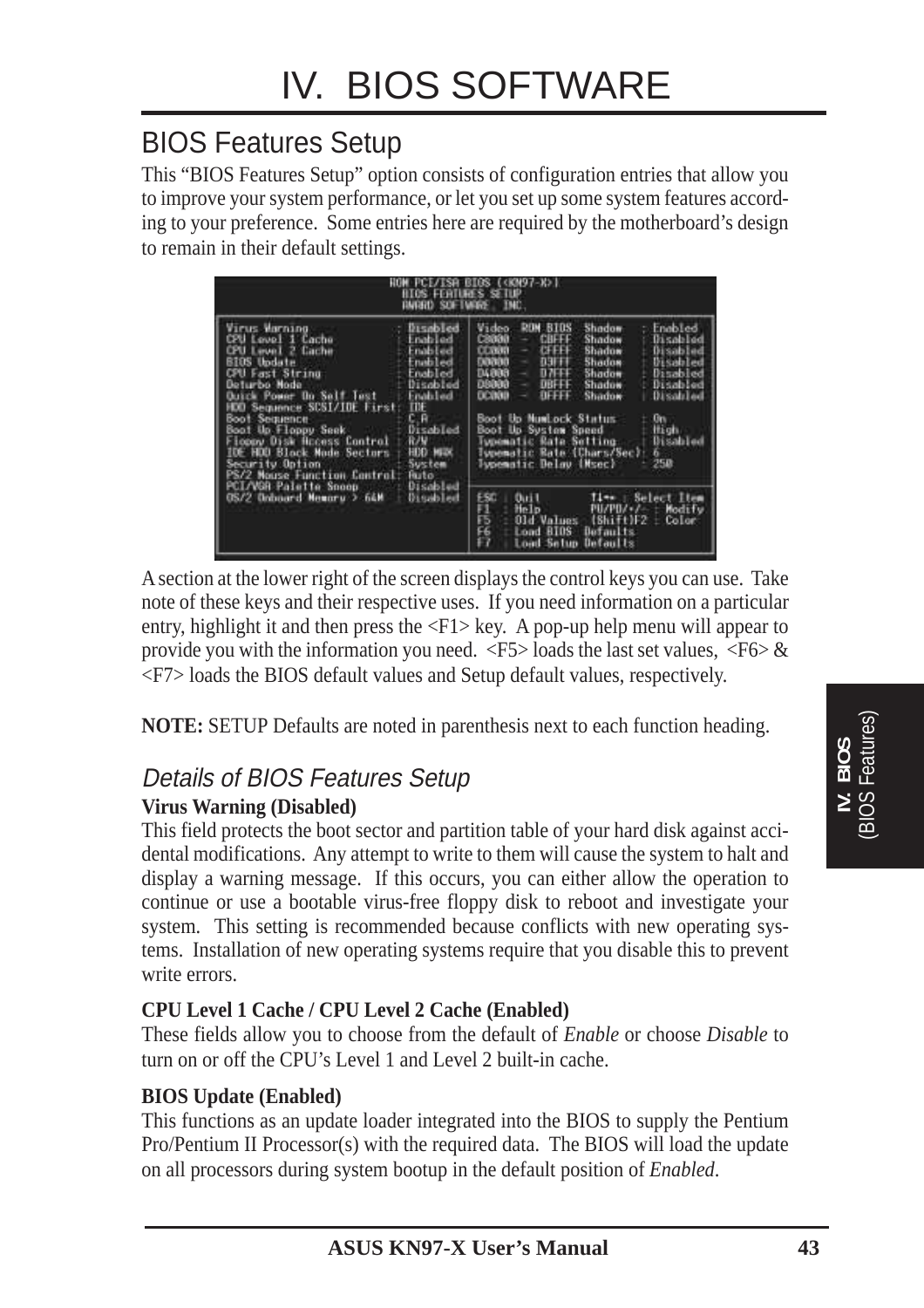#### **CPU Fast String (Enabled)**

Leave on default setting of *Enabled* for best performance.

#### **Deturbo Mode (Disabled)**

When *Enabled*, FLUSH# signal is held asserted to disable caching and the P6 bus pipeline will be stalled. This allows software to run at a reduced-speed. The default is set to *Disabled* to allow maximum processing speed.

#### **Quick Power On Self Test (Enabled)**

This field speeds up the Power-On Self Test (POST) routine by skipping retesting a second, third, and forth time. Setup default setting for this field is *Enabled*. A complete test of the system is done on each test.

#### **HDD Sequence SCSI/IDE First (IDE)**

When using both SCSI and IDE hard disk drives, IDE is always the boot disk using drive letter C (default setting of *IDE*). This new feature allows a SCSI hard disk drive to be the boot disk when set to *SCSI*. This allows multiple operating systems to be used on both IDE and SCSI drives or the primary operating system to boot using a SCSI hard disk drive.

#### **Boot Sequence (C,A)**

This field determines where the system looks first for an operating system. Options are *A,CDROM,C*; *CDROM,C,A*; *A,C*; *C,A* The setup default setting is to check first the hard disk and then the floppy drive; that is, *C, A*.

#### **Boot Up Floppy Seek (Disabled)**

When enabled, the BIOS will seek the floppy "A" drive one time.

#### **Floppy Disk Access Control (R/W)**

This allows protection of files from the computer system to be copied to floppy drives by allowing the setting of *Read Only* to only allow reads from the floppy but not writes. The setup default *R/W* allows both reads and writes.

#### **IDE HDD Block Mode Sectors (HDD MAX)**

This field enhances hard disk performance by making multi-sector transfers instead of one sector per transfer. Most IDE drives, except older versions, can utilize this feature. Selections are *HDD MAX, Disabled 2, 4, 8, 16,* and *32*.

#### **Security Option (System)**

This field determines when the system prompts for the password. The default setting is *System*, where the system prompts for the User Password every time you boot up. The other option is *Setup*, where the system always boots up, and prompts for the Supervisor Password only when the Setup utility is called up. You can specify a password by using the *Supervisor Password* or *User Password* option from the main screen as explained later in this section.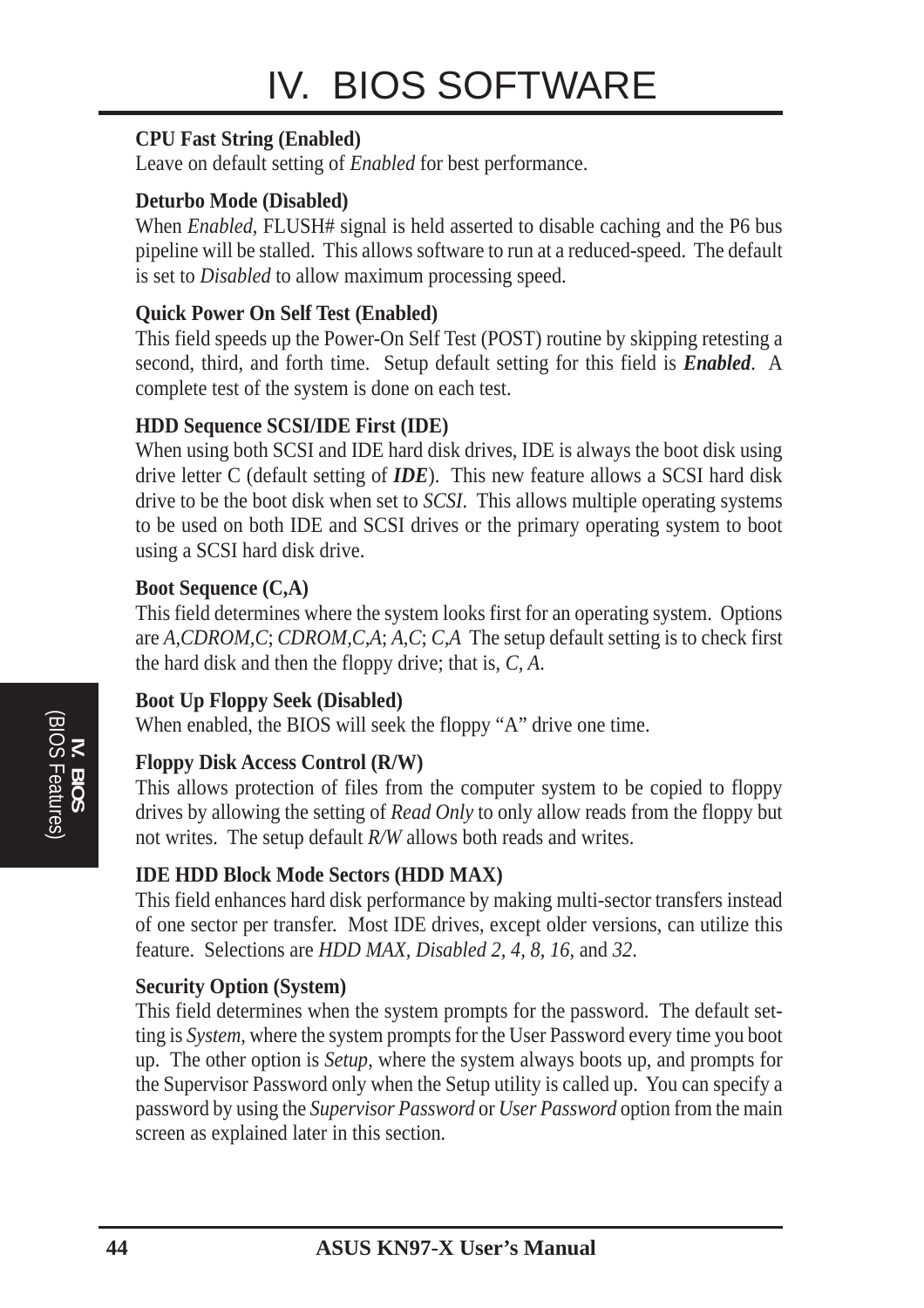#### **PS/2 Mouse Function Control (Auto)**

The default of *Auto* allows the system to detect a PS/2 Mouse on bootup. If detected, IRQ12 will be used for the PS/2 Mouse. IRQ12 will be reserved for expansion cards if a PS/2 Mouse is not detected. *Disabled* will reserve IRQ12 for expansion cards and therefore the PS/2 Mouse will not function.

#### **PCI/VGA Palette Snoop (Disabled)**

Some display cards that are nonstandard VGA such as graphics accelerators or MPEG Video Cards may not show colors properly. The setting *Enabled* should correct this problem. Otherwise leave this on the setup default setting of *Disabled*.

#### **OS/2 Onboard Memory > 64M (Disabled)**

When using OS/2 operating systems with installed DRAM of greater than 64MB, you need to *Enable* this option otherwise leave this on the setup default of *Disabled*.

......................................................................................................................................

#### **Video BIOS Shadow (Enabled)**

This field allows you to change the video BIOS location from ROM to RAM. Relocating to RAM enhances system performance, as information access is faster than the ROM.

#### **C8000-CBFFF to DC000-DFFFF (Disabled)**

These fields are used for shadowing other expansion card ROMs. If you install other expansion cards with ROMs on them, you will need to know which addresses the ROMs use to shadow them specifically. Shadowing a ROM reduces the memory available between 640KB and 1024KB by the amount used for this purpose.

#### **Boot Up NumLock Status (On)**

This field enables users to activate the Number Lock function upon system boot.

#### **Boot Up System Speed (High)**

This has no function and should be left on the setup default.

#### **Typematic Rate Setting (Disabled)**

When enabled, you can set the two typematic controls listed next. Setup default setting is *Disabled*.

#### **Typematic Rate (Chars/Sec) (6)**

This field controls the speed at which the system registers repeated keystrokes. Options range from 6 to 30 characters per second. Setup default setting is *6;* other settings are *8, 10, 12, 15, 20, 24,* and *30*.

#### **Typematic Delay (Msec) (250)**

This field sets the time interval for displaying the first and second characters. Four delay rate options are available: 250, 500, 750, and 1000.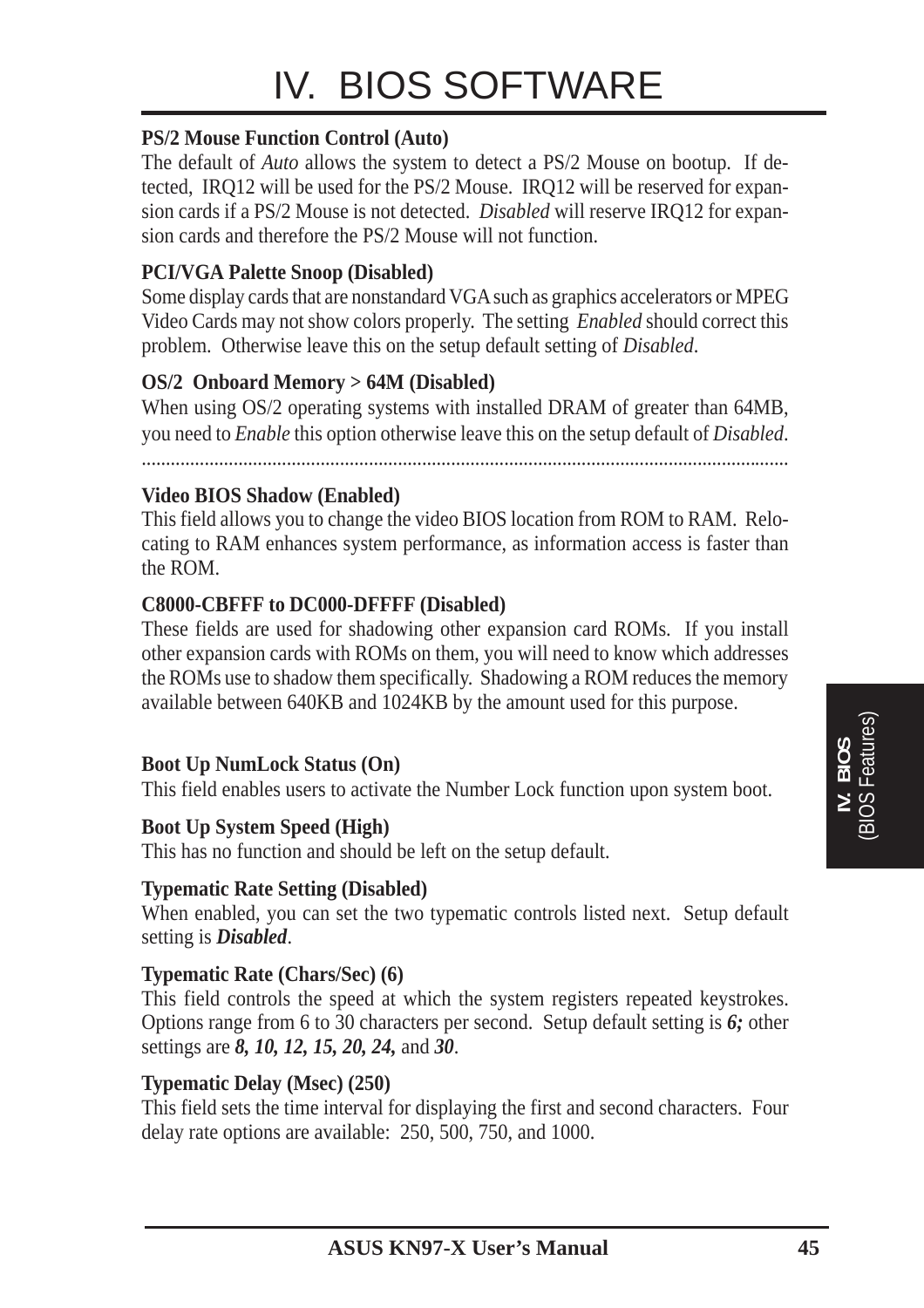## Chipset Features Setup

This "Chipset Features Setup" option controls the configuration of the board's chipset. Control keys for this screen are the same as for the previous screen.

| :L/ISA BIOS ( <kn97-k))<br>CILIPSET FEATURES SETUP<br/><b>ANRAD SOFTWARE INC.</b></kn97-k))<br>                                                                                                                                                                                                                                                                                                                                                                                                                                                         |                                                                                                                                                                                                                                                                                                                                                                                                                                                                                                                           |  |  |
|---------------------------------------------------------------------------------------------------------------------------------------------------------------------------------------------------------------------------------------------------------------------------------------------------------------------------------------------------------------------------------------------------------------------------------------------------------------------------------------------------------------------------------------------------------|---------------------------------------------------------------------------------------------------------------------------------------------------------------------------------------------------------------------------------------------------------------------------------------------------------------------------------------------------------------------------------------------------------------------------------------------------------------------------------------------------------------------------|--|--|
| <b>Euto Configuration</b><br>GBoss DRIM<br>DRAM Read Burst (U/E/F)<br>x3/4/4<br>▎<br>DRIM Mrite Burst (B/E/F)<br>uhJhJh<br>RAS Precharge<br>쾳<br>RAS to CAS Delay<br><b>B W/S</b><br><b>MA Mail State</b><br>DRIM Refresh Type<br>RAS Only<br>CPU-to-PCI IDE Posting<br>Enabled<br><b>USWC Write Posting</b><br>Enabled<br>I<br>CPU-to-PCI Write Post<br>Enabled<br>PCI-to-DRHM Pipeline<br>-nabled<br>I<br><b>PCI Burst Write Combining:</b><br>Enabled<br>Read-Around-Write<br>Enabled<br>16-bit I/O Recovery Time<br><b>BUSELK</b><br><b>BUSCI K</b> | Onboard FDC Controller<br>Enabled<br><b>Onboard FDC Swap H 5 B</b><br>No Swap<br>3F8H/TROA<br><b>Grooard Serial Port I</b><br>Onboard Serial Port 2<br><b>2F8N/TR</b><br>378H/IR0<br>Onboard Parallel Port<br>ECP+EPP<br>Parallel Port Mode<br><b>ECP DMR Select</b><br>Disabled<br>UEIZ Use Infrared<br>Both<br><b>Orboard PCI IDE Enable</b><br><b>8 Naster Node</b><br>Huto<br><b>IDE</b><br>0 Slave Mode<br>me<br>Huto<br>IDE<br>т<br><b>Huto</b><br><b>Naster Node</b><br>$1.81$ ave<br>TOE.<br>Mode<br><b>Histo</b> |  |  |
| 8-bit 1/8 Recovery lime<br>Video Memory Cache Mode<br>œ<br>Memory Hole Rt 15M-16M<br>Disabled<br>DRSM are 64 (Not 72) bits<br>wide<br>Data Integrity (PARITY)<br>Disabled                                                                                                                                                                                                                                                                                                                                                                               | 550<br>Select Item<br>71 + + + +<br>Ouil.<br>FI<br>Help.<br>アリノアロノ・ノ<br>Modify<br>F5<br><b>Old Values</b><br>(Shift)F2<br>Color<br>F6<br>Load BIDS<br>Defaults<br>Load Satup<br>Defaults                                                                                                                                                                                                                                                                                                                                  |  |  |

**NOTE:** SETUP Defaults are noted in parenthesis next to each function heading.

### Details of Chipset Features Setup

#### **Auto Configuration (60ns DRAM)**

The default setting of *60ns DRAM* sets the optimal timings for items 2 through 6 for 60ns DRAM modules. If you are using 70ns DRAM modules, you must change this item to *70ns DRAM*. See section III for DRAM installation information.

#### **DRAM Refresh Type (RAS Only)**

Leave on default setting of *RAS Only* as this is the current standard.

#### **CPU-to-PCI IDE Posting (Enabled)**

Leave on default setting of *Enabled* so that the CPU to PCI IDE posting cycles are treated as normal I/O write transactions.

#### **USWC Write Posting (Enabled)**

Leave on default setting of *Enabled* to allow USWC write posting during I/O bridge access.

#### **CPU-to-PCI Write Post (Enabled)**

The default setting of *Enabled* will increase the efficiency of the PCI bus and speed up the execution in the processor.

#### **PCI-to-DRAM Pipeline (Enabled)**

The default of *Enabled* will increase the bandwidth of the path between the PCI and the DRAM to enhance the PCI bus efficiency and DRAM accessing.

#### **PCI Burst Write Combining (Enabled)**

The default setting of *Enabled* will increase the efficiency of PCI bus by combining several CPU to PCI write cycles into one. VGA performance is increased by this action.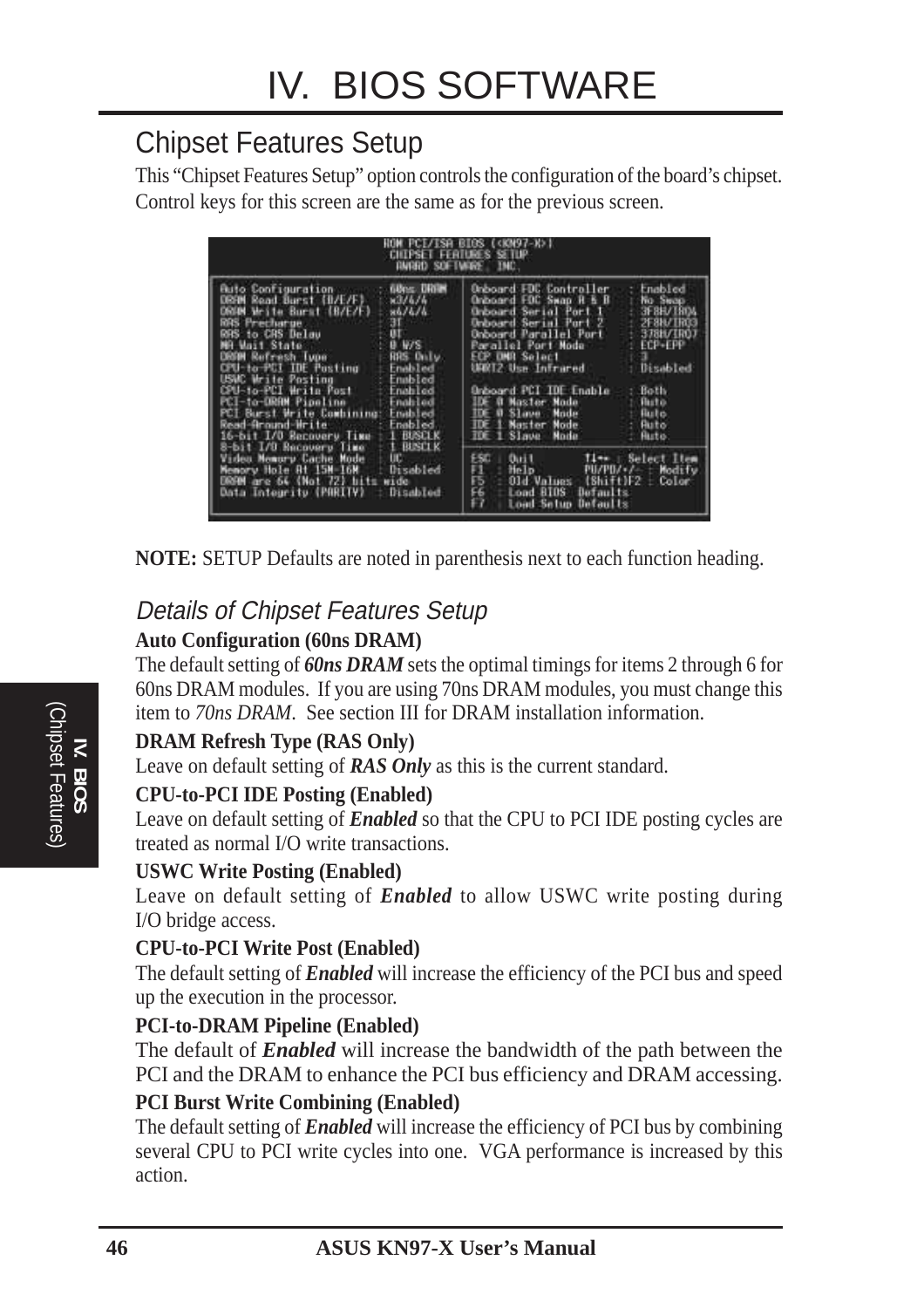#### **Read-Around-Write (Enabled)**

The default setting of *Enabled* will increase the execution efficiency of the processor. It allows the processor to execute read commands out of order if there is no dependence between these read and other write commands.

#### **16-bit I/O Recovery Time (1 BUSCLK)**

Timing for 16-bit ISA cards (leave on default setting of *1 BUSCLK*)

#### **8-bit I/O Recovery Time (1 BUSCLK)**

Timing for 8-bit ISA cards (leave on default setting of *1 BUSCLK*)

#### **Video Memory Cache Mode (UC)**

*USWC* (uncacheable, speculative write combining) is a new cache technology for the video memory of the Pentium Pro processor. It can greatly improve the display speed by caching the display data. You must leave this on the default setting of *UC* (uncacheable) if your display card cannot support this feature or else your system may not boot.

#### **Memory Hole at 15M - 16M (Disabled)**

Enabling this feature reserves 15MB to 16MB memory address space to ISA expansion cards that specifically require this setting. This makes the memory from 15MB and up unavailable to the system. Expansion cards can only access memory up to 16MB. The default is *Disabled*.

#### **[DRAM and ECC]**

If all your DRAM modules have parity chips  $(e.g. 8 chips + 4 parity chips)$ , they are considered 36bits. This motherboard sums the memory per bank and therefore two modules will give 72bits and the following will be displayed:



If your DRAM modules do not have parity chips (e.g. 8 chips), they are considered 32bits and the following will be displayed instead:



The default of *Disabled* for **Data Integrity** will not show memory errors on your monitor. When using parity DRAM modules, you can select *ECC* (Error Checking and Correcting) to correct 1 bit memory errors that may occur in the memory, otherwise *Parity* is the default. (See section III for more information on DRAM memory modules.)

....................................................................................................................................

#### **Onboard FDC Controller (Enabled)**

When enabled, this field allows you to connect your floppy disk drives to the onboard floppy drive connector instead of a separate controller card. If you want to use a different controller card to connect the floppy drives, set this field to *Disabled*.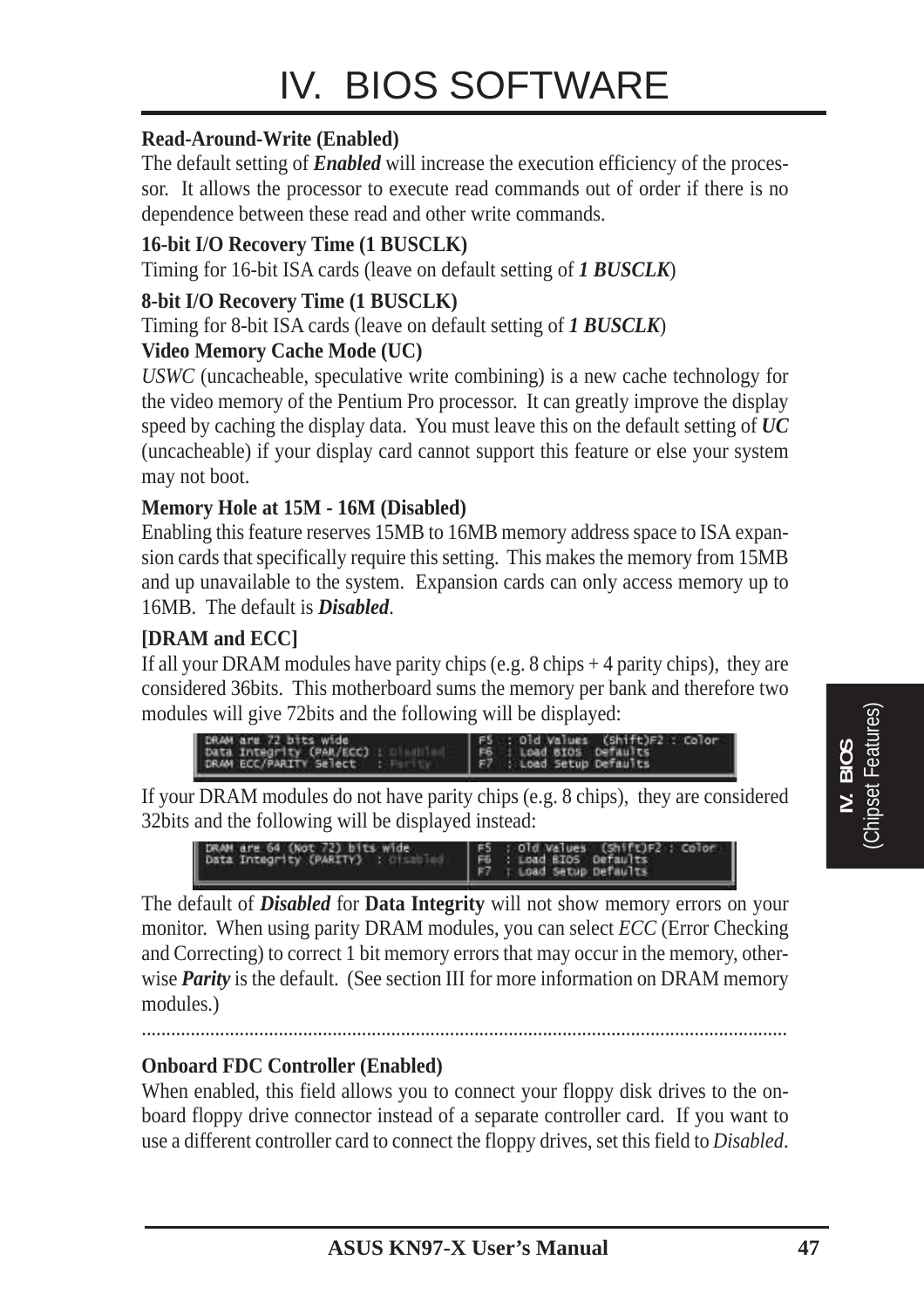#### **Onboard FDC Swap A & B (No Swap)**

This field reverses the drive letter assignments of your floppy disk drives. Two options are available: "No Swap" and "Swap AB." If you want to switch drive letter assignments, set this field to "Swap AB", and the swap will be controlled in hardware. This works separately from the BIOS Features floppy disk swap feature. It is functionally the same as physically interchanging the connectors of the floppy disk drives.

#### **Onboard Serial Port 1 (3F8H/IRQ4)**

Settings are *3F8H/IRQ4*, *2F8H/IRQ3, 3E8H/IRQ4, 2E8H/IRQ10,* and *Disabled* for the onboard serial connector.

#### **Onboard Serial Port 2 (2F8H/IRQ3)**

Settings are *3F8H/IRQ4, 2F8H/IRQ3*, *3E8H/IRQ4, 2E8H/IRQ10,* and *Disabled* for the onboard serial connector.

#### **Onboard Parallel Port (378H/IRQ7)**

This field sets the address of the onboard parallel port connector. You can select either: *3BCH / IRQ 7, 378H / IRQ 7, 278H / IRQ 5, Disabled.* If you install an I/O card with a parallel port, ensure that there is no conflict in the address assignments. The PC can support up to three parallel ports as long as there are no conflicts for each port.

#### **Parallel Port Mode (ECP+EPP)**

This field allows you to set the operation mode of the parallel port. The setting *Normal*, allows normal-speed operation but in one direction only; *EPP* allows bidirectional parallel port operation at maximum speed; *ECP* allows the parallel port to operate in bidirectional mode and at a speed faster than the maximum data transfer rate; *ECP+EPP* allows normal speed operation in a two-way mode.

#### **ECP DMA Select (3)**

This selection is available only if you select *ECP* or *ECP+EPP* in the **Parallel Port Mode**. Select either DMA Channel *1, 3*, or *Disable*.

#### **UART2 Use Infrared (Disabled)**

When enabled, this field activates the onboard infrared feature and sets the second serial UART to support the infrared module connector on the motherboard. If your system already has a second serial port connected to the onboard COM2 connector, it will no longer work if you enable the infrared feature. By default, this field is set to *Disabled*, which leaves the second serial port UART to support the COM2 serial port connector. See section III of the baseboard manual for the **IrDA-compliant infrared module connector.**

#### **Onboard PCI IDE Enable (both)**

You can select to enable the *primary* IDE channel, *secondary* IDE channel, *both*, or *disable* both channels (for systems with only SCSI drives).

#### **IDE 0 Master/Slave Mode, IDE 1 Master/Slave Mode (Auto)**

Each channel (0 and 1) has both a master and a slave making four IDE devices possible. Because each IDE device may have a different Mode timing (*0, 1, 2, 3, 4*), it is necessary for these to be independent. The default setting of *Auto* will allow auto-detection to ensure optimal performance.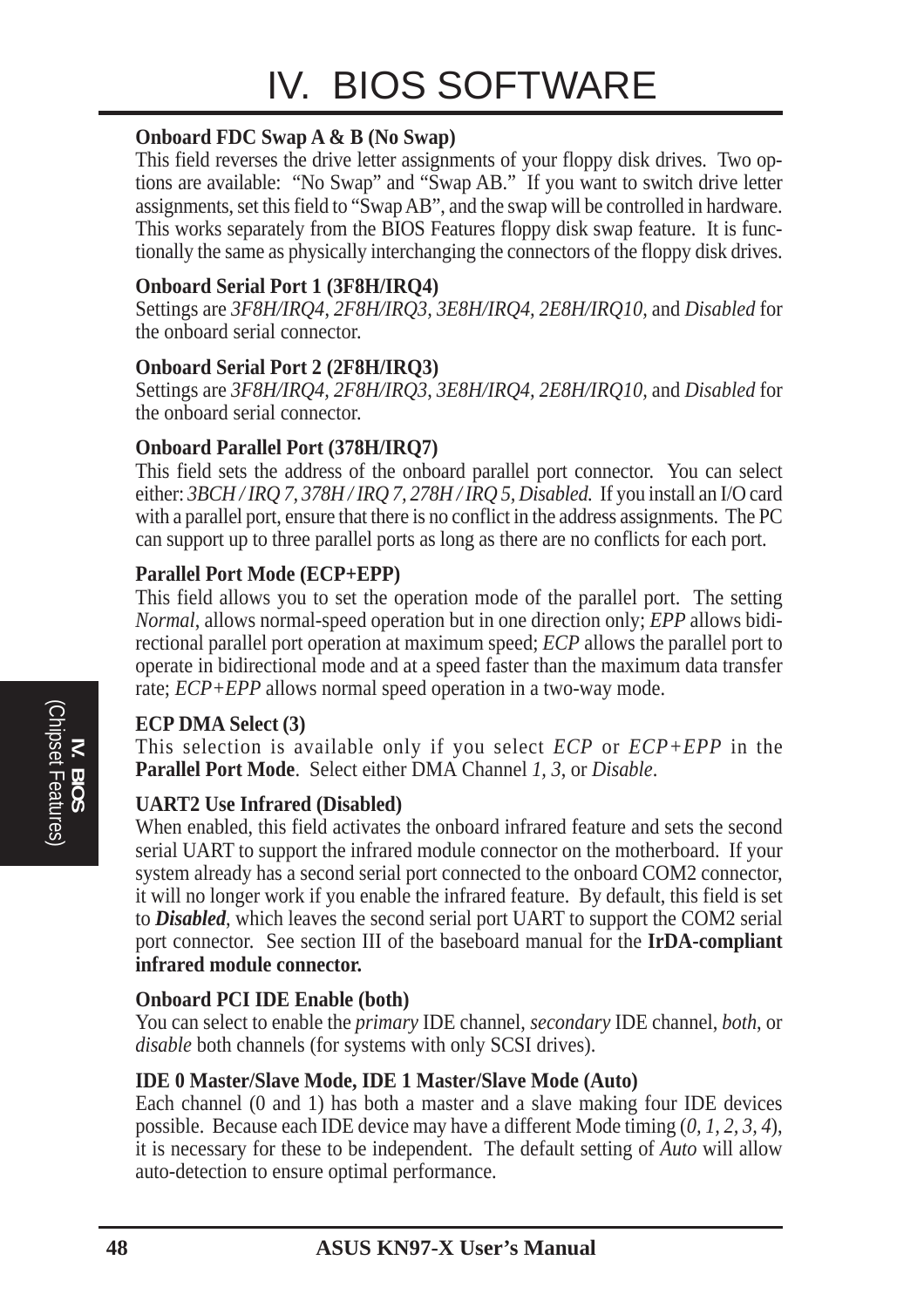## Power Management Setup

This "Power Management Setup" option allows you to reduce power consumption. This feature turns off the video display and shuts down the hard disk after a period of inactivity.

| PCL/ISH BIUS<br><b>LCKNA 1-10 1</b><br>илм<br><b>SETUP</b><br>PONER NANAGEMENT<br>AWARD SOFTWARE INC.                                                                                                       |                                                                                                                                                                                                                          |  |  |
|-------------------------------------------------------------------------------------------------------------------------------------------------------------------------------------------------------------|--------------------------------------------------------------------------------------------------------------------------------------------------------------------------------------------------------------------------|--|--|
| User Define<br><u> Power Management</u><br>Susp., Sthy -><br>DPWS OFF<br><b>DFf</b><br>Video Off Option<br>Video Off Method<br>Enable<br>Suspend Switch<br>Doze Speed (div by)<br>8.<br>Stabu Speed(div bu) | EROS<br>(COM 2)<br>(COM 1)<br>(LPT 2)<br>(Flappy Disk):<br>Disable<br>躐<br>Enable<br>Enable<br><b>IROS IROZ<br/>IROZ IRON IRONA</b><br>Enable<br>$\frac{(LPT-1)}{(RTC-0)}$<br>Enable<br>Disable<br>IRO2 Redirl<br>Emable |  |  |
| ** PM Timors **<br>HDD Power Down<br>Disable<br><b>Doze Mode</b><br>: Disable<br>Standby Mode<br>Disable<br>Disable<br>Suspend Mode                                                                         | Enable<br>Reserved)<br>H011<br>IR012<br>Enable<br>Reserved)<br>PS/2 Mouse)<br>Enable<br>IR013<br>Enable<br>(Coprocessor)<br><b>IR014</b><br>(Hard Disk)<br>Enable<br><b>IR015</b><br>Enable<br>(Reserved)                |  |  |
| ** PM Events:<br>$\rightarrow$<br>IROS<br>Disable<br>  Hake-Up J<br>EROA<br>(Wake-Up)<br>Enable<br>IROS<br>Disable<br>(Wake-Up)<br>Enable<br>IR012<br>(Wake-Up)                                             | 1985年12月<br>Ti** Select Item<br><b>Out 1</b><br>Help<br>$PU/PD/-/-$<br>Modify<br>(Shifif)F2<br><b>Old Values</b><br>Calor<br>Load BIDS<br>Defaults<br>Load Setup Defaults                                                |  |  |

**NOTE:** SETUP Defaults are noted in parenthesis next to each function heading.

### Details of Power Management Setup

#### **Power Management (User Define)**

This field acts as the master control for the power management modes. *Max Saving* puts the system into power saving mode after a brief period of system inactivity; *Min Saving* is almost the same as *Max Saving* except that this time the system inactivity period is longer; *Disabled* disables the power saving features; *User Defined* allows you to set power saving options according to your preference.

**IMPORTANT: Advanced Power Management (APM) should be installed to keep the system time updated when the computer enters suspend mode activated by the BIOS Power Management. For DOS environments, you need to add DEVICE=C:\DOS\POWER.EXE in you CONFIG.SYS. For Windows 3.x and Windows 95, you need to install Windows with the APM feature. A battery and power cord icon labeled "Power" will appear in the "Control Panel." Choose "Advanced" in the Power Management Field.**

#### **Video Off Option (Susp, Stby->Off )**

This field determines when to activate the video off feature for monitor power management. The settings are *All Modes->Off; Always On; Suspend->Off; and Susp, Stby->Off .*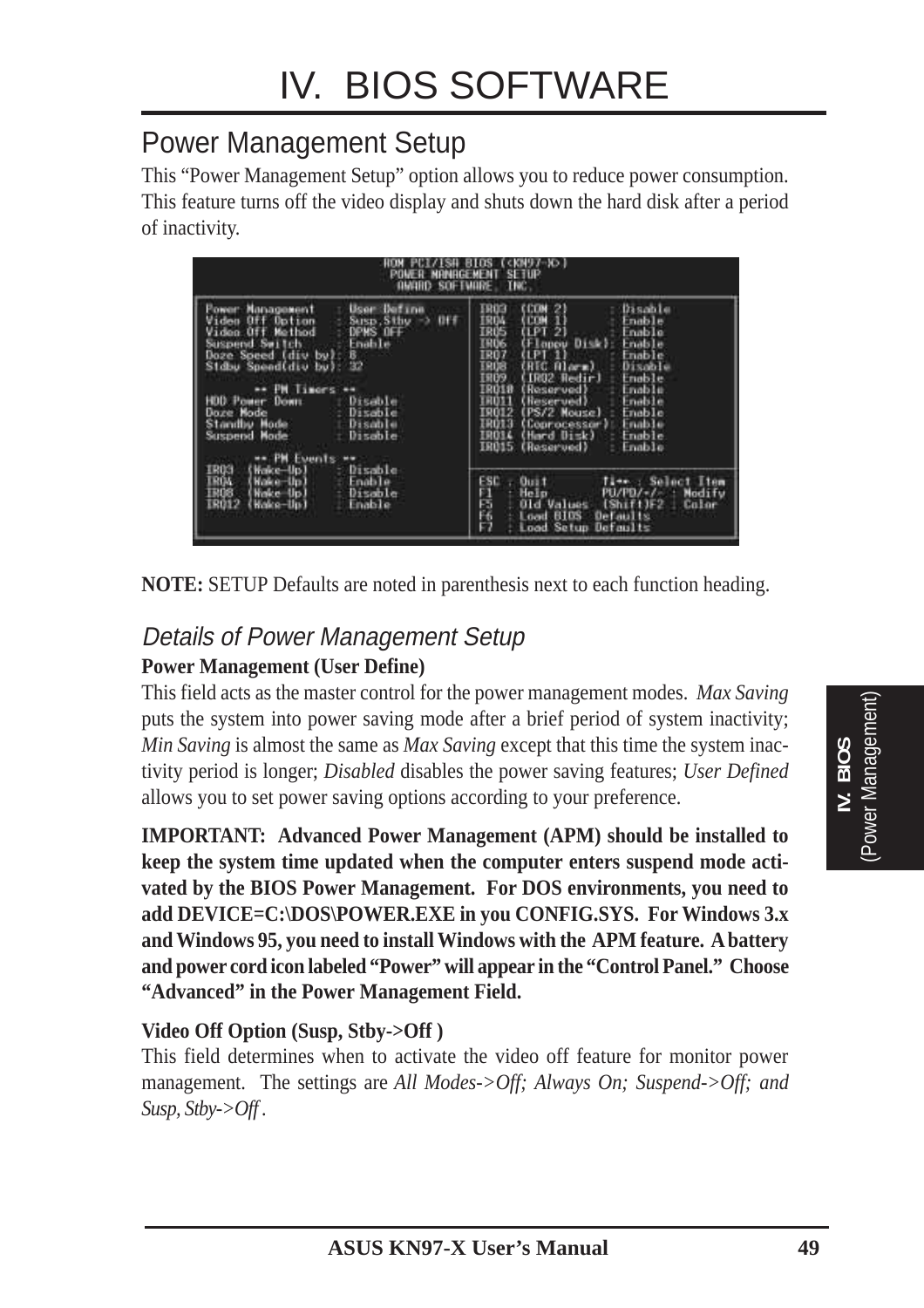# IV. BIOS SOFTWARE

#### **Video Off Method (V/H SYNC + Blank)**

This field defines the video off features. Three options are available: *V/H SYNC + Blank, DPMS,* and *Blank Only*. The first option, which is the default setting, blanks the screen and turns off vertical and horizontal scanning; *DPMS* (Display Power Management System) allows the BIOS to control the video display card if it supports the DPMS feature; *Blank Screen* only blanks the screen. Use the latter for monitors that do not support the "Green" (no power management) feature. NOTE: Screen saver software does not work with this feature. While the monitor is shut off, this software cannot display.

#### **Suspend Switch (Enabled)**

This field enables or disables the SMI connector on the motherboard. This connector connects to the lead from the Suspend switch mounted on the system case.

#### **Doze Speed, Stdby Speed (8/32)**

These two fields set the CPU speed during each mode. The number indicates what the normal CPU speed is divided by.

#### **PM Timers (Disabled)**

This section controls the time-out settings for the Power Management scheme. The fields included in this section are "HDD Power Down", which places the hard disk into its lowest power consumption mode, and the Doze, Standby and Suspend system inactivation modes.

The system automatically "wakes up" from any power saving mode when there is system activity such as when a key is pressed from the keyboard, or when there is activity detected from the enabled IRQ channels.

**HDD Power Down** shuts down any IDE hard disk drives in the system after a period of inactivity. This time period is user-configurable to *1-15 Mins* or *Disable*. This feature does not affect SCSI hard drives.

The **Doze Mode, Standby Mode,** and **Suspend Mode** fields set the period of time after which each of these modes activate. At *Max Saving*, these modes activate sequentially (in the given order) after one minute; at *Min Saving* after one hour.

#### **PM Events**

This section sets the wake-up call of the system. If activity is detected from any enabled IRQ channels in the left-hand group, the system wakes up from suspended mode. You can enable power management for IRQs  $3 \sim 15$  individually in the list at the right of the screen. The power management feature will work on the enabled IRQ channels.

Take note that a Microsoft serial mouse or compatible will use either COM1 (IRQ4) or COM2 (IRQ3), and a PS/2 mouse will use IRQ12. If you know which IRQ your mouse is using, you can enable the Wake-up Event for that IRQ here and the system will wake up when you move the mouse or click its button. .......................................................................................................................................

#### **Sleep Items (IRQ3-IRQ15)**

You can individually *Enable* or *Disable* each IRQ to include in the sleep function. IRQ8 (Real Time Alarm) is usually set to *Disable* so that any software alarm clock or event calendar can wake up the system.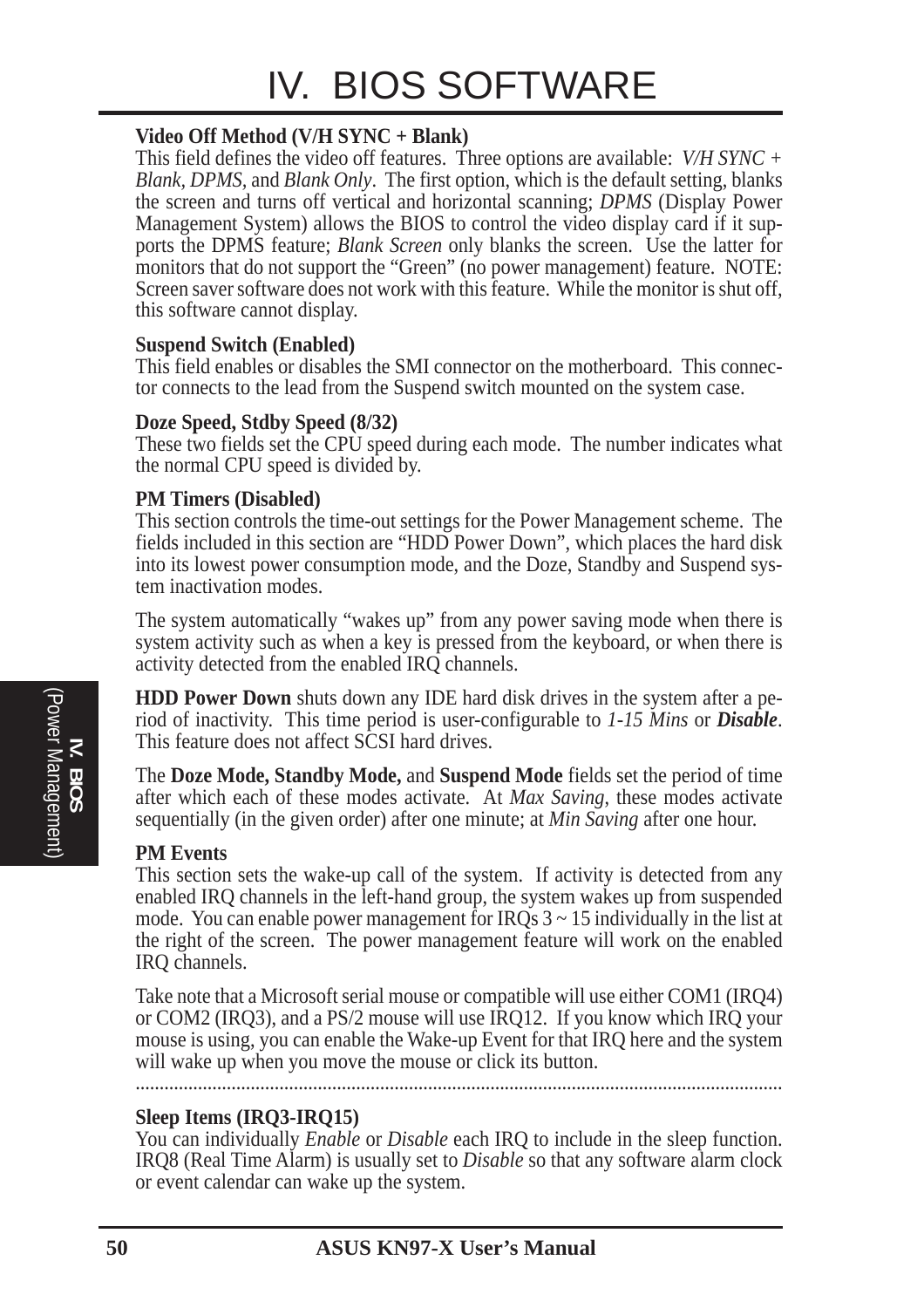## PNP and PCI Setup

This "PNP and PCI Setup" option configures the PCI bus slots. All PCI bus slots on the system use INTA#, thus all installed PCI cards must be set to this value.

| FCL/LSR BIBS ( <rm97-k>)<br/>нои<br/>PNP AND PCI SETUP<br/>ANARD SUFTWARE INC.</rm97-k>                                                                                                                                                                                                                                                                                                                                                                                                          |                                                                                                                                                                                                                           |  |  |
|--------------------------------------------------------------------------------------------------------------------------------------------------------------------------------------------------------------------------------------------------------------------------------------------------------------------------------------------------------------------------------------------------------------------------------------------------------------------------------------------------|---------------------------------------------------------------------------------------------------------------------------------------------------------------------------------------------------------------------------|--|--|
| Installed<br>No.<br>OS.<br>(RIGHT) IRU<br>Huto<br>5101<br>2<br>180<br><b>Hutto</b><br>lo1<br>ā<br>100<br>Huto<br>iot<br>4/5 (LEFT) IRO:<br>Huto.<br>Slot<br><b>PCI Latency Timer</b><br>32 PCI Clock<br>190<br>TSA<br>No/ICU<br>Used<br>Bu<br>а<br>No/ICU<br>IRO<br><b>TSA</b><br>-Bu<br><b>Used</b><br>No/TCU<br><b>TSR</b><br>Bu<br>a<br><b>Ilsed</b><br>No/ICU<br>No/ICU<br>ISA<br>Used<br>B <sub>0</sub><br>m<br><b>ISB</b><br>Bu<br>Used<br>No/TCU<br><b>ISR</b><br>Bu<br>18<br><b>Used</b> | No/TCU<br>1 Used By ISR<br>意思者<br>3 Used By ISR<br>No/TCU<br>No/TCD<br>5 Used By ISB<br>No/TCU<br><b>ISA HEN Block BASE</b><br>SYMBIOS SCSI BIOS<br><b>Huto</b><br>USB Tunction<br>Disabled<br>Passive Release<br>Enabled |  |  |
| No/TCU<br>ISR<br>Usad<br>Bu<br>No/TCU<br>188<br><b>Used</b><br>- 72<br>Bu<br><b>TSR</b><br>No/TCU<br><b>Used</b><br>Bu<br>I<br>No/TCU<br><b>ISA</b><br>IRO 15 Used By                                                                                                                                                                                                                                                                                                                            | 探月12時<br>Select Item<br>Ouil<br>7 Can<br>Help<br>PU/PO/+/<br>Modify<br>(Shift)F2<br><b>Old Values</b><br>Color<br>Load BIDS<br>Defaults<br>Defaults<br><b>Load Satup</b>                                                  |  |  |

**NOTE:** SETUP Defaults are noted in parenthesis next to each function heading.

## Details of PNP and PCI Setup

#### **[Slot Interrupts] (Auto)**

The first four fields on the screen set how IRQ use is determined for each PCI slot. The default setting for each field is *Auto*, which uses auto-routing to determine IRQ use. The other options are manual settings of *9, 10, 11, 12, 14,* or *15* for each slot.

#### **PCI Latency Timer (32 PCI Clock)**

"32 PCI Clock" enables maximum PCI performance for this motherboard.

#### **IRQ xx Used By ISA (No/ICU)**

These fields indicate whether or not the displayed IRQ for each field is being used by a Legacy (non-PnP) ISA card. Two options are available: *No/ICU* and *Yes*. The first option, the default value, indicates either that the displayed IRQ is not used or an ISA Configuration Utility (ICU) is being used to determine if an ISA card is using that IRQ. If you install a Legacy ISA card that requires a unique IRQ, and you are not using an ICU, you must set the field for that IRQ to *Yes*. For example: If you install a Legacy ISA card that requires IRQ 10, then set **IRQ10 Used By ISA** to *Yes*.

......................................................................................................................................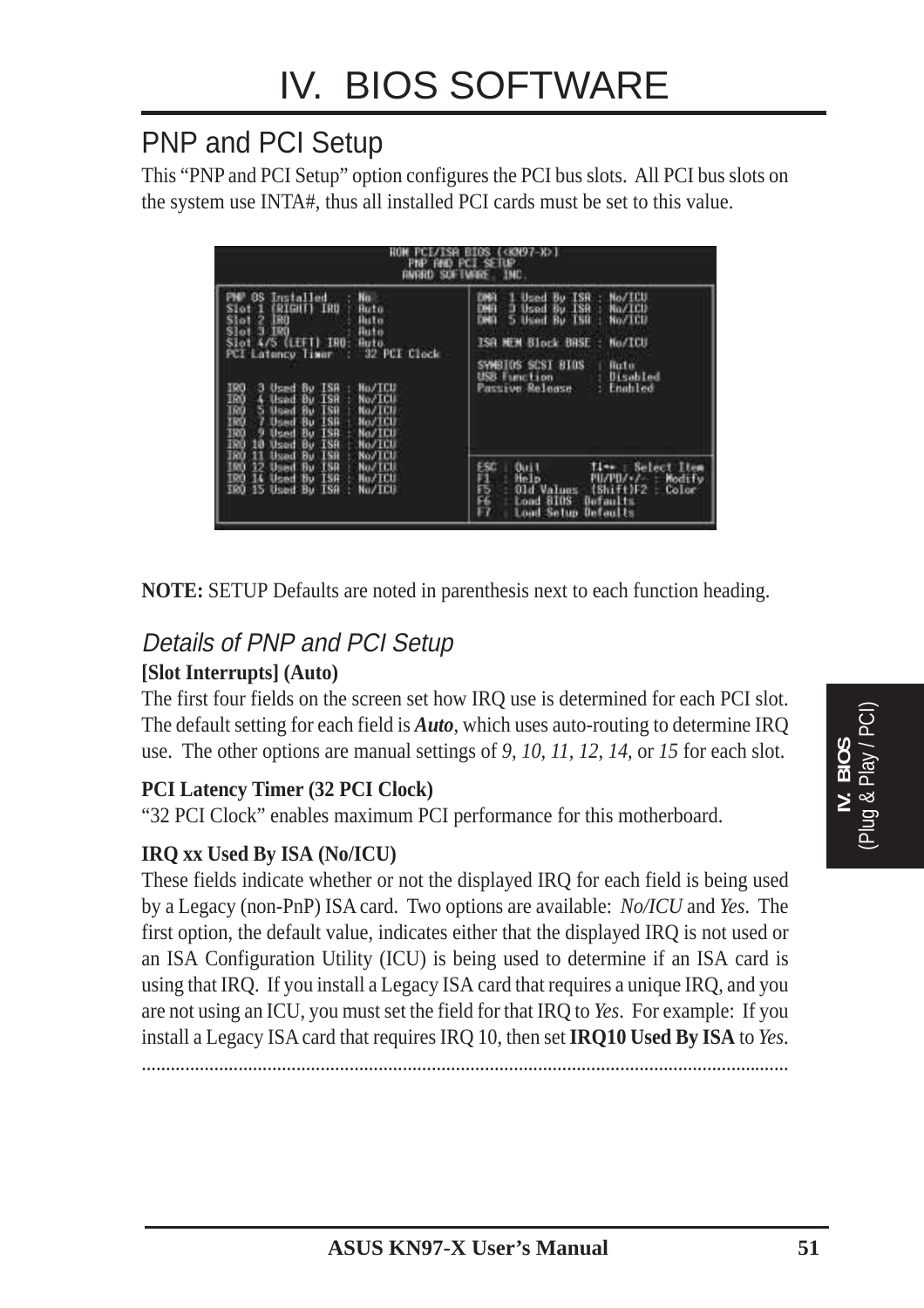# IV. BIOS SOFTWARE

#### **DMA x Used By ISA (No/ICU)**

These fields indicate whether or not the displayed DMA channel for each field is being used by a Legacy (non-PnP) ISA card. Available options include: *No/ICU* and *Yes*. The first option, the default setting, indicates either that the displayed DMA channel is not used or an ICU is being used to determine if an ISA card is using that channel. If you install a Legacy ISA card that requires a unique DMA channel, and you are not using an ICU, you must set the field for that channel to *Yes*.

#### **ISA MEM Block BASE (No/ICU)**

This field allows you to set the base address and block size of a Legacy ISA card that uses any memory segment within the C800, CC00, D000, D400, D800, and DC00 address range. If you have such a card, and you are not using an ICU to specify its address range, select a base address from the six available options; the **ISA MEM Block SIZE** field will then appear for selecting the block size. If you have more than one Legacy ISA card in your system that requires to use this address range, you can increase the block size to either 8K, 16K, 32K, or 64K. If you are using an ICU to accomplish this task, leave **ISA MEM Block BASE** to its default setting of *No/ICU*.

#### **SCSI BIOS (Auto)**

The default uses *Auto* settings for the onboard SCSI BIOS (see section VI). If you wish not to use the onboard SCSI BIOS, choose *Disabled*

#### **USB Function (Disabled)**

This motherboard supports Universal Serial Bus (USB) devices but current operating systems do not. The default is set to *Disabled* until support disks and USB devices are available in which time you can set this function to *Enabled*.

#### **Passive Release (Enabled)**

This function allows the passive release to be *Enabled* or *Disabled*. The default setting of *Enabled* allows better performance.

(Plug & Play / PCI) **IV. BIOS**<br> **IV. BIOS**<br> **IV. BIOS**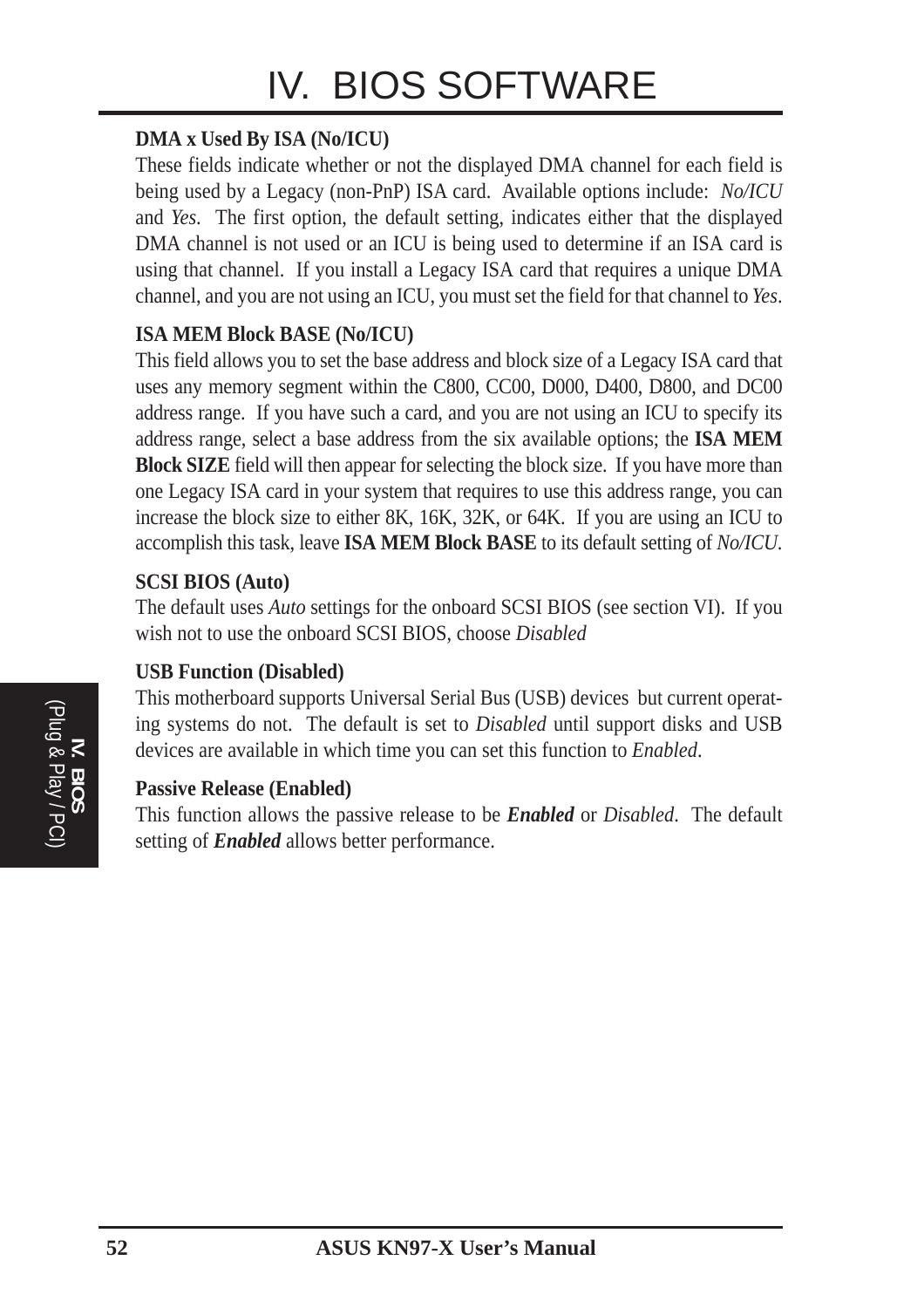## Load BIOS Defaults

This "Load BIOS Defaults" option allows you to load the troubleshooting default values permanently stored in the BIOS ROM. These default settings are non-optimal and disable all high performance features. To load these default settings, highlight "Load BIOS Defaults" on the main screen and then press the <Enter> key. The system displays a confirmation message on the screen. Press the  $\langle Y \rangle$  key and then the  $\leq$ Enter $>$  key to confirm. Press the  $\leq$ N $>$  key and then the  $\leq$ Enter $>$  key to abort. This feature does not affect the fields on the Standard CMOS Setup screen.

## Load Setup Defaults

This "Load Setup Defaults" option allows you to load the default values to the system configuration fields. These default values are the optimized configuration settings for the system. To load these default values, highlight "Load Setup Defaults" on the main screen and then press the <Enter> key. The system displays a confirmation message on the screen. Press the  $\langle Y \rangle$  key and then the  $\langle$ Enter $\rangle$  key to confirm. Press the <N> key and then the <Enter> key to abort. This feature does not affect the fields on the Standard CMOS Setup screen.

| STINGDRIL CNUS SETUP        | SMIRT DLORM (LN2B) SETUP           |
|-----------------------------|------------------------------------|
| <b>ILLUS FEATURES SETUP</b> | SUPERVISOR PASSHORD                |
| DUPSET FEATURES SETUP       | LISER PRSSVORD                     |
| PONER MANAGEMENT SETUP.     | TDE HDD RUTO DETECTION             |
| PIP IND PCT SETUP           | <b>ETIP</b>                        |
| LOOD H105 DEFAILT           | Luad SETUP Default: (V/N1? M       |
| LODGE SETUP DEFINITYS       | <b>SHVING</b>                      |
| Ouit                        | Select Item                        |
| Esc                         | $(s_{\text{hif},1}$ F <sub>2</sub> |
| F10 Save & Exit Setup       | <b>Change Color</b>                |

**IV. BIOS** (Load Defaults)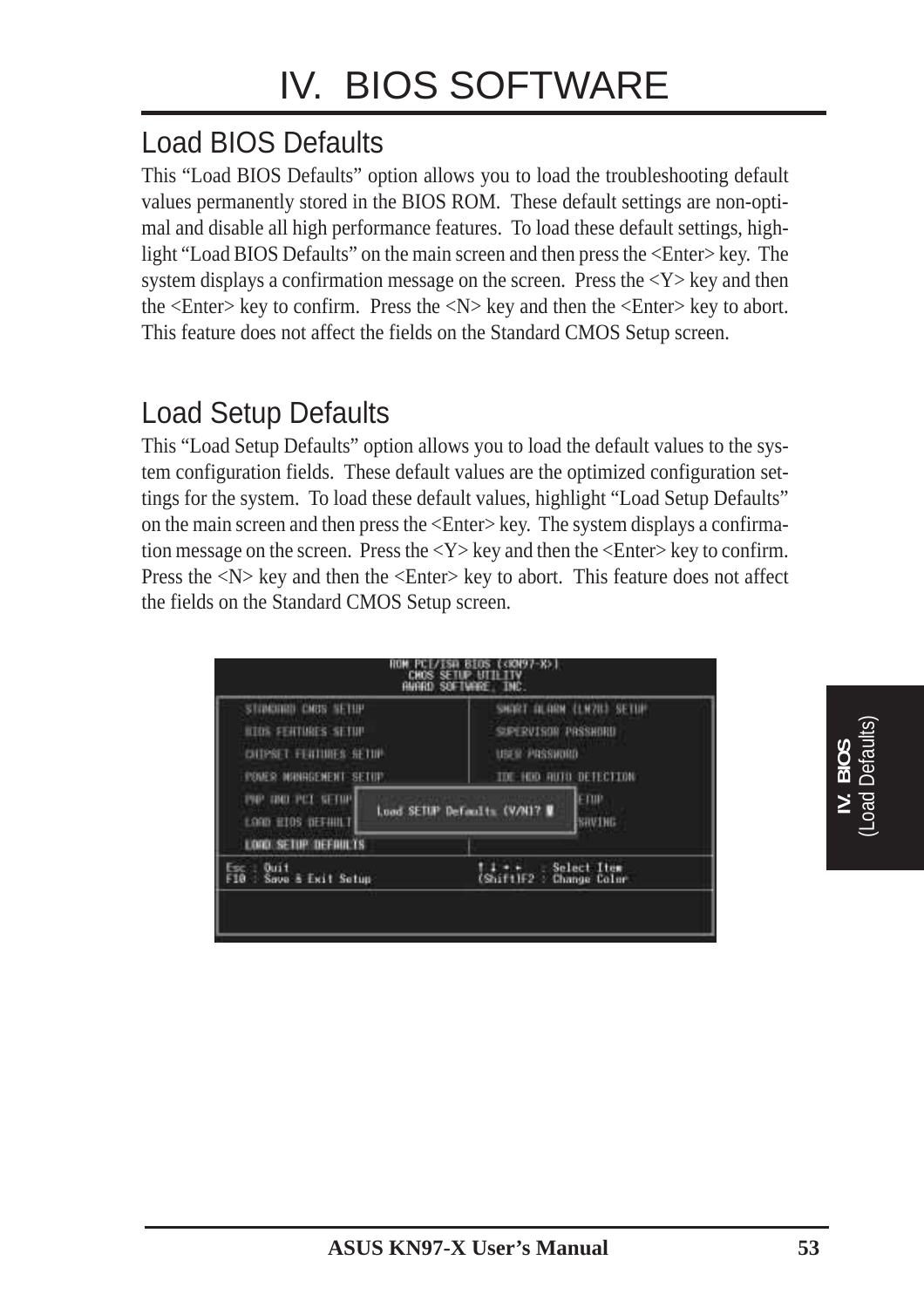## Smart Alarm (LM78) Setup

This menu controls the functions of the LM78 hardware monitor chip on this motherboard. Certain hardware components are necessary for the all the features to be available.

| 158                                                                                                                                                     | <b>TSKN97-K21</b><br><b>BILIS</b><br>SMRRT RERRN (EN78) SETUP<br>FARRO SOFTWARE, INC.                                                                                 |
|---------------------------------------------------------------------------------------------------------------------------------------------------------|-----------------------------------------------------------------------------------------------------------------------------------------------------------------------|
| ** Fan Munitor<br>÷<br>CPUI Fan Speed<br><b>SSSSSFM LEFT1</b><br><b>IErr</b><br>CPU2 Fan Speed<br>милоанри<br>Power Fan Speed<br><b>Jonera</b>          |                                                                                                                                                                       |
| ** Thermal Monitor **<br>MB Temperature - :: www.C/wooFIErI                                                                                             |                                                                                                                                                                       |
| ** Voltage Monitor<br>÷<br>VCDEE Voltage<br>$-3.3V$<br>Voltage<br>$-27.78$<br>Voltage<br>isM<br>Voltage<br><b>MR</b><br>Voltage<br>MM; NV<br><b>Any</b> |                                                                                                                                                                       |
| Voltage                                                                                                                                                 | このここの<br>$0$ ui 1<br>Time : Soloct Itom<br>PU/PD/+/-<br>Help<br>Modify<br>$[Shift]$ $2$<br><b>Old Values</b><br>Color<br>Defaults<br>Loud BIOS<br>Load Setup Defaults |

**NOTE:** SETUP Defaults are noted in parenthesis next to each function heading.

### Details of Smart Alarm Setup

**Fan Monitor: CPU1 Fan Speed, CPU2 Fan Speed, Power Fan Speed (xxxxRPM)** The onboard hardware monitor is able to detect the Chassis Fan Speed, CPU Fan Speed, and the Power Supply Fan Speed in Rotations Per Minute (RPM). These values refresh upon any key entry in the BIOS setup screens. Set to *Ignore* if one of these are not used so that error messages will not be given.

#### **Thermal Monitor: MB Temperature (xxxC/xxxF)**

The onboard hardware monitor is able to detect the Motherboard temperatures. These values refresh upon key entries. Set to *Ignore* only if necessary.

#### **Voltage Monitor: VCORE, +3.3V, +5V, +12V, -12V, -5V (+/- xx.xV)**

The onboard hardware monitor is able to detect the voltages put out by the voltage regulators. These values refresh upon key entries. Set to *Ignore* only if necessary.

**NOTE:** If any of the monitored items are out of range during system bootup, you will be prompted by this message: "Hardware Monitor found an error, enter POWER MANAGEMENT SETUP for details." The bottom of the screen will instruct you to: "Press **F1** to continue, **DEL** to enter SETUP."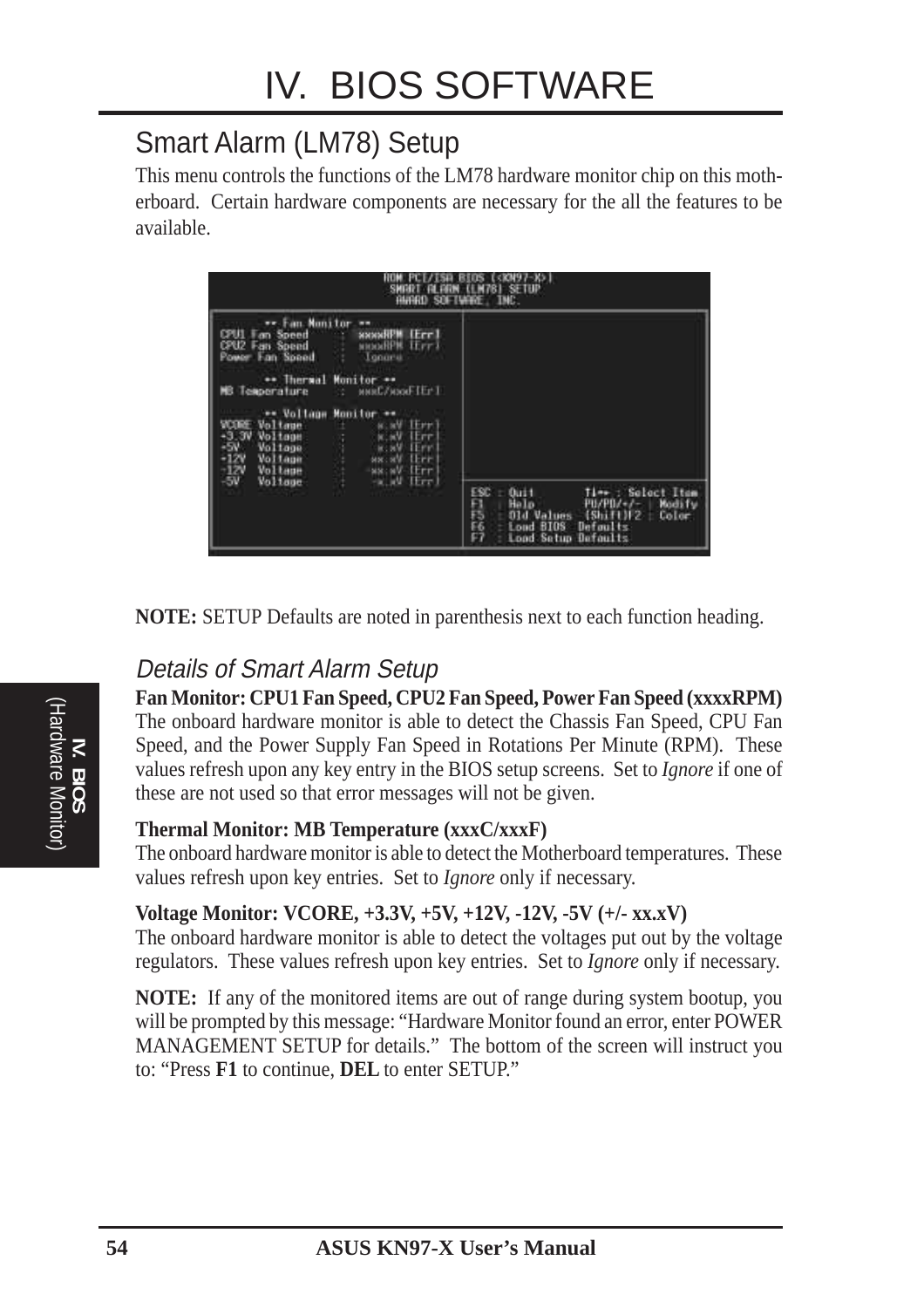## Supervisor Password and User Password

These two options set the system passwords. "Supervisor Password" sets a password that will be used to protect the system and the Setup utility; "User Password" sets a password that will be used exclusively on the system. By default, the system comes without any passwords. To specify a password, highlight the type you want and then press the <Enter> key. A password prompt appears on the screen. Taking note that the password is case sensitive, and can be up to 8 alphanumeric characters long, type in your password and then press the  $\leq$  Enter $\geq$  key. The system confirms your password by asking you to type it again. After setting a password, the screen automatically reverts to the main screen.

|                                                                                                                                    | CHOS<br>ANARD SOFTWARE INC. |                                                                                                                        |
|------------------------------------------------------------------------------------------------------------------------------------|-----------------------------|------------------------------------------------------------------------------------------------------------------------|
| STINGDRID CNOS SETUP<br><b><i>UTOS FEATURES SETUP</i></b><br>DUPSET FEBTURES SETUP<br>PONER MANAGEMENT SETUP.<br>PIP THE PLI SETUP |                             | SUPERVISOR PRSSHORD<br><b>USER PASSHORD</b><br>TOE HOD BITTH DETECTION<br>SAVE & EXIT SETUP<br><b>EXTENTION TONERS</b> |
| LOOD H105 DEFAULTS                                                                                                                 | Enter Password:             |                                                                                                                        |
| LOOD SETUP DEFAULTS                                                                                                                |                             |                                                                                                                        |
| Ouit<br>Save & Exit Setup                                                                                                          |                             | <b>Select Item</b><br>(ShiftlF2)<br><b>Change Color</b>                                                                |
|                                                                                                                                    | Change/Sel/Disable Password |                                                                                                                        |

To implement the password protection, specify in the "Security Option" field of the BIOS Features Setup screen when the system will prompt for the password. If you want to disable either password, press the <Enter> key instead of entering a new password when the "Enter Password" prompt appears. A message confirms the password has been disabled.

**NOTE:** If you forget the password, see CMOS RAM in section III for procedures on clearing the CMOS.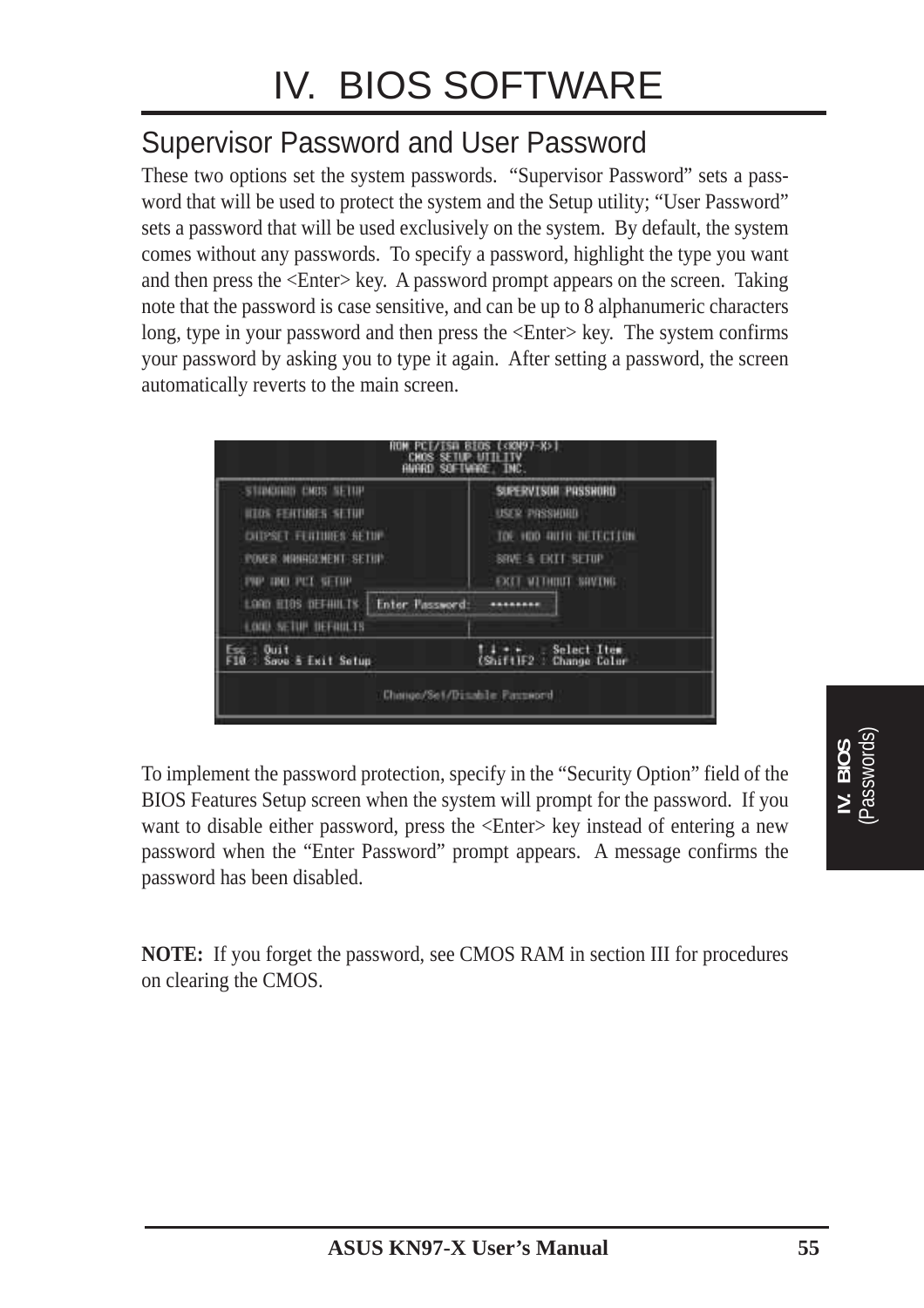## IDE HDD Auto Detection

This "IDE HDD Auto Detection" option detects the parameters of an IDE hard disk drive, and automatically enters them into the Standard CMOS Setup screen.



Up to four IDE drives can be detected, with parameters for each listed inside the box. To accept the optimal entries, press the  $\langle Y \rangle$  key or else select from the numbers displayed under the OPTIONS field (2, 1, 3 in this case); to skip to the next drive, press the  $\langle N \rangle$  key. If you accept the values, the parameters will appear listed beside the drive letter on the screen. The process then proceeds to the next drive letter. Pressing the  $\langle N \rangle$  key to skip rather than to accept a set of parameters causes the program to enter zeros after that drive letter.

Remember that if you are using another IDE controller that does not feature Enhanced IDE support for four devices, you can only install two IDE hard disk drives. Your IDE controller must support the Enhanced IDE features in order to use Drive E and Drive F. The onboard PCI IDE controller supports Enhanced IDE, with two connectors for connecting up to four IDE devices. If you want to use another controller that supports four drives, you must disable the onboard IDE controller in the Chipset Features Setup screen.

When auto-detection is completed, the program automatically enters all entries you accepted on the field for that drive in the Standard CMOS Setup screen. Skipped entries are ignored and are not entered in the screen.

If you are auto-detecting a hard disk that supports the LBA mode, three lines will appear in the parameter box. Choose the line that lists LBA for an LBA drive. Do not select Large or Normal.

The auto-detection feature can only detect one set of parameters for a particular IDE hard drive. Some IDE drives can use more than one set. This is not a problem if the drive is new and there is nothing on it.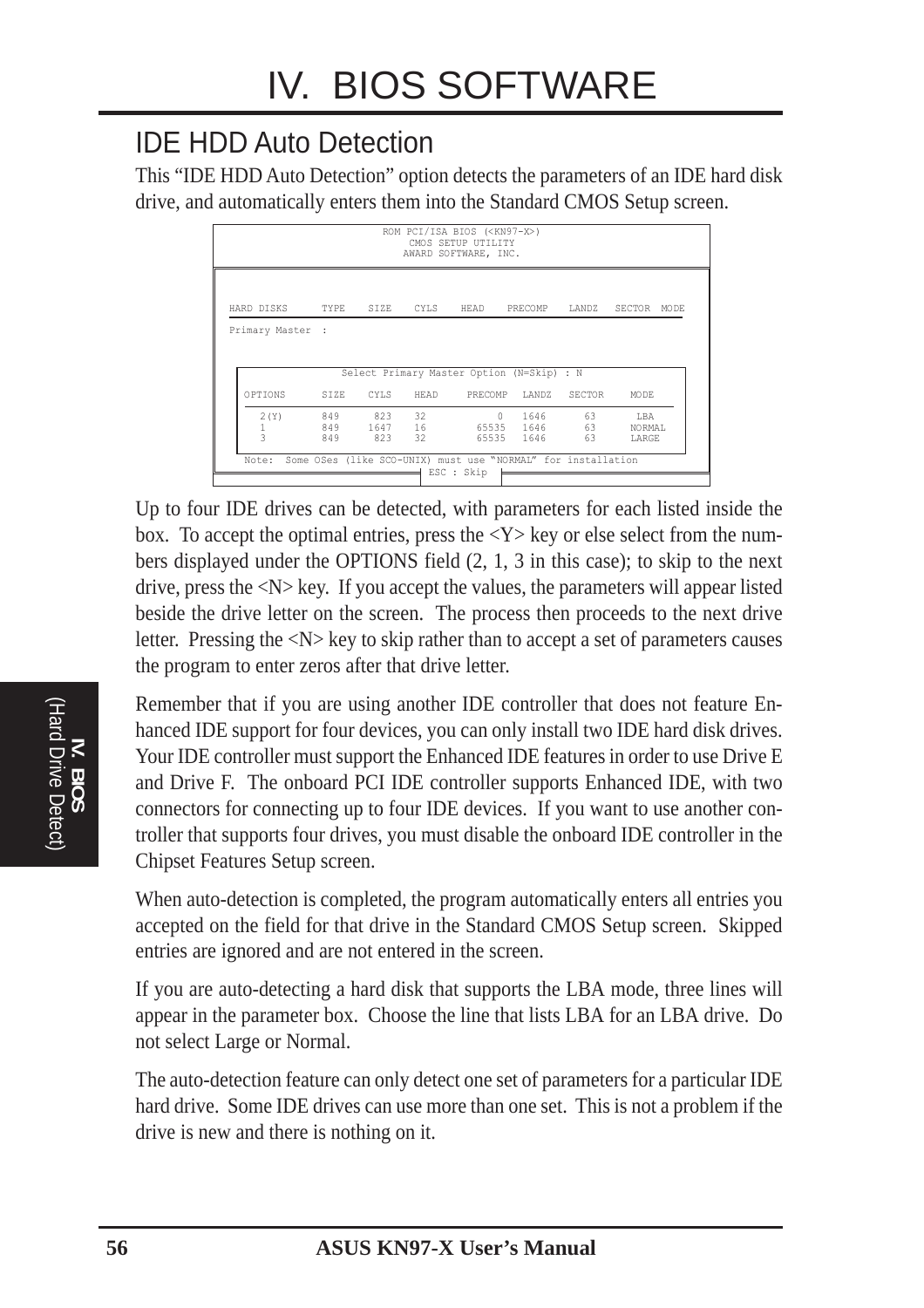# IV. BIOS SOFTWARE

**IMPORTANT: If your hard drive was already formatted on an older previous system, incorrect parameters may be detected. You will need to enter the correct parameters manually or use low-level format if you do not need the data stored on the hard drive.**

If the parameters listed differ from the ones used when the drive was formatted, the drive will not be readable. If the auto-detected parameters do not match the ones that should be used for your drive, do not accept them. Press the  $\langle N \rangle$  key to reject the presented settings and enter the correct ones manually from the Standard CMOS Setup screen.

## Save and Exit Setup

Select this option to save into the CMOS memory all modifications you specify during the current session. To save the configuration changes, highlight the "Save & Exit Setup" option on the main screen and then press the <Enter> key.

|                                         | HARRD SOFTWEEE, TNC.                     |
|-----------------------------------------|------------------------------------------|
| STILLDARD CHUS SETUP                    | <b>SUPERVISON POSSMOND</b>               |
| 8105 FEATURES SETUP                     | <b>USEN PASSWIRD</b>                     |
| CHIPSET FEATURES SETUP                  | THE HOD AUTO DETECTION                   |
| POVER MONOGENERT SETTIE                 | SAVE & EXIT SETUP                        |
| PWP TOO PCT SETH!<br>LOAD DIDS DEFINILT | SAVING<br>SAVE to CHOS and EXIT (V/H)? ■ |
| LOOD SETUP DEFAILER                     |                                          |
| <b>Duit</b><br>Save & Ewit Setum        | Select Item<br><b>Change Color</b>       |
|                                         | Save Data to CHOS & Exit SETUP           |

# **IV. BIOS** Save & Exit

## Exit Without Saving

Select this option to exit the Setup utility without saving the modifications you specify during the current session. To exit without saving, highlight the "Exit Without Saving" option on the main screen and then press the <Enter> key.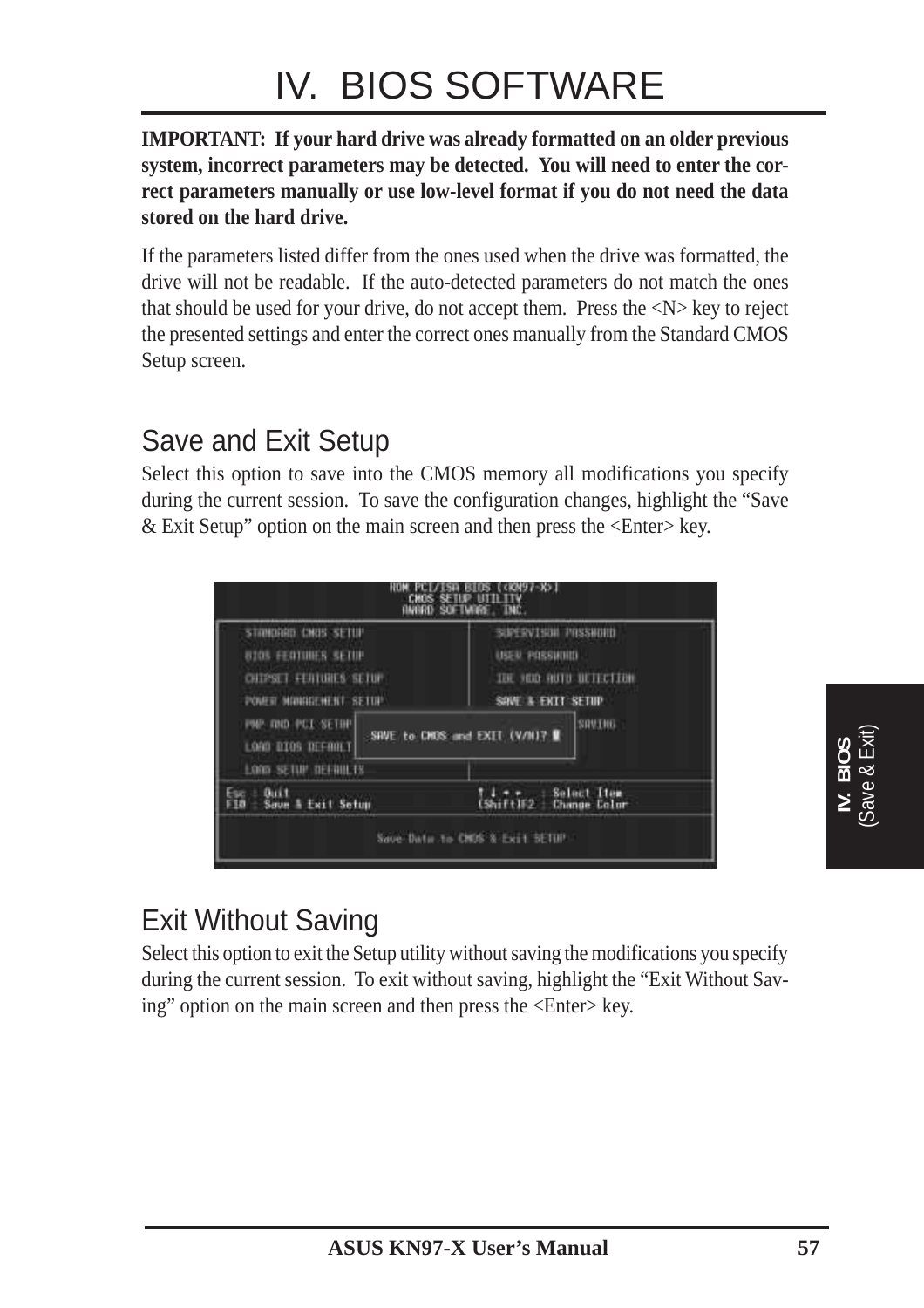# Desktop Management Interface (DMI)

### Introducing the ASUS DMI Configuration Utility

This motherboard supports DMI within the BIOS level and provides a DMI Configuration Utility to maintain the Management Information Format Database (MIFD). DMI is able to auto-detect and record information pertinent to a computer's system such as the CPU type, CPU speed, and internal/external frequencies, and memory size. The onboard BIOS will detect as many system information as possible and store those collected information in a 4KB block in the motherboard's Flash EPROM and allow the DMI to retrieve data from this database. Unlike other BIOS software, the BIOS on this motherboard uses the same technology implemented for Plug and Play to allow dynamic real-time updating of DMI information versus creating a new BIOS image file and requiring the user to update the whole BIOS. This DMI Configuration Utility also allows the system integrator or end user to add additional information into the MIFD such as serial numbers, housing configurations, and vendor information. Those information not detected by the motherboard BIOS and has to be manually entered through the DMI Configuration Utility and updated into the MIFD. This DMI Configuration Utility provides the same reliability as PnP updating and will prevent the refreshing failures associated with updating the entire BIOS.

### System Requirements

The DMI Configuration Utility (DMICFG.EXE) must be used in real mode in order for the program to run, the base memory must be at least 180K. Memory managers like HIMEM.SYS (required by windows) must not be installed. You can boot up from a system diskette without AUTOEXEC.BAT and CONFIG.SYS files, "REM" HIMEM.SYS in the CONFIG.SYS, or press <F5> during bootup to bypass your AUTOEXEC.BAT and CONFIG.SYS files.

(DMI Introduction (DMI Introduction) **V. DMI**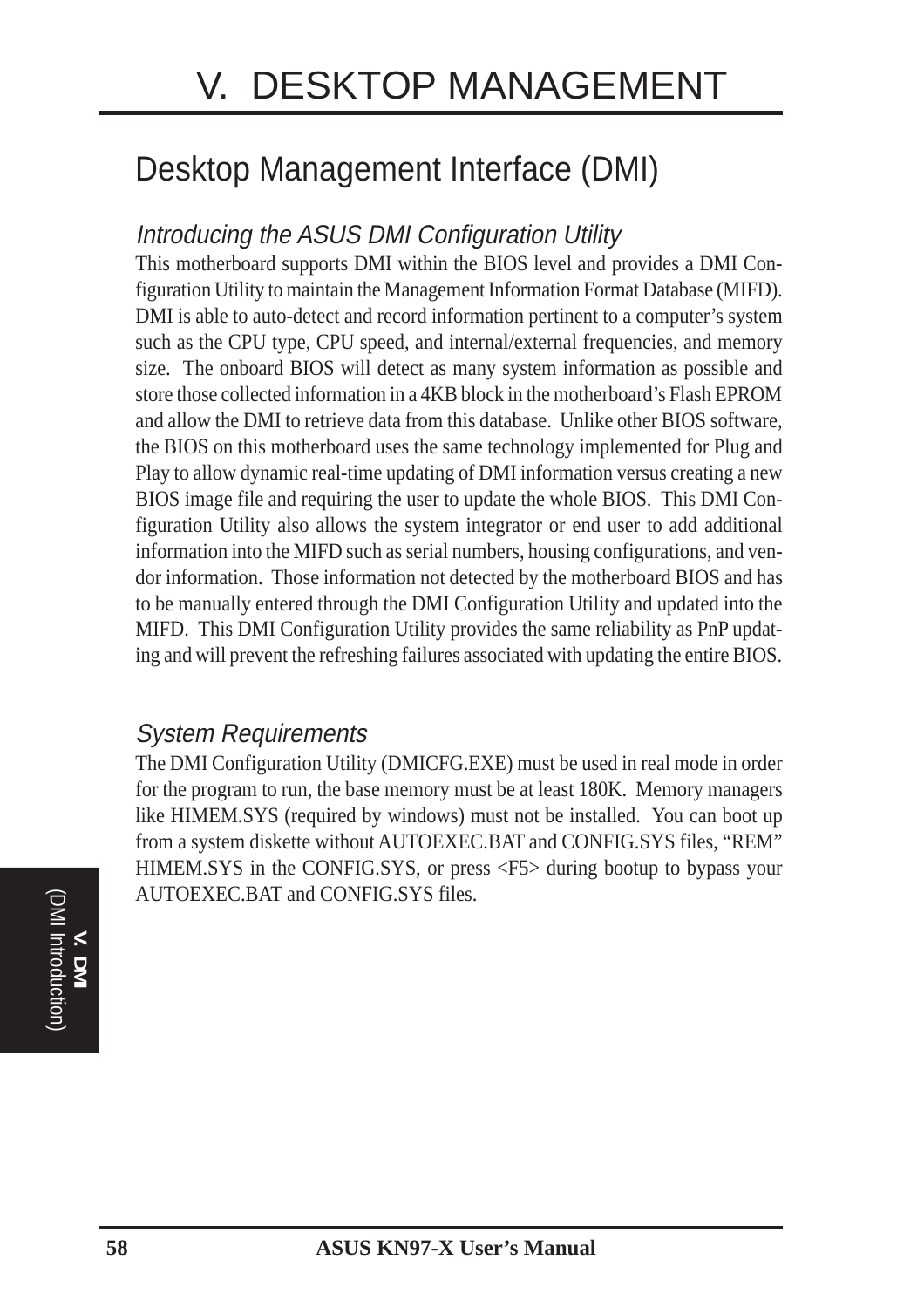### Using the ASUS DMI Configuration Utility **Edit DMI (or delete)**



Use the  $\leftarrow \rightarrow$  (left-right) cursors to move the top menu items and the  $\uparrow \downarrow$  (up-down) cursor to move between the left hand menu items. The bottom of the screen will show the available keys for each screen. Press enter at the menu item to enter the right hand screen for editing. "Edit component" appears on top. The reversed color field is the current cursor position and the blue text are available for editing. The orange text shows auto-detected information and are not available for editing. The blue text "Press [ENTER] for detail" contains a second pop-up menu is available, use the + - (plus-minus) keys to change the settings. Enter to exit *and save*, ESC to exit *and not save*.

If the user has made changes, ESC will prompt you to answer Y or N. Enter Y to go back to the left-hand screen *and save*, enter N to go back to left-hand screen and *not save*. If editing has not been made, ESC will send you back to the left hand menu without any messages.

#### Notes:

A heading, \*\*\* BIOS Auto Detect \*\*\* appears on the right for each menu item on the left side that has been auto detected by the system BIOS.

A heading, \*\*\* User Modified \*\*\* will appear on the right for menu items that has been modified by the user.

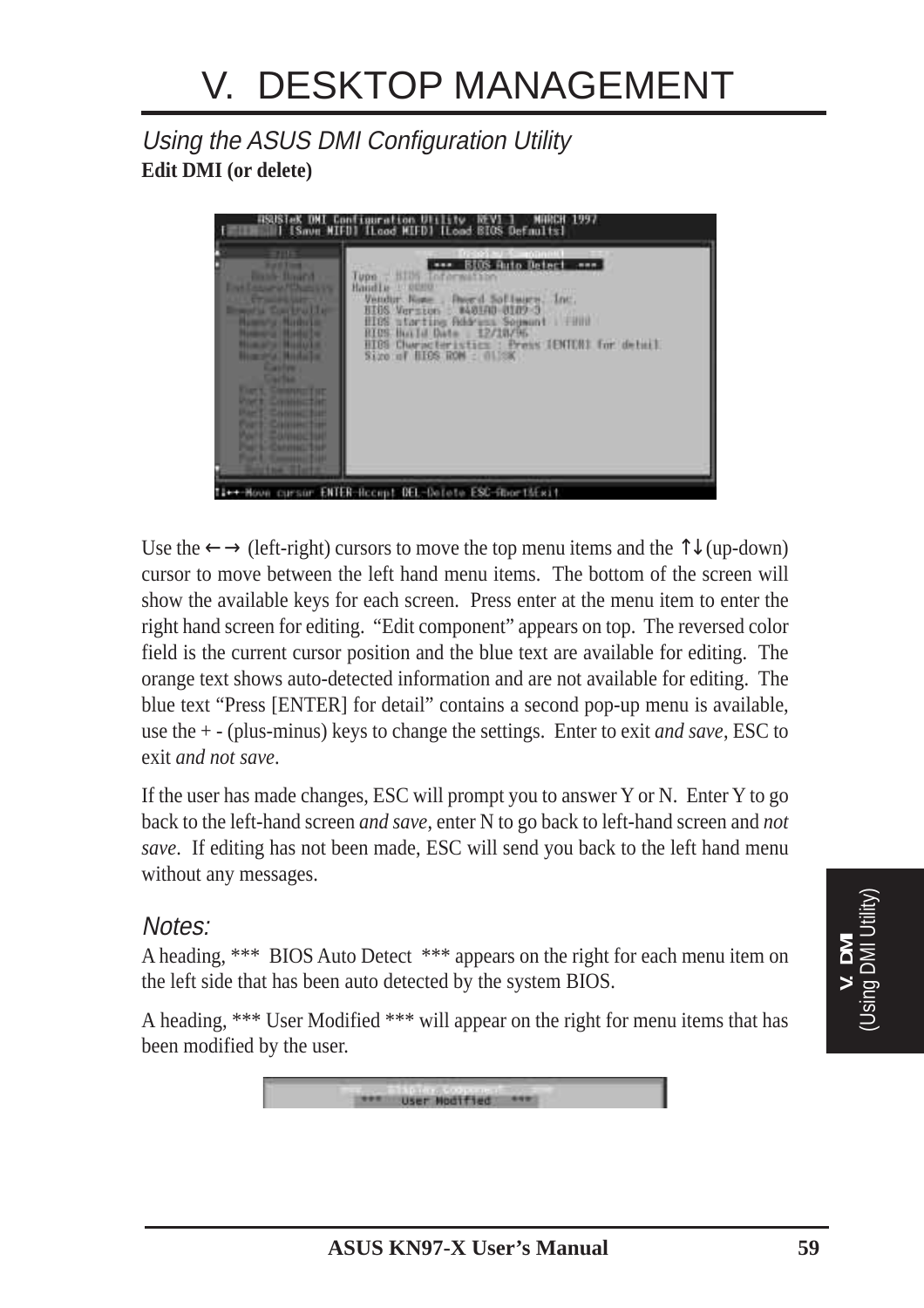# V. DESKTOP MANAGEMENT

#### **Save MIFD**



You can save the MIFD (normally only saved to flash ROM) to a file by entering the drive and path here. If you want to cancel save, you may press ESC and a message "Bad File Name" appears here to show it was not saved.

#### **Load MIFD**



You can load the disk file to memory by entering a drive and path and file name here.

#### **Load BIOS Defaults**



You can load the BIOS defaults from a MIFD file and can clear all user modified and added data. You must reboot your computer in order for the defaults to be saved back into the Flash BIOS.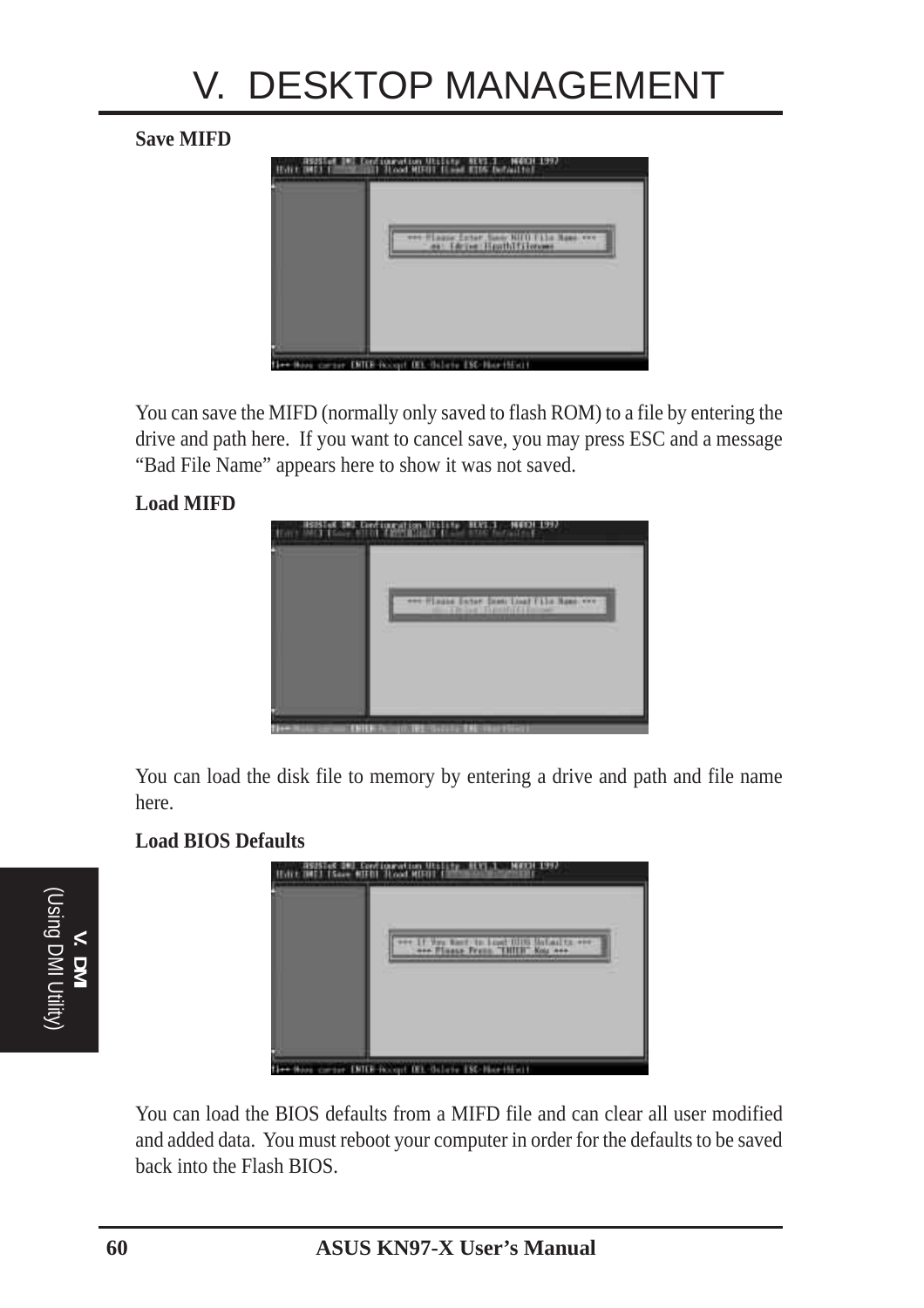# VI. ASUS PCI-SC200 SCSI Card

# SCSI BIOS and Drivers

Aside from the system BIOS, the Flash memory chip on the motherboard also contains the SCSI BIOS. This SCSI BIOS works in conjunction with the optional ASUS PCI-SC200 SCSI controller card to provide a complete PCI Fast SCSI-2 interface.

All SCSI devices you install to your system require driver software to function. The SCSI BIOS directly supports SCSI hard disks under the DOS, Windows and OS/2 environments. It also uses device drivers from the DOS floppy disk included in the PCI-SC200 controller card package to support hard disks and other SCSI devices working under DOS, Windows, Windows NT, Novell NetWare and OS/2. These drivers provide higher performance than the direct BIOS support. To use these drivers, you must install them into your system and add them to your system configuration files. Driver support for SCSI devices used with SCO UNIX is also provided. These drivers are included in the second SCO UNIX floppy disk. Windows 95 support is also available using the device drivers included within the Windows software. The ASUS PCI-SC200 is a Plug and Play adapter that is auto detected by BIOS and current operating systems that support Plug and Play features.

For information about these drivers and their usage, see the Readme files included in the driver packages. You can print out the contents of these files using any text editor program.

The next few pages will instruct you on the installation of the ASUS PCI-SC200 Fast SCSI Card.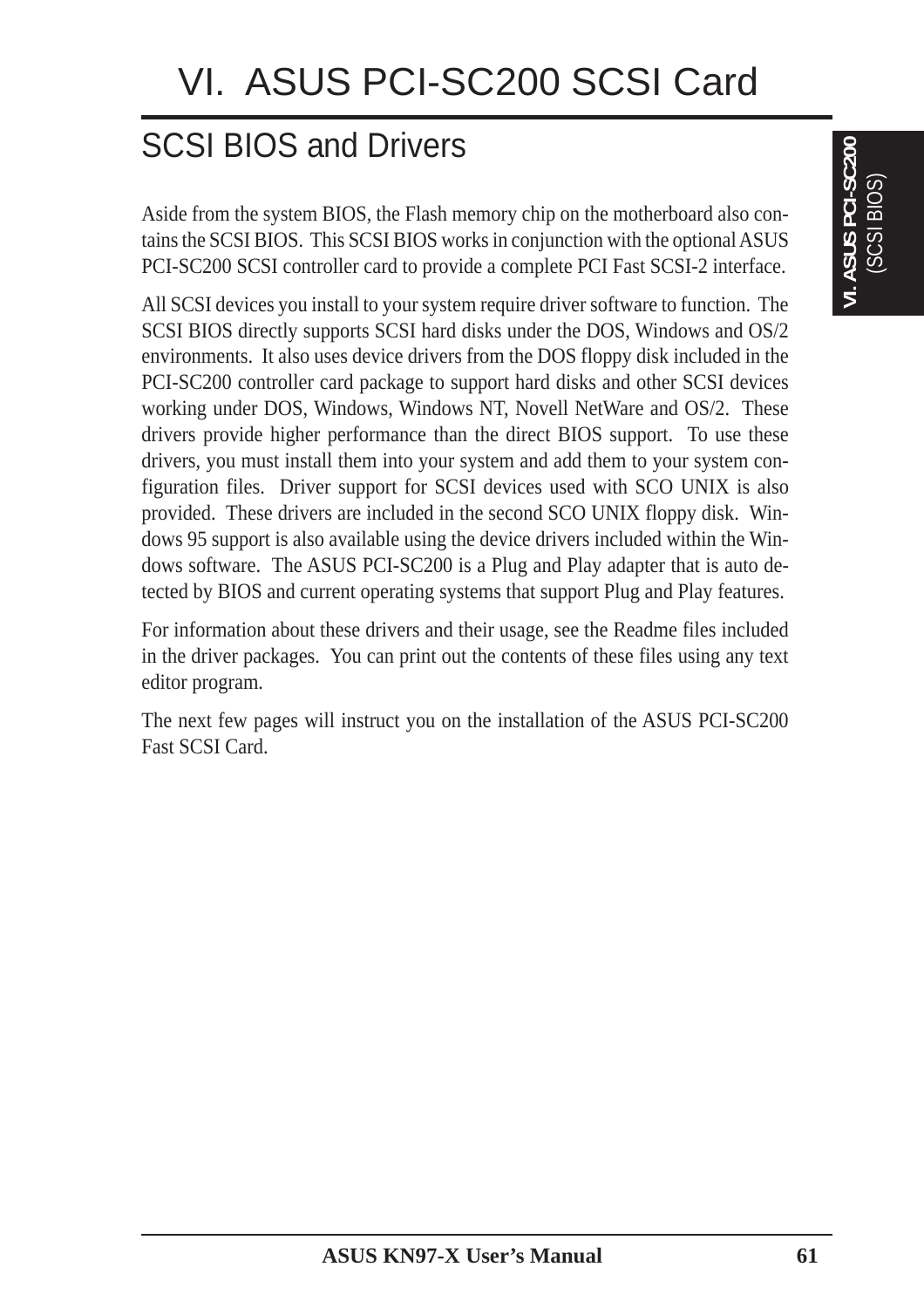# The ASUS PCI-SC200 SCSI Interface Card

Your motherboard may have come with an optional SCSI (Small Computer System Interface) controller card, the PCI-SC200. The card is also available separately. This card works with the SCSI BIOS on the motherboard. Together, they provide a complete PCI Fast SCSI-2 interface. With the card installed in your system you can connect SCSI devices installed in your system case to the internal connector on the card. You also have the additional option of connecting external SCSI devices to the external SCSI-2 connector on the card.

If you get the ASUS PCI-SC200 later on as an option, you will need to install it yourself. The setup procedure is explained here.

## Setting Up the ASUS PCI-SC200

There are two jumper settings you may need to make on the card to set it up. One setting assigns the PCI INT interrupt, the other sets the card's termination.

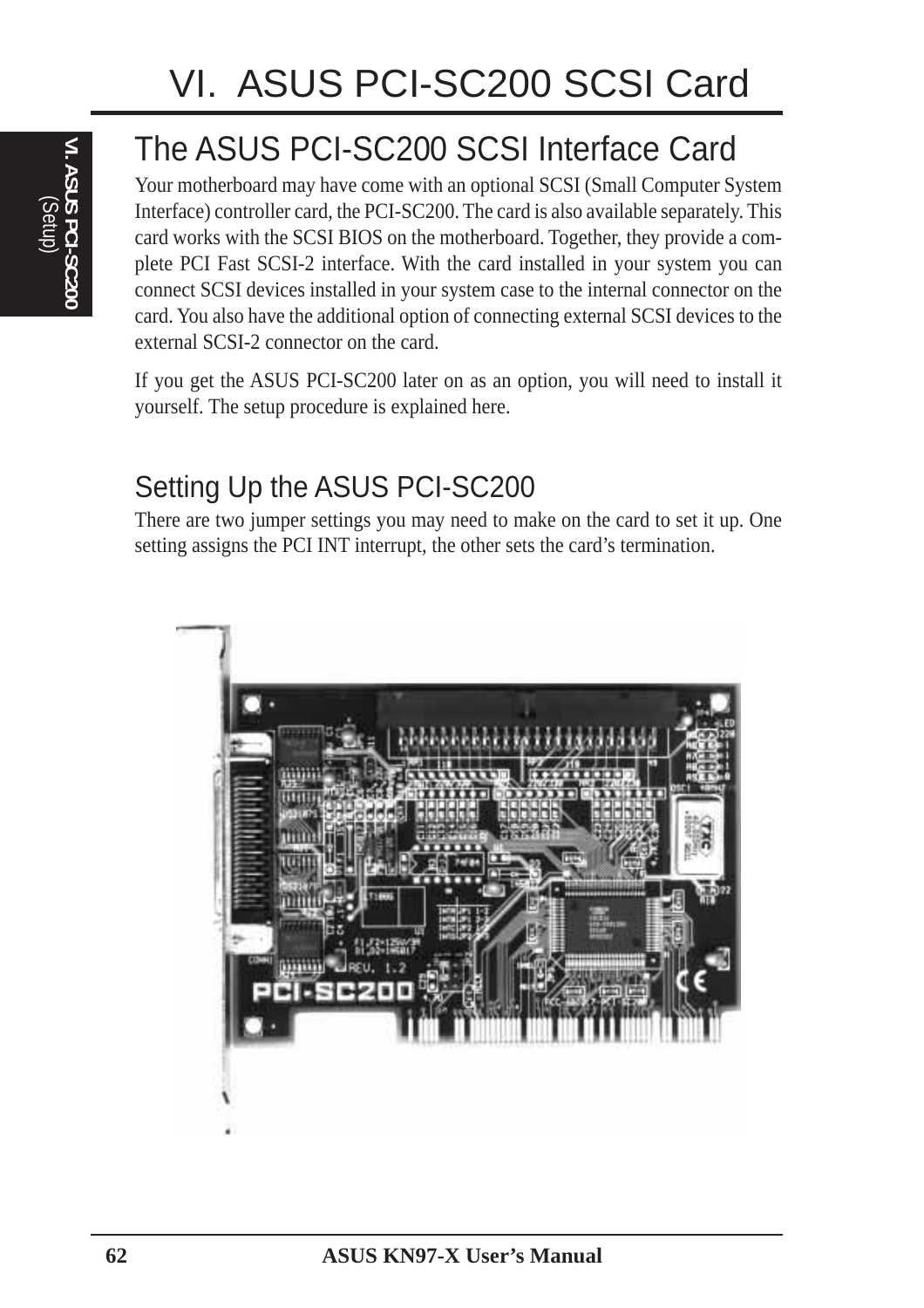## Setting the INT Assignment

You must use PCI INT A setting in order to properly assign the card's interrupt. On the ASUS PCI-SC200, you assign the INT by setting jumper JP1 or JP2. The default setting for the card already is INT A, so you do not need to change the setting to use the ASUS PCI-SC200 with this motherboard.



## Terminator Settings

SCSI devices are connected together in a "chain" by cables. Internal devices connect to the ASUS PCI-SC200 with a fifty-pin flat ribbon cable. External devices connect to the external port with a SCSI-2 cable. If there are more than one internal or external devices, additional devices are connected with cables to form a "daisy chain." The SCSI chain must be "terminated" at both ends, or the devices in the chain will not work properly.

Many SCSI devices use a set of terminating resistors to terminate the device. The ASUS PCI-SC200 has "active" termination that you set using jumper JP5. If you need to terminate the ASUS PCI-SC200, you do it by setting the jumper. The are two settings, "terminated" and "not terminated," as shown below.